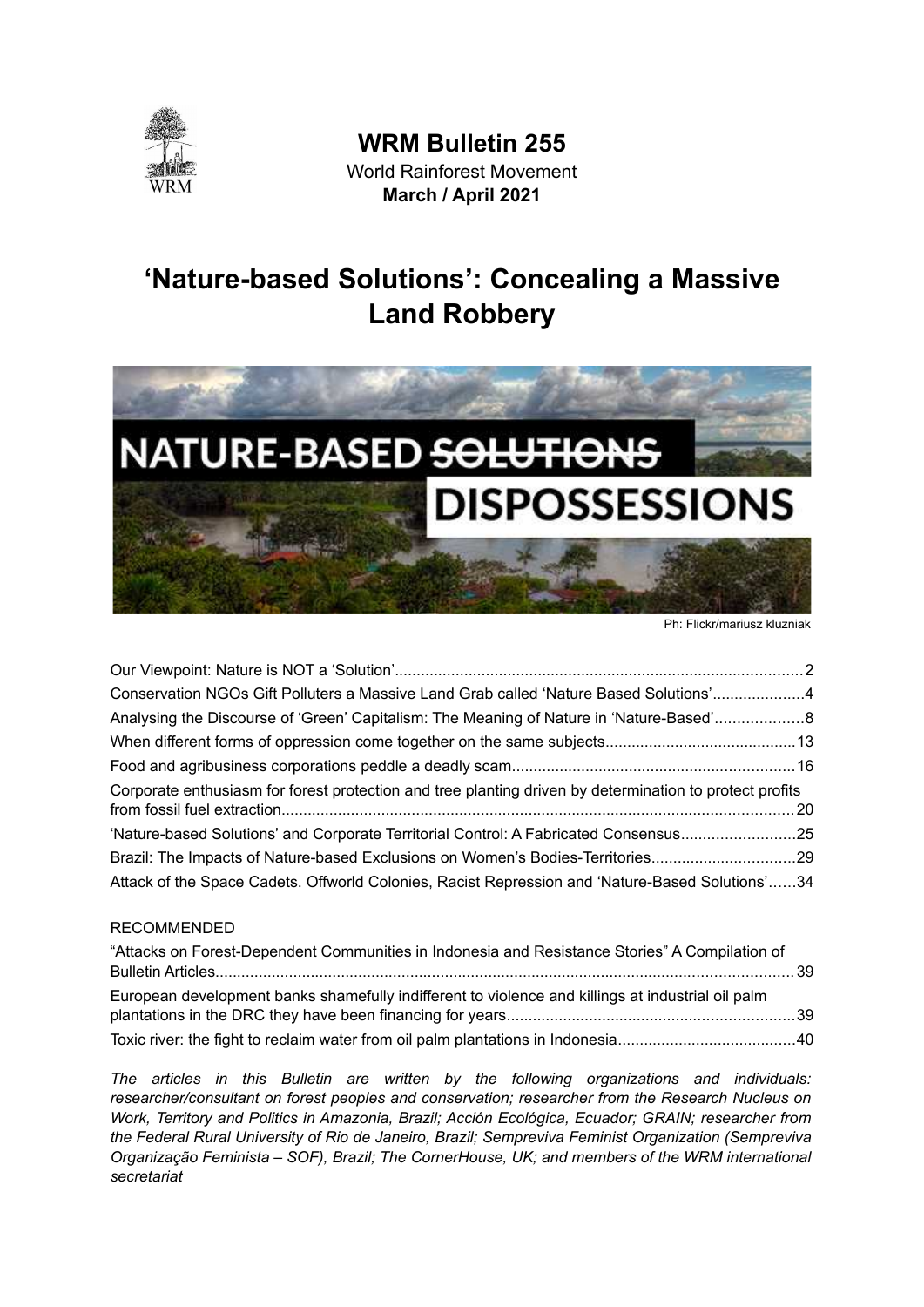# **'Nature-based Solutions': Concealing a Massive Land Robbery**

<span id="page-1-1"></span><span id="page-1-0"></span>**Our Viewpoint Nature is NOT a 'Solution'**



Ph: Flickr/mariusz kluzniak

We have seen the introduction of concepts that cause damage in territories and justify continued devastation of forests and violent extraction of anything from minerals to timber before. Certification schemes, carbon offsetting, net-zero deforestation supply chain promises, [net-zero and carbon neutral promises](https://wrm.org.uy/articles-from-the-wrm-bulletin/viewpoint/offsets-feeding-the-illusion-of-a-sustainable-green-carbon-neutral-nature-based-net-zero-emissions-capitalism/) are just a few of them. The latest dangerous idea goes by the name 'Nature-based Solutions' or 'Natural Climate Solutions.' It creates the illusion that 'nature' is a 'solution' to corporate destruction. And the more often we hear words that associate ideas with one another - like 'nature' and 'solution' – and the more we repeat and use these terms, the more likely that this association is considered 'common sense.'

Corporate 'nature-based solutions' *dispossessions* include much of what communities have been fighting against for decades: industrial tree plantations, Protected Areas, REDD projects, carbon and biodiversity offsets, biofuel plantations, etc. Another thing these 'solutions' have also in common is that they allow the continuation of another set of corporate activities that similarly have faced resistance in the territories: mining, oil and gas extraction, large-scale infrastructure, agribusinesses, etc.

The idea that 'nature' is a 'solution' pushes these destructions and dispossessions even further. Almost every month, another major polluter announces its plans to turn its operations 'carbon neutral', mainly through investing in the so-called 'Nature-based Solutions'.

This bulletin brings together reflections on what drives these dangerous corporate dispossessions.

One article in this bulletin shows that despite the enthusiasm of polluting industries to use these 'nature-based solutions' *dispossessions* for their greenwashing and profit-seeking purposes, the concept was in fact developed by big conservation NGOs as a mechanism to fund Protected Areas. Based on the [colonial and racist idea](https://wrm.org.uy/bulletins/issue-249/) that 'nature' is better off without people, part of the **conservation industry's plan** to turn 'nature' into a 'solution' for corporations, is to increase the area of land it controls.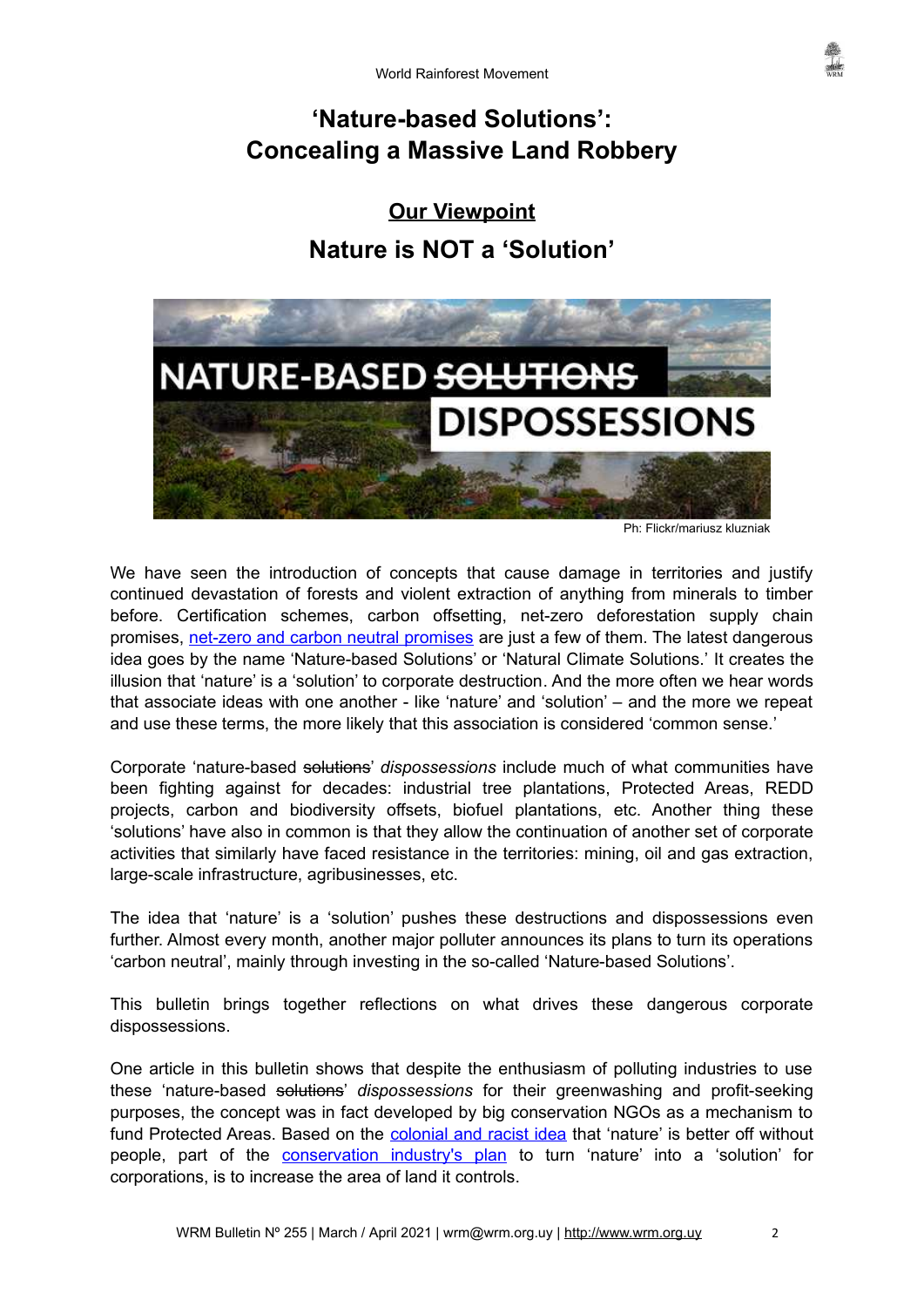Another article reflects on the meaning of 'nature' in this discourse, which is based on the destructive relation of Western culture with 'nature'. The article shows how the romantic idea of 'untouched nature' goes along with a happy talk about new 'solutions'. An idea that can be sustained as long as the factual loss, the destruction of 'nature' and livelihoods, that follows its instrumentalization as an exploitable resource, remains hidden.

A call for reflecting on the concept of 'intersectionality' is put forward in another article. The author highlights the importance of understanding how various layers of oppressions can coalesce or intersect in one subject, for example, for an indigenous, landless migrant woman. Schemes such as the 'nature-based solutions,' which instrumentalizes 'nature' in itself, the author concludes, require inclusion of 'nature' as another essential 'intersection' of various oppressions.

The concept of 'nature-based solutions' might be building a dangerous perverse 'collective imaginary' of what 'nature' *should* do *for* humans. When understanding the interests at play and its proponents, it becomes clear that the concept is a dangerous threat for forests and forest populations. There can be no discussion on 'solutions' to the climate crisis, as long as the real drivers of this crisis are not named and their destruction stopped.

Three bulletin articles in this bulletin highlight how three different polluting industries are at the forefront of promoting what is perhaps more appropriately called 'nature-based *dispossessions*': the mining industry, the oil industry and the agro industries. Each of these articles asks: Who are these 'solutions' for? What are they actually solving? Who is profiting? and Who is at the loosing end?

Another article in the bulletin shares some experiences of women in Brazil who have been impacted by the 'green economy' –as a starting point for a reflection on what today is called 'nature-based solutions'. The article warns, among others, about the *purplewashing* by big conservation NGOs: a gender agenda that seems to put women at the center of these projects but which promote models of relations with nature that are ultimately patriarchal and excluding.

Another article in this bulletin emphasizes how the ecological crisis does not mean the same for everyone. What ecological crisis means to the richest men on Earth, as capitalists, is the effect it has on their investments. So the 'solution' to this effect (not to the crisis, of course) must be found somewhere, somehow… By exploring questions like where can the rich invest their money on an increasingly debilitated and uninsurable planet full of potentially crippling environmental lawsuits, unruly affected communities, restive green consumers, and troublesome carbon regulation, so that profits can continue accumulating in their hands?, the author takes us along the assumptions of some of the 'space cadets' of our green times.

It is imperative to understand and name the concept of 'nature-based solutions' *dispossessions* for what it is: another lifeline to the destructive capitalist economy. This destruction can now not only destroy livelihoods, territories, forests, water streams, basins, grasslands, and the many more life spaces on Earth, but also can enclose forest peoples' territories in the name of 'conservation' and peasants' fertile land for planting industrial plantations in the name of 'saving the climate.'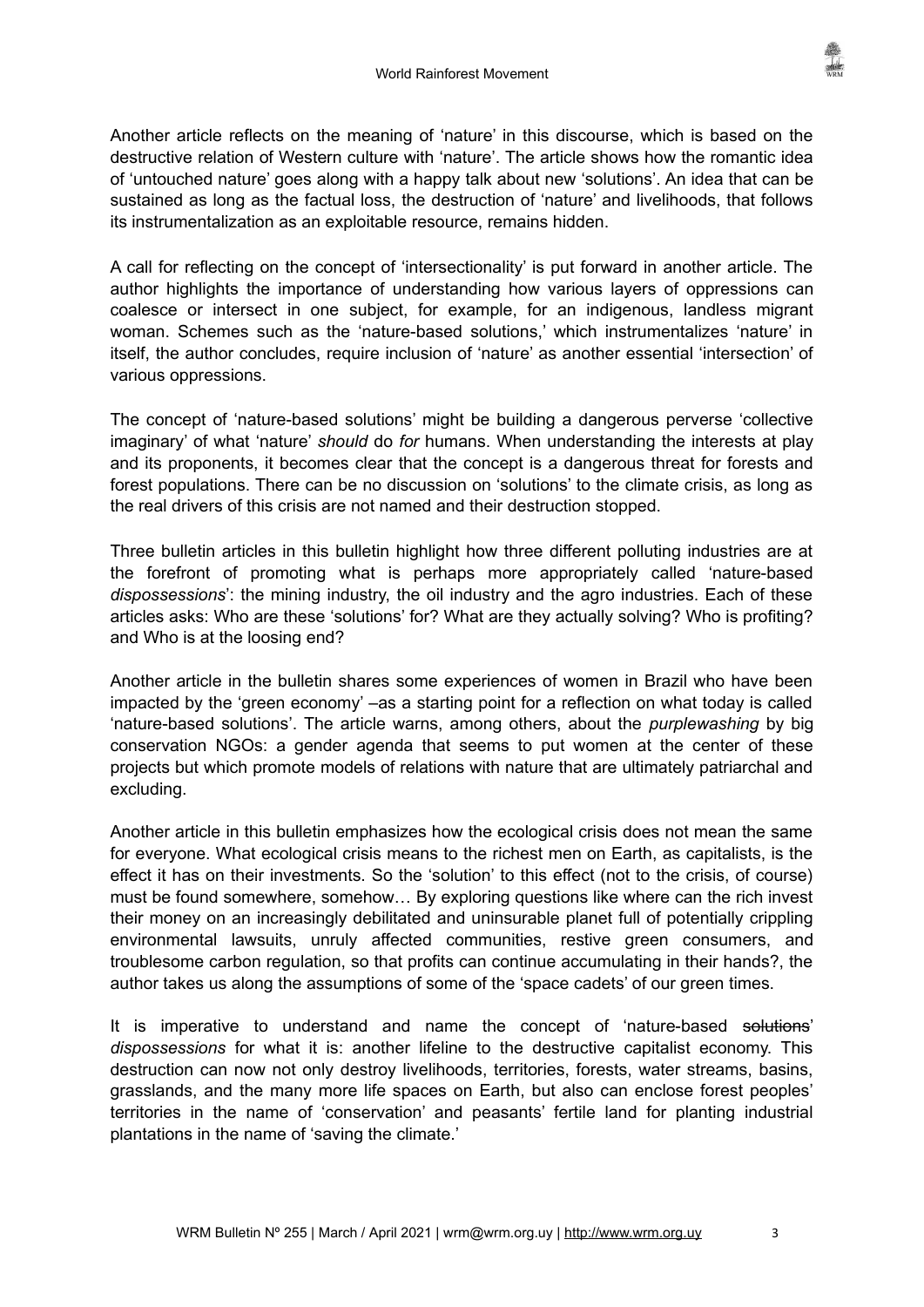

'Nature-based solutions' *dispossessions* are a dangerous threat to territories, forest populations and the climate.

# <span id="page-3-0"></span>**Conservation NGOs Gift Polluters a Massive Land Grab called 'Nature Based Solutions'**



Illustration: Conservation magazine/Michael Gibbs

The concept of 'Nature Based Solutions' (NBS) (also often called 'Natural Climate Solutions', NCS) has enthusiastically been seized upon by polluting industries to greenwash climatechanging emissions and by governments to avoid unpopular political decisions needed to quickly reduce fossil fuel use. The consequences of allowing these nature-based distractions to form a significant part of any global climate strategy could be catastrophic. But the idea was originally developed and promoted by institutions which claim to be acting on behalf of the planet – large international conservation groups, in pursuit of their own corporate interests.

# *Origins – a plan to cash-in on protected areas*

The terms 'Nature-Based Solutions' and 'Natural Climate Solutions' first appeared in December 2009. In a position paper for the UN climate negotiations in Copenhagen (COP15), the International Union for the Conservation of Nature (IUCN) stated that it "*is promoting nature-based solutions to climate change as an integral part of broader adaptation and mitigation plans and strategies. REDD-plus is a rapidly implementable mitigation option…*" (1). Simultaneously, IUCN published a book entitled 'Natural Solutions: protected areas helping people cope with climate change'. (2) This claimed (dishonestly) that "*Protected areas play a major role in reducing climate changing carbon dioxide emissions in the atmosphere*". (3) The book noted how protected areas in Canada sequestered four billion tons of carbon dioxide "*estimated to be worth \$39-87 billion in carbon credits*". IUCN is selfproclaimed as "the global authority on the status of the natural world and the measures needed to safeguard it", whose members include 91 governments and nearly 1200 NGOs.

This first-ever report on so-called 'Nature-Based Solutions' resulted from a pact ('Pact 2020') (4) formed at the World Conservation Congress organized by IUCN in October 2008, which aimed to: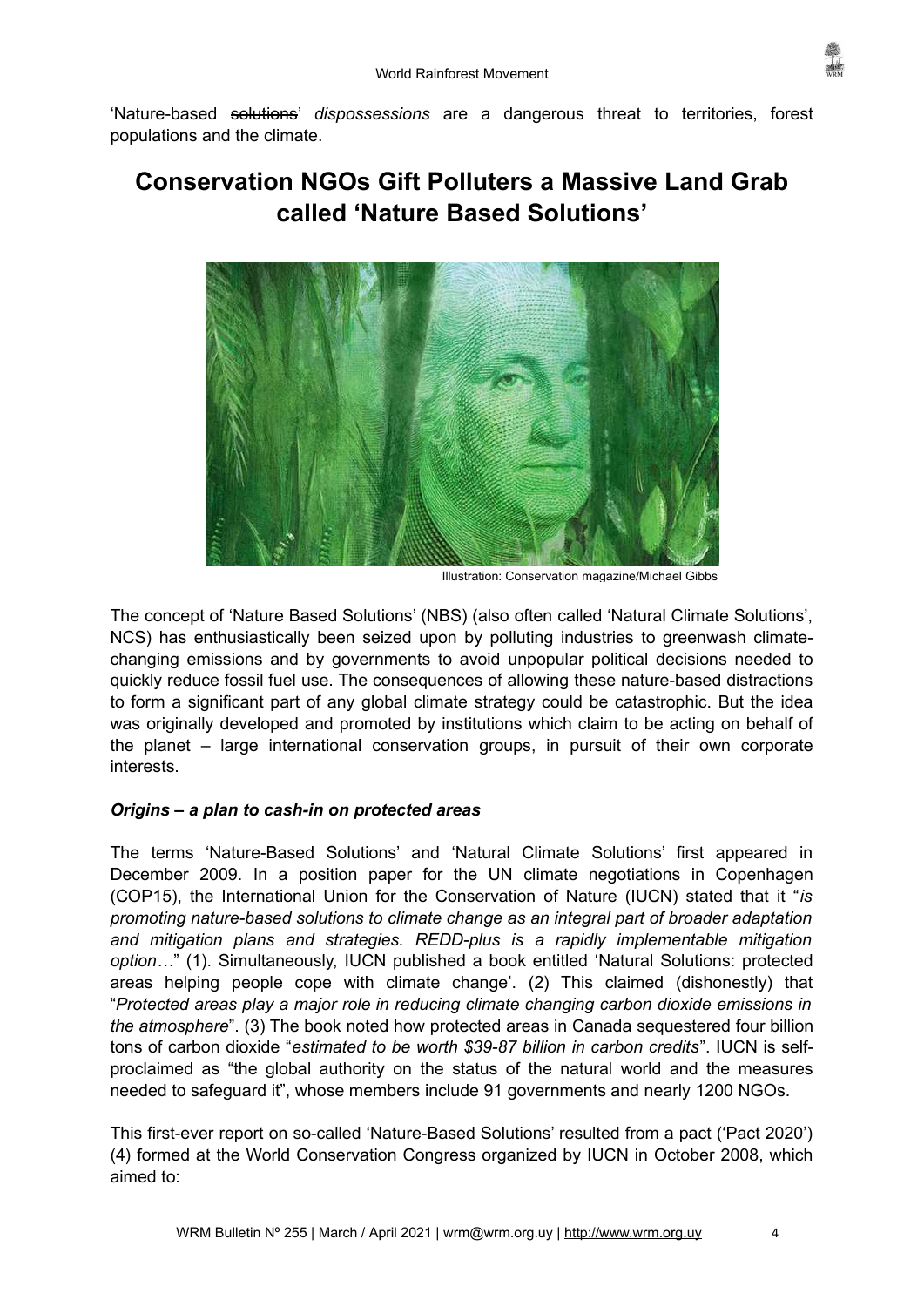"*Ensure that protected areas and protected area systems are recognised as an important contribution to climate change adaptation/mitigation strategies for biodiversity and human livelihoods*".

The concept of NBS was developed by the conservation sector and was foreseen as a mechanism for increasing funding available for protected areas, supported by carbon markets and private sector investment. Despite long-known and unresolved global problems of conflict with displaced communities, the conservation industry has sought to progressively increase the area of land it exclusively controls, at the expense of rural people.

From the outset, trees and forests were central. According to more recent (and highly exaggerated) estimates (see below), 75% of NBS's claimed climate mitigation potential relates to plantations and forest management. (5) Largely a re-branding of REDD+, the concept allows pollution to continue by offsetting it with plantations or forest carbon sequestration.

Following the December 2015 adoption of the UN Paris Agreement, international conservation groups started ramping up pressure for support to so-called 'Nature-Based Solutions' or 'Natural Climate Solutions'. In early 2016, the US-based NGO The Nature Conservancy (TNC, the world's richest conservation corporation) started a campaign describing 'Natural Climate Solutions' as "The Forgotten Solution", emphasising that the claimed climate mitigation potential for this should attract a commensurate amount of 'attention' (i.e. funding). (6) In September 2016, IUCN adopted a definition of NBS at the World Conservation Congress (7) and by the end of the year had published an 'NBS manifesto'. (8)

From the outset, conservationists saw themselves as essential brokers and providers of socalled 'Nature-Based Solutions', and saw it as a mechanism to generate carbon credits for polluting industries, thus mobilising corporate money. (9) The leader of The Nature Conservancy's NBS work, Justin Adams, said in 2015 that:

"*We need to find new ways of bringing private sector actors in…The Nature Conservancy has relationships, it has land assets, it has field programmes around the world. If we can leverage all of that, then the Nature Conservancy can play a very, very important role in addressing the climate challenge*". (10)

# *Creating a pseudo-scientific underpinning*

A significant boost for the idea was the publication in October 2017 of the paper 'Natural Climate Solutions'. (11) The lead author, Bronson Griscom, and more than a third of the 32 authors of the paper, worked for The Nature Conservancy (TNC). The central and misleading claim in this paper – that 'Natural Climate Solutions' "*can provide 37% of cost-effective CO2 mitigation needed through 2030 for a >66% chance of holding warming to below 2 °C*." has been re-cited many times over, including at the highest policy levels, gaining plausibility through its repetition. Appearing in various forms ("37%", "one-third", "more than one third", etc.), the claim ultimately derives from the TNC paper and is often accompanied by a demand that a third of climate funding should go to NBS programmes (i.e. to conservationist groups).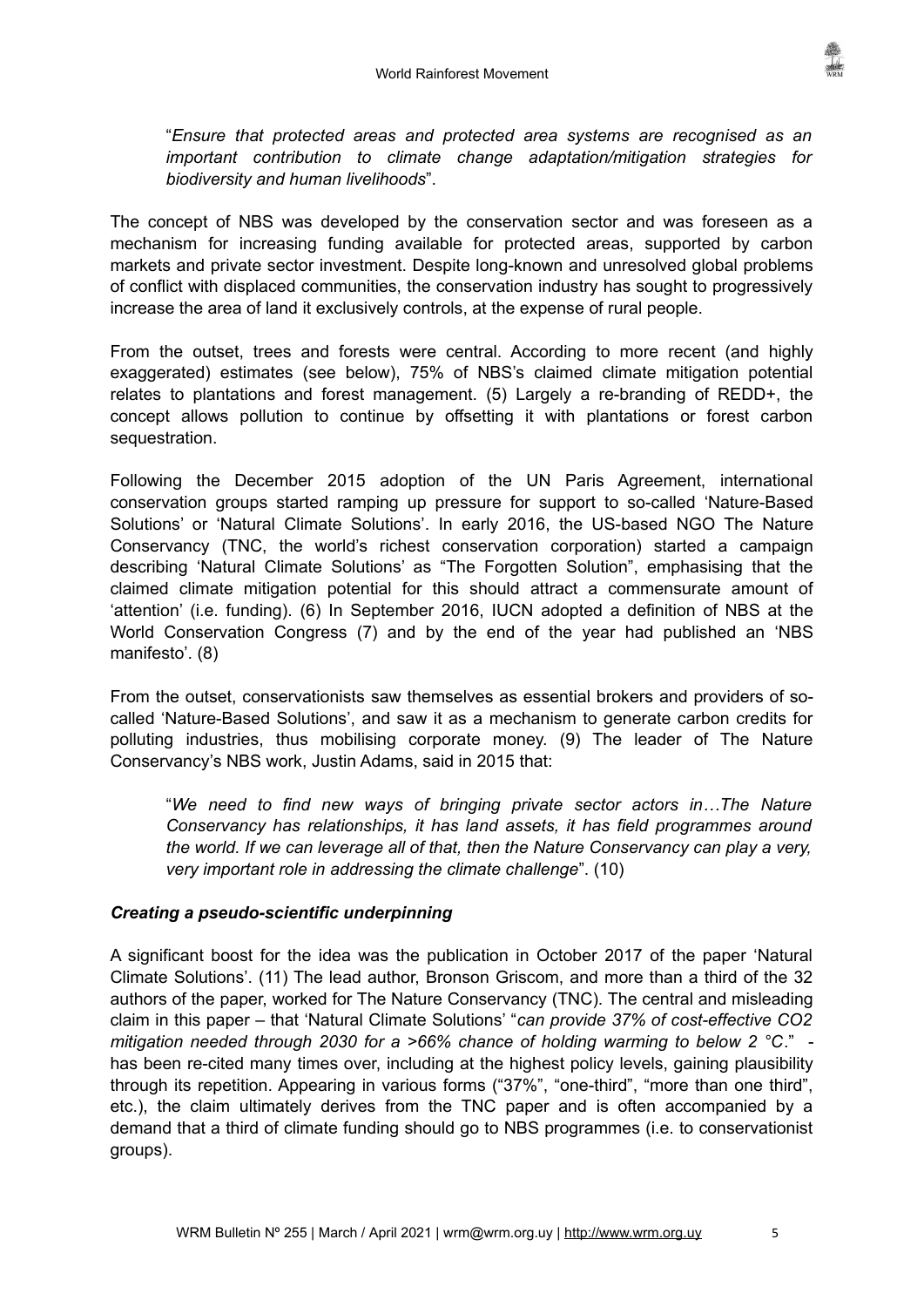Organisations such as the UN Environmental Programme and IUCN have repeated these claims as if they were real and achievable policy goals. However, the paper actually consists of entirely hypothetical calculations for *potential* carbon absorption by 'natural' ecosystems, which are based on a vast array of highly implausible or outright impossible assumptions buried in the paper's lengthy technical annex. For example, roughly half of the claimed mitigation potential comes from afforestation or re-afforestation. The land required for this, it turns out, would be nearly 800 million hectares, or roughly the size of Australia, most of it – the paper suggests - evidently in Latin America. The political, economic, social, ecological and logistical challenges and problems with such a continental-scale change in land-use are entirely ignored. The paper assumes that most of the afforestation would first have to be done by private companies for commercial crops, meaning, industrial monoculture plantations.

Constituting another quarter of the claimed mitigation potential, the paper similarly assumes that all deforestation can be stopped globally, and all wood production made sustainable almost instantaneously. However desirable such outcomes might be, decades of experience shows that this is simply not feasible. Likewise, the paper argues that much wood production would have to be switched to plantations, which would somehow simultaneously be storing more carbon. And much of the remaining 25% of the mitigation potential would come from global changes in agricultural practices, again ignoring the huge accompanying challenges.

So-called 'Nature-Based Solutions' are largely neither 'solutions', nor 'natural'.

# *NBS to take centre-stage in 2021?*

There are clear efforts to push NBS into the mainstream of the next UN climate negotiations, the UK-hosted UN COP-26, now scheduled for November 2021. The UK government has stated that it is one of its five priority areas for the negotiations. (12) The UN's important Standing Committee on Finance will dedicate its 2021 annual 'Forum' meeting entirely to NBS. (13) It doesn't seem to trouble the Committee that it will discuss in detail a concept which is entirely undefined within the UN system and only very vaguely defined in any terms anywhere. The Committee has received submissions of gushing support from the conservation industry, as well as numerous governments including those of France and Germany.

NBS has recently been portrayed as a unifying solution to both problems of climate change and biodiversity loss, and a parallel effort has been taking place to inject it into the Convention on Biological Diversity (CBD). The term is included in a draft new plan called the 'Post-2020 Global Biodiversity Framework', which will set out the CBD's targets for the next decade and is scheduled to be adopted by the CBD in October 2021.

Given the origins of NBS, there are concerns that NBS could fund a plan by IUCN and other major conservation groups (i.e. corporations), such as WWF, to increase the cover of protected areas to 30% of the planet by 2030. This 'target', which is also a key objective for the conservation industry within both the CBD and UN climate negotiations, would potentially represent a vast grab of indigenous and community lands.

Meanwhile, 2020 saw the conservationist groups starting to win the corporate funding jackpots they have long sought. TNC, WWF, Environmental Defense Fund (EDF) and other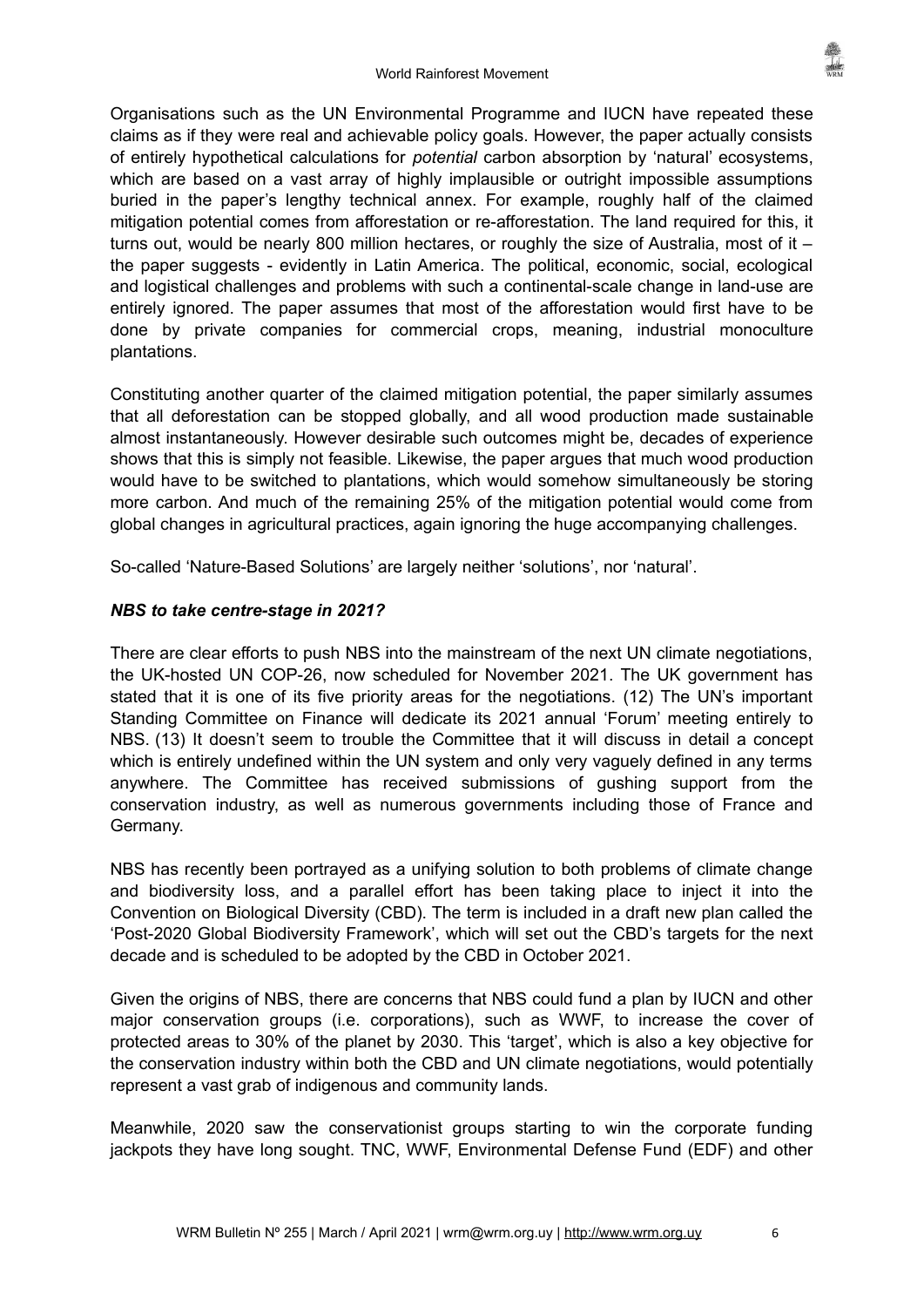

pro-NBS offset groups each received US\$100 million in funding from Amazon founder Jeff Bezos. (14)

# *The Emperor's NBS clothes…*

Of course, little or no NBS mitigation has actually been achieved in the four years since the Griscom/TNC paper was published. The real world has seen the worst forest fires ever in many regions, huge new areas of carbon-dense peatlands have been allocated for oil exploration in Africa, and existing natural sinks such as Amazon rainforest instead becoming carbon sources. Despite the fact that its wild claims are now entirely unachievable, The Nature Conservancy has issued no re-assessment or retraction of its highly influential 2017 paper, which continues to mislead policy makers and the public. (15)

NBS represents a serious danger in perpetuating climate change, a greenwashing monster that has been unleashed and fed by self-interested conservationist groups. They should be relentlessly challenged for the damage they have done to efforts to protect the planet.

*Simon Counsell, March 2021*

(1) IUCN, 2009a. No time to lose – make full use of nature-based solutions in the post-2012 climate change regime.<https://bit.ly/3kIeGmc>

(2) IUCN, 2009b. Natural Solutions: protected areas helping people cope with climate change. IUCN-WCPA. <https://bit.ly/34Cb9PY>

(3) IUCN, 2009b. ibid

(4) According to IUCN, 2009b, "*PACT 2020 involves a partnership led by IUCN's World Commission on Protected Areas, together with the IUCN Secretariat, IUCN members and international organizations, including The Nature Conservancy, WWF International, the Wildlife Conservation Society, Conservation International, the Wild Foundation, Fauna and Flora International, the Climate, Community and Biodiversity Alliance, The World Bank, United Nations Development Programme and UNEP World Conservation Monitoring Centre*."

(5) Lang and Counsell, 2019, Offsetting fossil fuel emissions with tree planting and 'natural climate solutions': science, magical thinking, or pure PR?<http://bit.ly/2XLRJFU>

(6) TNC, 2016. The Forgotten Climate Solution, TNC website. February 17, 2016.<https://bit.ly/2OuwjdT> (7) IUCN, 2016a. Resolution at the World Conservation Congress, 2016. WCC-2016-Res-069-EN, Defining Nature-based Solutions.<https://bit.ly/3vzeJ9k>

(8) IUCN, 2016b. Nature-based solutions to address climate change. IUCN French Committee.

<https://bit.ly/3tEkMrp>

(9) TNC, 2016, ibid.

(10) TNC, 2016, ibid.

(11) Griscom et al. 2017. Natural Climate Solutions, PNAS. <https://www.pnas.org/content/114/44/11645>

(12) UNFCCC, 2020a. UNFCCC, 2020. COP Presidencies Speak at Launch of Race to Zero Campaign. 05 June 2020.

(13) UNFCCC, 2020b.<https://bit.ly/3lqRnhd>

(14) Ecosystem Marketplace, 2020. Natural Climate Solutions Win Big in First Bezos Grants, <https://bit.ly/3tEgxft> (15) Elgin, B. These Trees Are Not What They Seem, Bloomberg Green, <https://bloom.bg/2W083R2>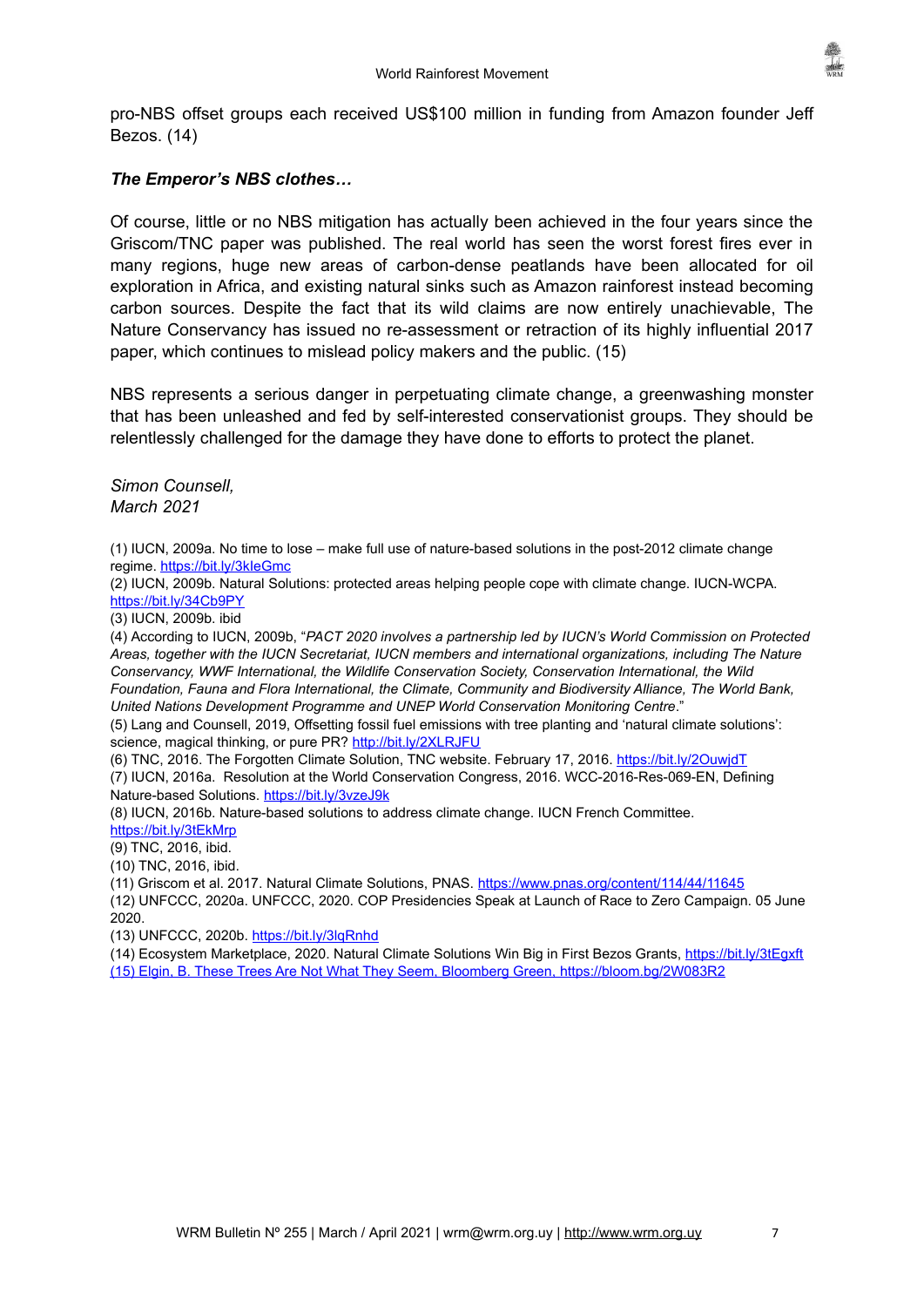# **Analysing the Discourse of 'Green' Capitalism: The Meaning of Nature in 'Nature-Based'**



Photo from book cover, "Nature Capital. Theory and practice of mapping ecosystem services," which illustrates the dichotomous vision that comes with the financialisation of nature: land divided up without remnants into high-tech agribusiness and uninhabited 'pristine' landscape.

# *Discourse and development*

The power of discourse lies in its ability to establish 'regimes of truth'. When philosophers, sociologists or linguists use the term *discourse*, they generally refer to a set of social and linguistic practices that legitimize certain kinds of knowledge, consolidate certain notions, problem definitions, worldviews etc. in a way that they end up being accepted by society as if they were self-evident. A central element for the establishment of such truth regimes are dichotomies – pairs of opposite, mutually exclusive terms – like, for example, 'sane' versus 'insane', 'normal' versus 'abnormal', 'developed' versus 'underdeveloped'. The truth regime serves to determine what can legitimately be said and by whom. By establishing such a regime, a discourse institutes and solidifies certain power relations. Discourse analysis, as introduced by the French philosopher Michel Foucault in the late 1960s, (1) seeks to reveal the truth-power nexus of a particular discourse in order to dismantle it, to deconstruct the concepts that have been constructed and naturalised through it.

Applying this approach, Colombian thinker Arturo Escobar (2) exposed the power relations within the discourse of 'development' implemented after the second world war, between industrialized countries and the so-defined 'third world'. By producing a notion of 'wealth' as something that could be quantified and measured in terms of per capita income or gross national product, peoples whose economies were not primarily based on money – like traditional livelihoods and subsistence communities – were now perceived as 'poor', and bringing development to them as a moral obligation of the 'first world'. The wave of development projects over the next decades gave western industries access to natural resources and created new outlets for them by introducing consumer culture in the global **South**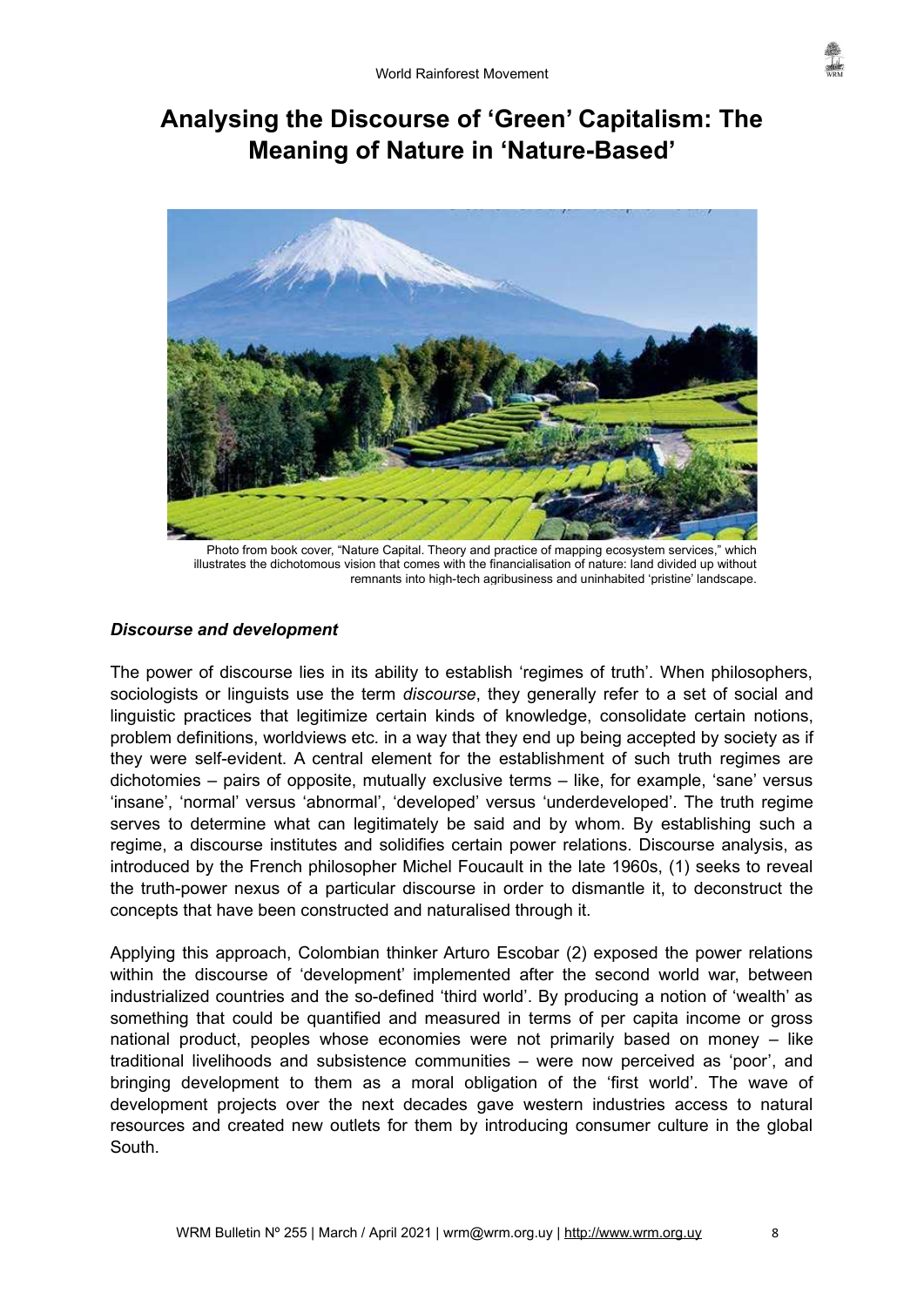In the 1980s, the disastrous consequences of globalised capitalist economic growth could no longer be ignored, and the adjective 'sustainable' was prefixed to the word development. New narratives needed to be created by development agencies and big NGOs about peasants, indigenous peoples, women and the environment. In reality though, the 'sustainable development' projects were implemented in a top-down manner, resulting in rural communities being invaded by environmental specialists, forest engineers, anthropologists, etc., who came to 'teach' them how to use their lands in a 'sustainable' way. In essence, these projects and programs reiterate the paradigm of economic growth and reproduce neo-colonial power relations until today.

# *The discourse of 'green' capitalism*

More recently new and somehow different discursive constructions have emerged. Twenty or thirty years ago terms such as sustainability, biodiversity or emission reduction were used to suggest a scientific foundation of projects. During the last ten years, however, more technically vague and audience-pleasing, business-friendly expressions have increasingly come to the fore.

'Green economy' was propagated ten years ago as a new economic model, including a huge range of technologies – from solar energy to carbon trade – conveying the general idea, that capitalist economy is not a problem, but the solution. (3) Likewise, the idea of 'circular bioeconomy' (4) evokes associations with the harmonic circle of life and promises to save the planet through valuation of 'natural capital' and a transition to the 'butterfly economy.' (5) Also recently, the idea of 'nature-based solutions' is intensively being promoted as a supposedly new model for combating climate change and providing "human well-being and biodiversity benefits." (6) The massive introduction of such ecological-economical all-purpose terms indicates, that the 'sustainable development' discourse, as described by authors like Arturo Escobar in the 1990s, is now in a different new phase and that it would more aptly be described as the discourse of 'green' capitalism.

So what is the reason for this change? What are the new economic and power interests that demand the adaptation of the truth regime?

The typical sustainable development projects of the 1990s, following the motto "use it or lose it", sought to make economic use of nature by physically extracting products from protected areas, like non-timber forest products (e.g. latex, brazil nuts) or 'sustainably harvested' timber. Projects in the last decade, by contrast, are increasingly driven by interests in environmental and climate compensation. By this logic, in protected areas, in order for them to serve as a pawn for destruction or pollution in other areas, any human interference with so-called 'ecosystem services' (e.g. carbon stockage, biodiversity preservation) that are to 'compensate' for destruction of the same 'service' elsewhere, must be minimised or interdicted. What distinguishes current projects from previous ones are new mechanisms of appropriation. Environmental and climate compensation extract commercial value from nature by 'virtualizing' it. The so-called 'ecosystem services,' once quantified, are considered interchangeable. By this means, without anything being physically extracted or produced, 'financial assets' are created from the land in the form of certificates.

The foundational logic of such projects is not only flawed (since pay-to-pollute is not a solution), (7) but also deeply inhumane, once it ultimately aims at the criminalization and eviction of traditional peoples from their land.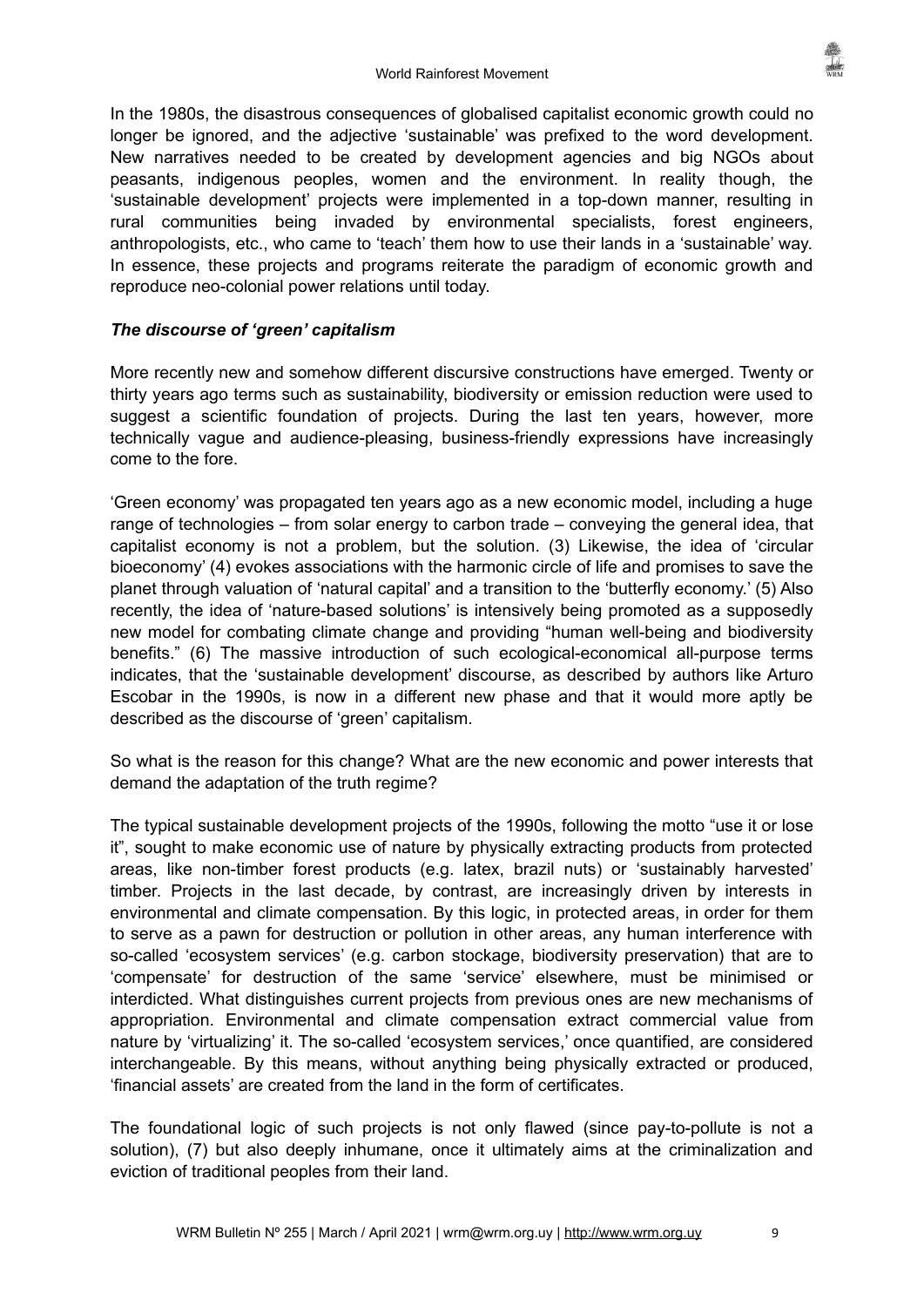In order to conceal this hardly defensible underlying rationale and its flaws, the discursive production has to be split: On the one hand, there is the highly technical jargon in technical papers, largely incomprehensible to lay people, about assessing 'anthropic impact' (i.e. human-induced disturbances) in ecosystems, along with calculations of emissions or biodiversity losses supposedly reduced or avoided by a project. This discursive strand is understandable only for a small group of consultants and technicians tasked with making this new form of extraction happen.

On the other hand, for the broad public the superficial euphemistic discourse of 'naturebased solutions' is produced. Here, the romanticisation of untouched nature goes along with a happy talk about new solutions and 'win-win' situations. The win-win fantasy can easily be sustained for the general public, as long as the factual loss, the destruction of livelihoods that takes place, where the impacted subaltern communities are not in a position to make themselves heard, remains hidden.

An extensive study from Brazilian researchers (8) evidenced this kind of split in the context of a prominent REDD+ project in an Amazonian indigenous territory. (9) The technical descriptions of the project, in order to 'prove' that the project measures will avoid deforestation that otherwise would have taken place, depict the indigenous community as notorious forest-destroyers. This information is held on the back stage, or, as the authors put it, concealed in the 'black box' of expert language.

On the front stage – in popular YouTube videos, glossy brochures etc. – the narrative of the indigenous people as nature-loving forest guardians is exploited. While the forest-destroyer narrative is the technical requisite for selling 'avoided emissions' as carbon credits, the forest-guardian narrative is necessary in order to effectively greenwash the image of the buyer, in this case a large cosmetics industry.

The mechanisms of appropriation of nature for the purpose of environmental and climate compensation are so obscene and violent, and so far from contributing to the resolution of the crises, that the general public, if they were transparent, would not accept them.

Another effective strategy to hide something is to put it in a haystack. Terms like 'green economy' or 'nature-based solutions' cover a very wide range of initiatives, programmes and projects, blurring the distinctions between them. They function as an all-encompassing label that lumps predatory offset programmes together with initiatives such as urban building greening and small-scale agroecological projects. The use of a common label suggests that all these initiatives – despite some of them seem more 'technically complex' than others – strive in the same direction and must ultimately have the same goal, namely preservation of the environment and climate. The purely commercial interests that are driving the compensation projects and their exclusionary nature thus remain unrecognized by much of society.

The broadness of the new terms and the 'positivity' of the discourse serve to further neutralise critical voices. Those who reject these terms automatically fall into the disrepute of being against any constructive contribution and can therefore easily be excluded from the discussion as notorious 'naysayers'.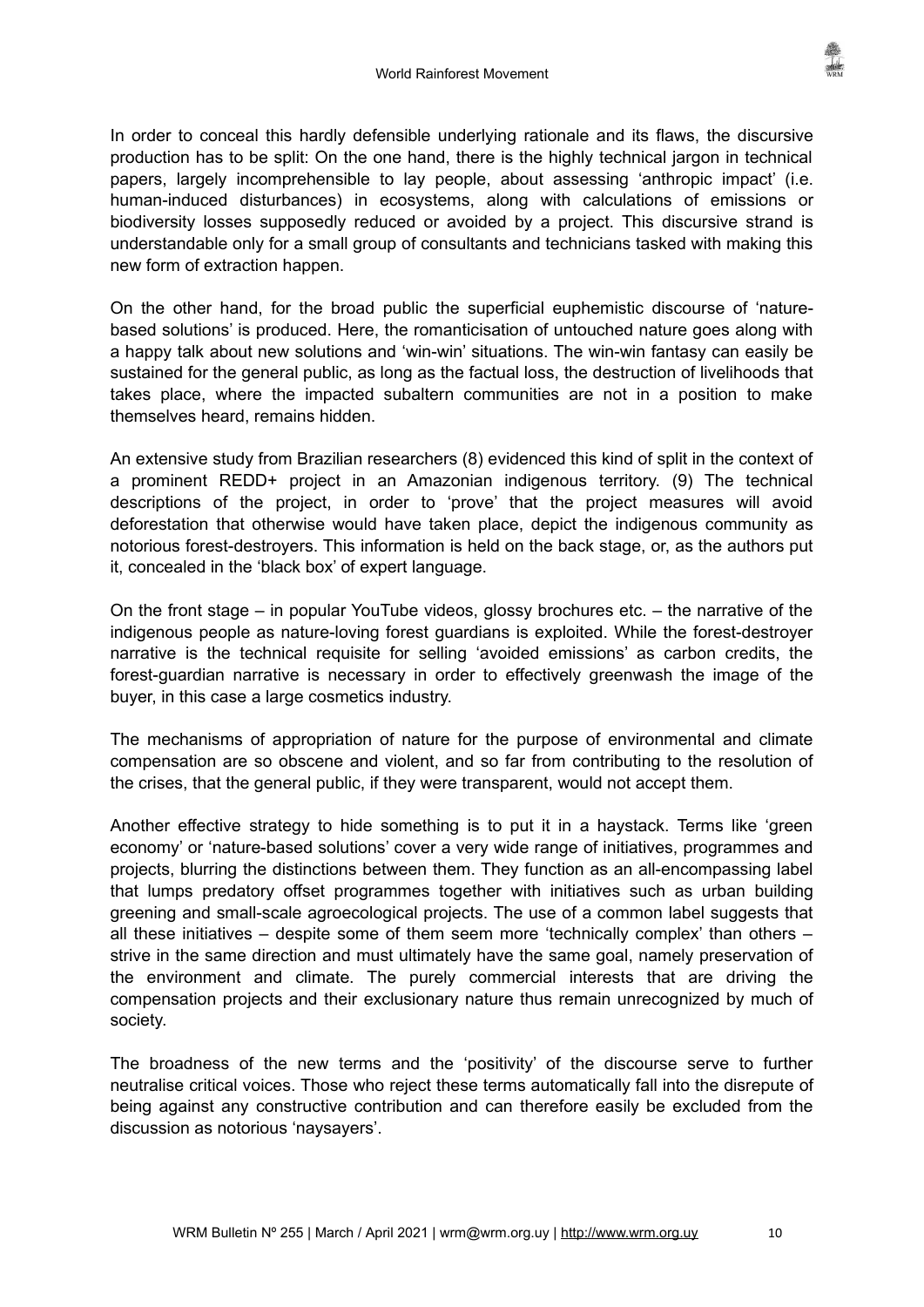The expression 'nature-based' conveys the idea that the supposedly new 'solutions' arise from a new relationship with nature, that humans are now coming to peace with nature and learning from it. Of course, the exclusionary and predatory character of the projects behind this term makes a mockery of this notion. But the expression 'nature-based' in the context of such projects reveals something more fundamental.

# *The meaning of 'nature'*

At this point we need to ask: What is actually the meaning of 'nature'? And for whom does it have this meaning?

The anthropologist Felipe Descola  $(10)$  shows that the culture-nature dichotomy – i.e. the radical split of these two terms as mutually exclusive – is a specificity of Western society. This naturalism – the assumption that 'nature' exists as its own domain of being, determined by causal laws and separated from 'cultural' reality, which in turn would be governed by human's self-determined action – guides both our common sense and our scientific principle.

Indigenous peoples, on the other hand, who coexist with the land, the forest, the river, the plants, the animals and their spirits, and who suffer the consequences of both the destruction and the attempts to 'save nature' undertaken by Western Man, do not have this generalized and anthropocentric concept of 'nature'. As, for example, anthropologist Eduardo Viveiros de Castro explains, the cosmology of Amazonian indigenous peoples can be understood as a 'multinaturalism.' (11) In their view, each one of the various worlds – the world of the jaguars, the world of the snakes, of the tapirs etc. – constitutes a nature of its own, within which these non-human beings exercise social or cultural practices equal or analogous to those of men, that is, for Amazonian indigenous peoples there is only one culture and countless natures.

This leads us to the insight that the destructive relation of modern humans with his environment and fellow living beings is rooted precisely in his notion of nature. It is in this line of thought that some thinkers propose that we relinquish this notion completely and develop what they call an 'ecology without nature' (12). In such a perspective, there would be no separation between humans and non-humans and no more basis for domination and extermination of the latter.

However, the occidental construction of nature cannot be understood as just any discursive construction, which we could, as soon as we have identified it as such, simply abandon or easily deconstruct. This is a deeper problematic. Nature is the fundamental alterity – the 'other' that constitutes the 'I' – of Western Man. His cultural identity is defined by this antagonistic relationship. The history of occidental civilization, from the ancient Greeks to late capitalism is marked by this phantasmagorical and hostile relationship, by the white man's violent attempts to dominate what he projects as nature, promoted in the name of enlightenment and development. (13),

The romanticisation of nature, as we see it coming up in the new 'nature-based' discourse, can be understood as an essential component of this troubled relationship. Instrumentalization of nature as exploitable resource on the one hand and veneration of untouched 'pure' nature goes hand in hand. This phenomenon is analogous to a condition described in feminist literature (14), known as the madonna-whore dichotomy: Frequently men in our patriarchal society are unable to have respectful sexual relationships with women,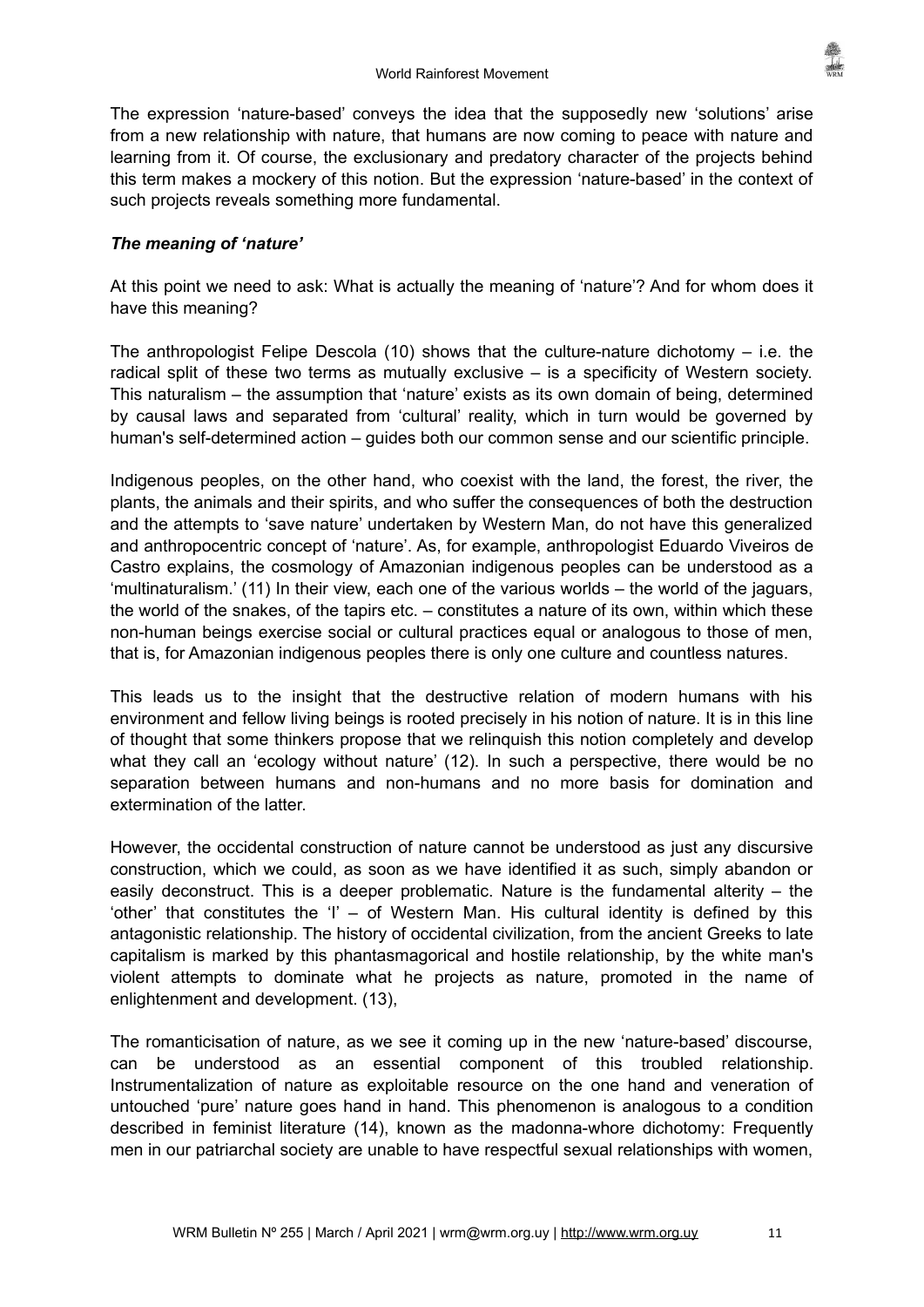because they can only conceive them as either despicable beings that can be degraded to exploitable sex objects or as pure 'virgin-mothers'.

In a similar fashion, nature – objectified as 'resource' – can be aggressively exploited without moral scruples, living beings can be crammed into monocultures or industrial livestock farms and genetically manipulated in order to maximise production. This predatory attitude is contrasted with the romantic veneration of an ideal distant 'motherly' nature, bringing forth images of untouched natural landscapes and 'virgin forests'.

This dichotomy ultimately does not leave space for a dignified relation between humans and other life forms. It strives towards a world were uninhabited islands of forests are surrounded by hightech agricultural production sites. "Expropriation of the rural population from land and soil" is, as Karl Marx (15) and Rosa Luxemburg (16) explained, the primary and permanent condition for capitalist growth. Compulsive capitalist growth, rooted in the occidental nature-relationship, goes along with ever new mechanisms of expropriation and a constant creation and adaption of truth regimes.

The new 'nature-based' discourse must be understood and rejected for what it is: a functional component of late capitalist mechanisms of exclusion and dispossession. The exclusion and extinction of human and non-human living beings through the financialisation of their living spaces, is embellished and concealed by a discourse that worships the Western phantasmagoria of nature.



In Western patriarchal culture, the dichotomous view of nature goes hand in hand with an equally polarized conception of women. The fifteenth-century painting "The Madonna of Humility with the Temptation of Eve" by Carlo da Camerino illustrates the so-called Madonna-whore dichotomy: While the virgin Mother Mary is adored on a throne, depraved Eve, is depicted as sexually available.

# *Michael F. Schmidlehner, michaelschmidlehner@gmail.com Research Nucleus on Work, Territory and Politics in Amazonia, Brazil (Núcleo de Pesquisa Trabalho, Território e Política na Amazônia – TRATEPAM-IFAC)*

- (1) Foucault, Michel. *A arqueologia do saber (L'Archéologie du Savoir, 1969)*. Forense Universitária, 2008. (2) Escobar, Arturo. *Encountering development: The making and unmaking of the Third World*. Vol. 1. Princeton University Press, 2011.
- (3) UNEP, UNEP. "Towards a green economy: Pathways to sustainable development and poverty eradication". *Nairobi, Kenya: UNEP*, 2011.
- (4) WEF. "What's a 'circular bioeconomy' and how can it save the planet? | World Economic Forum", 2021. https:// www.weforum.org/agenda/2020/10/circular-bioeconomy-nature-reset/.
- (5) Hohne-Sparborth, Thomas, Christopher Kaminker, Laura Garcia Velez, Kristina Church, e Michael Urban. "Investing in Nature: the true engine of our economy–a synthesis", 2021.
- (6) Cohen-Shacham, Emmanuelle, Gretchen Walters, Christine Janzen, e Stewart Maginnis. "Nature-based solutions to address global societal challenges". *IUCN: Gland, Switzerland* 97 (2016).
- (7) About the flawed logic of environmental and climate compensation and "pay-to-pollute", the following texts provide examples and explanations:
- Kill, Jutta. "Economic valuation of nature". *Bruxelas: Rosa-Luxemburg-Stiftung*, 2014.
- Lohmann, Larry. "Carbon trading, climate justice and the production of ignorance: ten examples".
- (8) *Development* 51, n° 3 (2008): 359–65.(7) Rajão, Raoni, e Camilla Marcolino. "Between Indians and 'cowboys': the role of ICT in the management of contradictory self-images and the production of carbon credits in the Brazilian Amazon". Journal of Information Technology 31, nº 4 (2016): 347-57.
- (9) The authors of the study have anonymised the data, but there is little doubt that it is the Suruí Forest Carbon Project (SFCP) in the Brazilian state of Rondonia, as I pointed out in: Schmidlehner, Michael Franz. "Guest Post: Between Suruí and 'Acapú': REDD and scientists' ethical dilemmas | REDD-Monitor", 2016. [https://redd-monit](https://redd-monitor.org/2016/07/21/guest-post-between-surui-and-acapu-redd-and-scientists-ethical-dilemmas/)[or.org/2016/07/21/guest-post-between-surui-and-acapu-redd-and-scientists-ethical-dilemmas/](https://redd-monitor.org/2016/07/21/guest-post-between-surui-and-acapu-redd-and-scientists-ethical-dilemmas/)
- (10) Descola, Philippe. *Beyond nature and culture*. University of Chicago Press, 2013.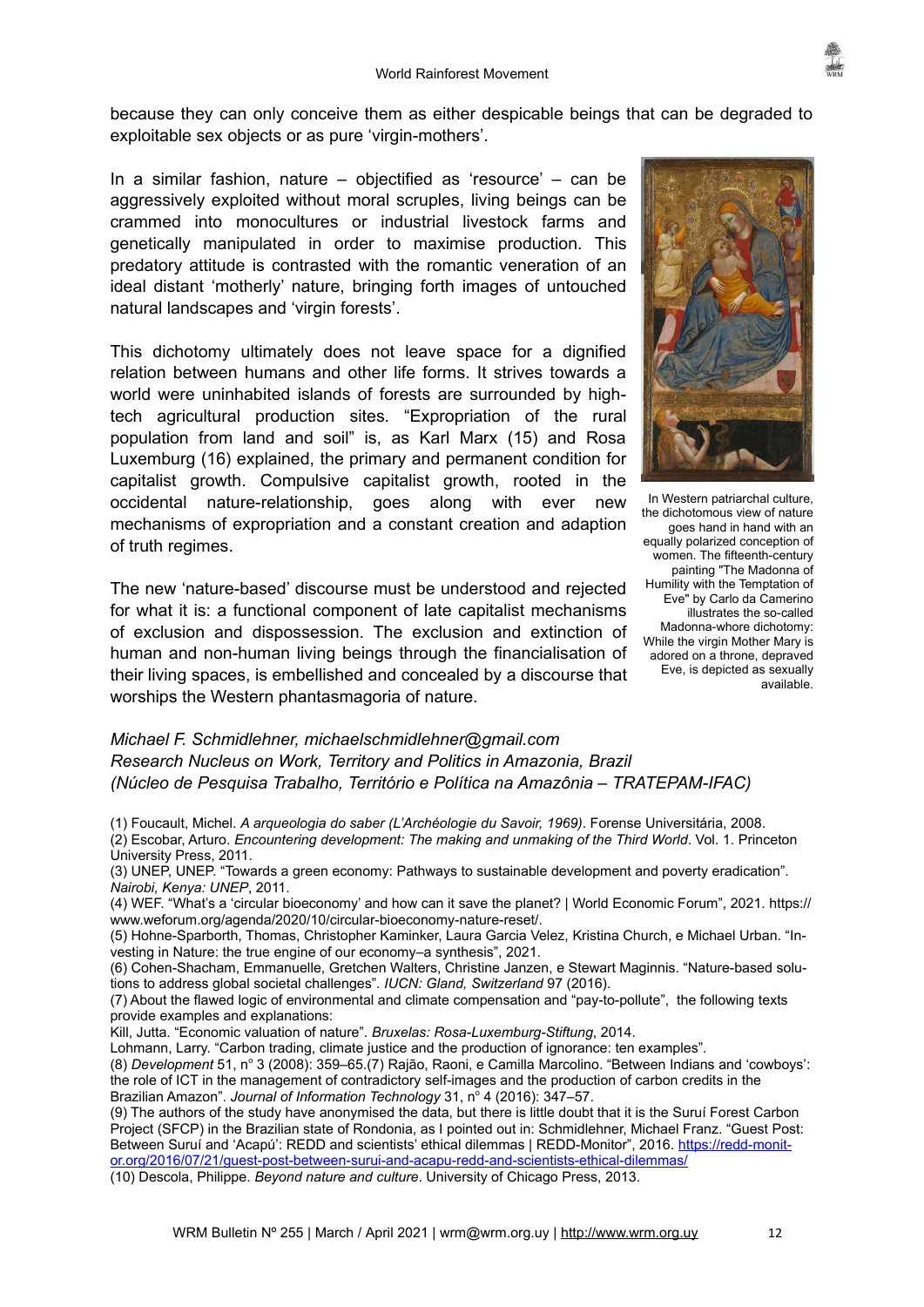(11) Castro, Eduardo Viveiros de. "Os pronomes cosmológicos e o perspectivismo ameríndio". *Mana* 2, nº 2 (1996): 115–44.

(12) Morton, Timothy. *Ecology without nature: Rethinking environmental aesthetics*. Harvard University Press, 2007.

(13) Adorno, Theodor W., e Max Horkheimer. *Dialektik der Aufklärung*. Frankfurt a. M.: Fischer, 1988.

(14) Bareket, Orly, Rotem Kahalon, Nurit Shnabel, e Peter Glick. "The Madonna-Whore Dichotomy: Men who perceive women's nurturance and sexuality as mutually exclusive endorse patriarchy and show lower relationship satisfaction". *Sex Roles* 79, n° 9 (2018): 519–32.

(15) Marx, Karl. "Das Kapital, Buch 3, Vierundzwanzigstes Kapitel. Die sogenannte ursprüngliche Akkumulation". In *Karl Marx, Friedrich Engels Werke*, 23:741–91. Diez, 1962.

*(16) Luxemburg, Rosa. Die Akkumulation des Kapitals: Ein Beitrag zur ökonomischen Erklärung des Imperialismus. Vol. 1. Buchhandlung Vorwärts Paul Singer, 1913.*

# <span id="page-12-0"></span>**When different forms of oppression come together on the same subjects**



Photo from the cover of the publication entitled: "Nature Hires: How Nature-based Solutions can power a green jobs recovery," WWF and ILO.

It is not possible to talk about so-called "Nature-Based Solutions" (NBS) removed from the green economy; or to talk about the green economy without addressing capitalism and its new—and old—forms of accumulation, which are tied to colonialism, racism and patriarchy, the pillars without which it could not work.

So one must ask: What is racist, colonial and patriarchal about proposals such as NBS? And to answer this, we can use a powerful tool of analysis, such as intersectionality.

*Intersectionality* as a concept was first defined in 1989 by Kimberlé Crenshaw, an Afrodescendant woman from the United States. It has emerged as a tool to understand how different forms of segregation, or multiple forms of oppression, come together—or intersect on a single subject.

This vision allows us to understand, for example, how Afro-descendant or indigenous women are doubly oppressed, given that racial or ethnic and gender issues intersect in them; and many times, issues of class, nationality, body structure and age do as well. It is a conjunction of complex situations of oppression that befall the same subjects.

The intersectionality approach allows us to understand questions such as: Why do more women than men die in climate disasters? Why are there more women than men with cancer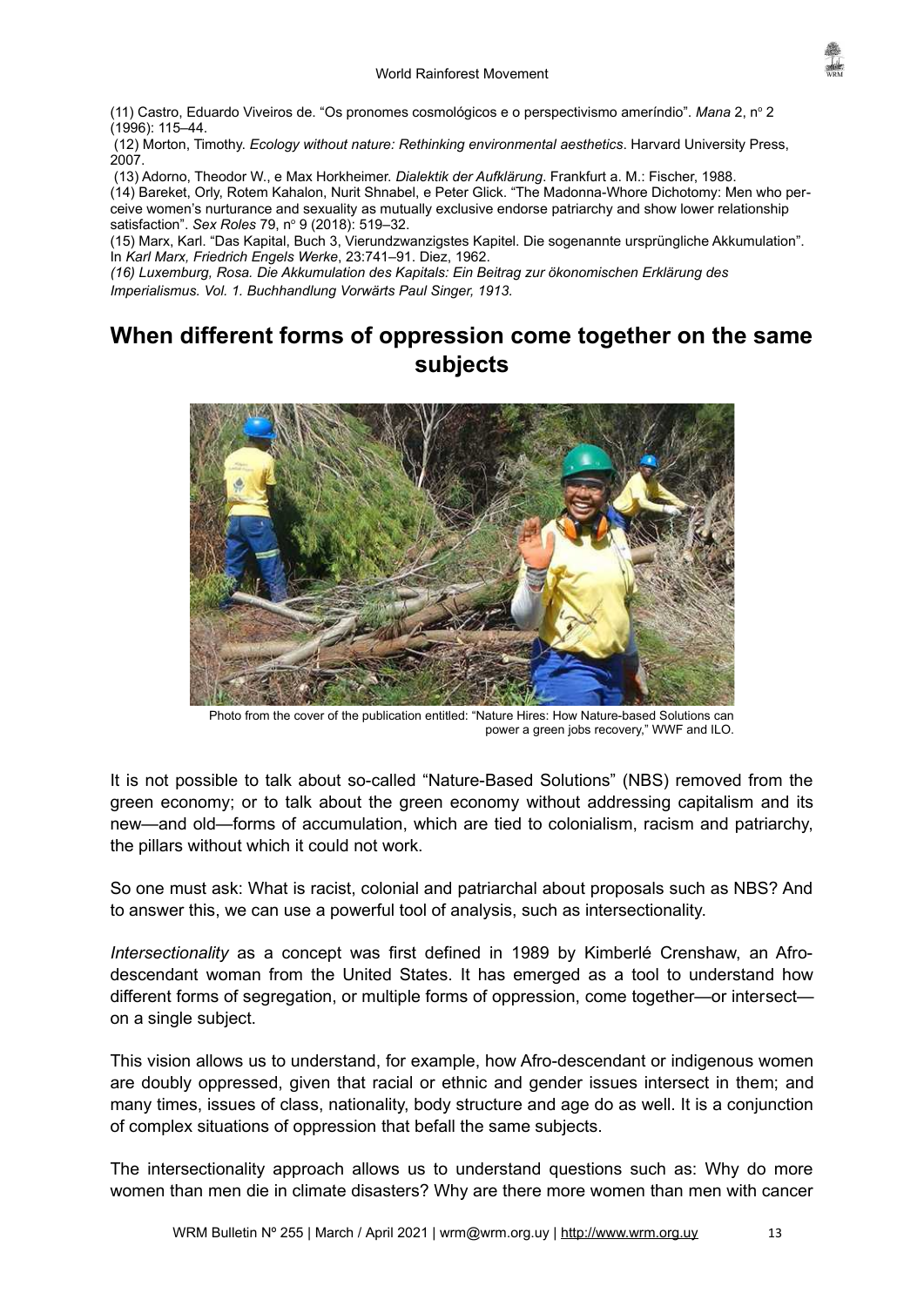in areas where oil is extracted? Why are more impoverished people dying of COVID-19? Why are Nature-Based Solutions implemented mostly in countries in the global South?

The answers do not lie in genetics, nor in the type of ecosystem. They lie in issues of race, gender and class.

For example, women are in charge of the sick, the elderly and children. If there is a flood or hurricane, the women will not be able to escape, because they are doing caretaking work. In many places, few women know how to read, and announcements about possible disasters are often made in public places—where women do not go; or women are not able to understand the written information. We also know that one of the problems caused by global warming is a rise in diseases, and so more caretaking work falls to women. Likewise, with growing water scarcity and the hoarding of water sources, women must work harder to bring water to their homes, or they must go increasingly farther to collect firewood for cooking.

The same occurs in areas with oil or mining conflicts. As territories are masculinized and violence in communities grows, police or military forces, company workers, private security forces, illicit drug deals and bars arrive. This causes an increase in alcohol consumption, sexual abuse, and domestic violence. In this context, women suffer the most—from both the escalation of violence and the diseases associated with pollution. In the northern Ecuadorian Amazon, it is mainly women who are affected by cancer: Of the documented cases, 71% are women and 29% men. That is, they experience the combination of being indigenous and peasant women, and of having their bodies more exposed to polluted rivers where they wash clothes, and to gas burners next to their homes—among other ills.

From a perspective of intersectionality, one can say that in these sacrificed territories, several forms of socio-ecological oppression intersect in women's bodies. Or in other words, feminist body politics and political ecology join together in the territories.

Now in the new context of COVID-19, we can say that just as indigenous, peasant and impoverished women are more impacted by climate disasters and extractivism, it is impoverished, Afro-descendant, indigenous, migrant or Latina women who are more exposed to the disease—and thus at greater risk of contracting and dying from it. And due to the very conditions of economic and social marginalization, they suffer the most from the economic effects of the pandemic.

# *Solutions designed to create more dispossession*

Throughout history, capitalism has needed to make distinctions among races. Where these distinctions already existed, it has exacerbated them; where they did not, it has had to introduce them. The same is true of distinctions between the genders and conditions of poverty. In this way, it has justified the exploitation of peoples in the South, migrants, women and millions of workers.

The new phase of globalized, financial and digital capitalism has been depressed by recurring crises—environmental, financial, social,—which in turn provoke crises of accumulation. To try to defray these crises, capitalists invent more markets and new commodities based on the cycles and functions of nature, as well as new frontiers to implement their new businesses.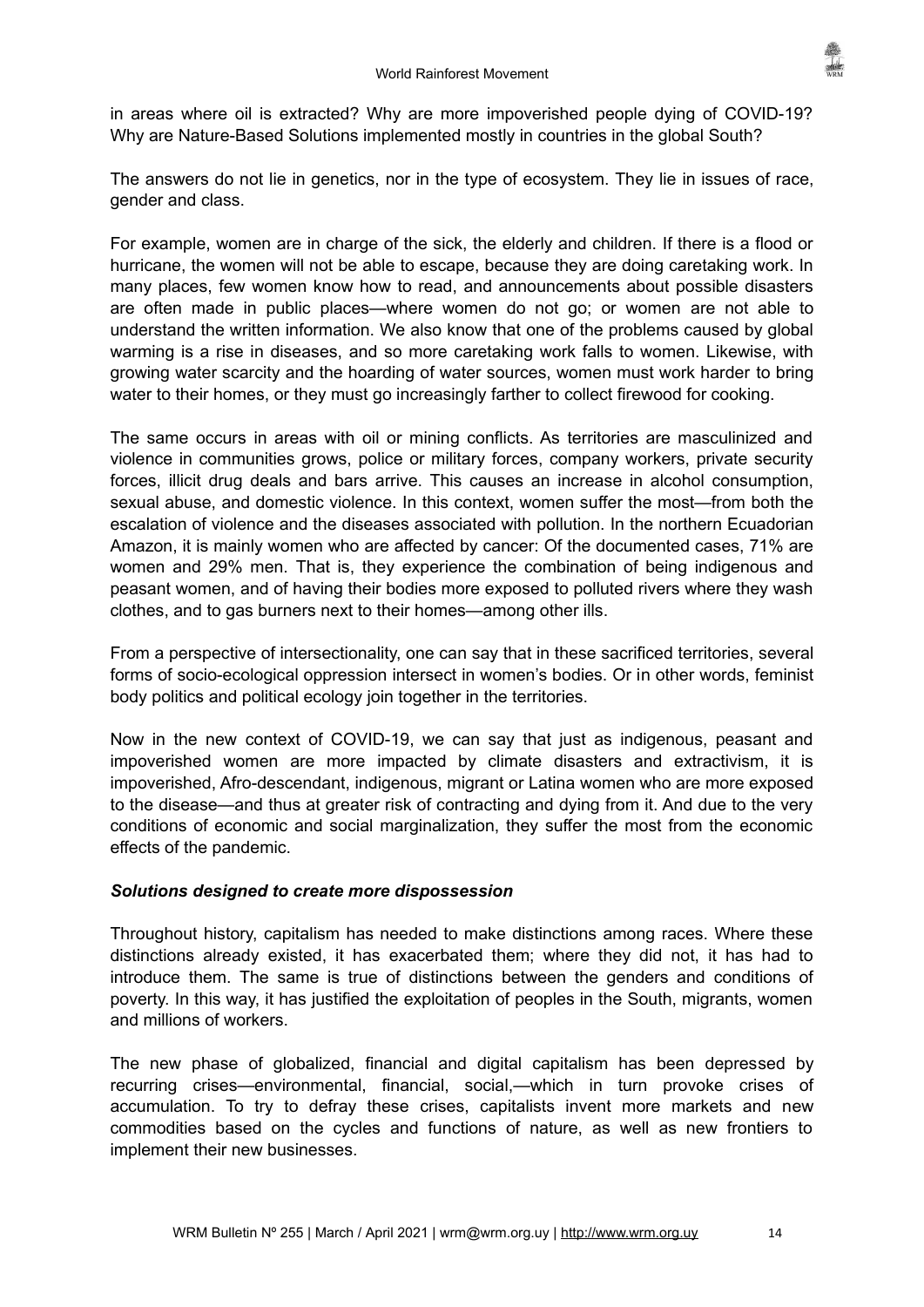This is why the Paris Agreement was conceived, as well as all the facets and frameworks that have been developed from it. One of these is "Nature-Based Solutions," (NBS) which are designed to get even more out the environmental and climate crises. NBS are a collusion between international conservation organizations, the financial sector and the corporate sector. But so were the carbon, biodiversity, water and other offset mechanisms. The CDM and REDD, for example, were already "nature-based solutions."

As commercial and financial products, NBS are one step further in the advancement of the green economy, and they are also somewhat more sophisticated. They talk about nature in a utilitarian fashion, they extensively use computer technology, both for their ultra-fast transactions and to control territories, and they create even more mixed up commodities. But NBS continue, outrageously, to use language that deceptively suggests they are inclusive of women, indigenous peoples, and now workers.

We can see that Nature-Based Solutions are now playing up the idea that climate change can be better faced with "women *in alliance* with nature," and that nature is now *hiring*, as stated in the title of an ILO and WWF document from October 2020 (1). The cover of this document shows a woman, black and hardworking, managing nature in South Africa.

Just because she is smiling broadly while doing her "green job," does not mean she is not just another hardworking woman—no doubt exploited with a low-paid, one-off job. Capitalism requires women that are paid poorly or not at all, women from the South, and now women to do work for green capital.

Nature-Based Solutions create jobs such as stewarding the carbon in rainforest trees, or cooking for squads of men cutting down balsa wood in Ecuador—which will be used in China in the *green job* of building blades for wind turbines. The turbines are also manufactured with metals that come from areas where women are violated, where they must walk increasingly farther to find clean water and firewood to have energy in their homes; and they must do so because these same resources are extracted by companies that claim to offset their damages using none other than Nature-Based Solutions.

# *Nature as a subject itself*

While intersectionality is a very useful tool to look at the conjunction of various forms of oppression, it falls short when looking at the complexity of the new forms of green capitalism. We must therefore broaden the group of subjects. Why not include nature as a legal subject? This way, we will be able to look at the oppression not only of human beings, but also of nonhuman beings.

Nature is also exploited, objectified, feminized, racialized and turned into an exploited worker that produces environmental resources, goods and services. Clearly, the oppression of women, indigenous peoples, peasants and workers, and the oppression of nature occurs simultaneously. In fact, we cannot—we must not—talk about the history of patriarchy, the sociology of work, or the essence of racism, without taking into account nature as a subject in this process.

With green capitalism and its same-as-always, nature-based solutions, we see that the concept of intersectionality takes on new meaning. Any analysis derived from just one point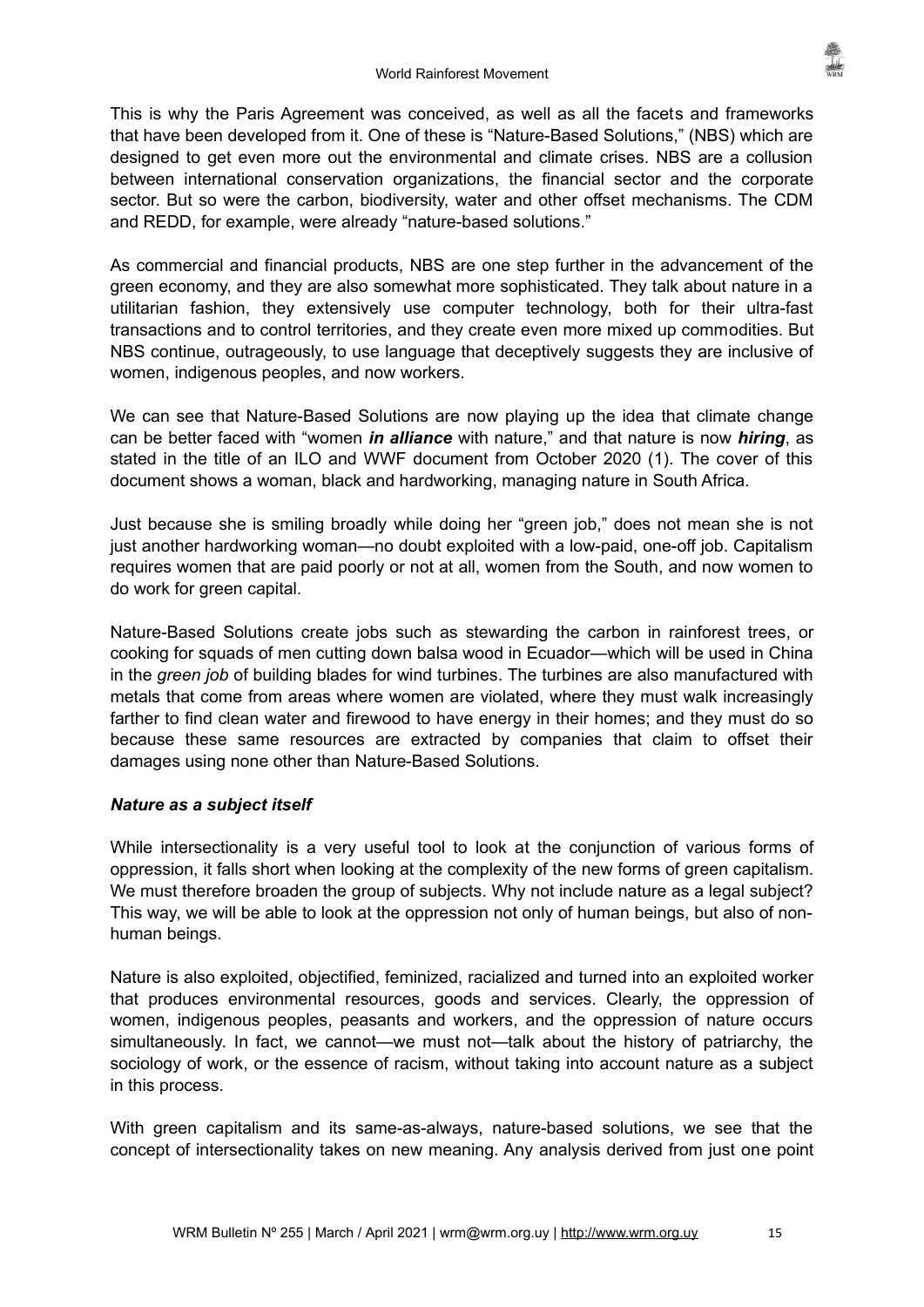

of discrimination—be it ethnic, gender or social—hides nature from the context, reducing the analysis to identity experiences isolated from the territory in which the discrimination occurs.

Thus, in the face of discrimination against body-territory subjects, we will be better able to understand the relationship between oppressors and those who are exploited in capitalism using a diverse intersectionality approach. And in this way, we can advance the defense of human rights, women's rights and the rights of nature.

*Ivonne Yánez Acción Ecológica, Ecuador*

(1) ILO. WWF. NATURE HIRES: How Nature-based Solutions can power a green jobs recovery. October 2020. [https://www.ilo.org/wcmsp5/groups/public/---ed\\_emp/documents/publication/wcms\\_757823.pdf](https://www.ilo.org/wcmsp5/groups/public/---ed_emp/documents/publication/wcms_757823.pdf)

# <span id="page-15-0"></span>**Food and agribusiness corporations peddle a deadly scam**



Photo from Rainforest Rescue's camapign "Fact check: Nestlé Palm Oil is not Sustainable"

After years of having done nothing to move towards the already compromised targets established by the 2015 Paris Agreement, dozens of big polluters are now making 'net zero' pledges. These pledges are made mainly to satisfy the public relations needs of the financial players that fund them. Offsets, not reductions of emissions, are at the core of these pledges. And offsets are now mostly hidden under the latest corporate greenwashing brand: 'naturebased solutions,' which risk generating a massive land grab for forests and farmlands, particularly in the global South. Food and agribusiness corporations are leading actors in this deadly scam.

Corporations are, without a doubt, the number one obstacle to meaningful action on the climate crisis. These almighty actors have spent the past two decades undermining scientific consensus, blocking meaningful legislation and greenwashing their own responsibility. Since the signing of the Paris Agreement in 2015, with its lame voluntary commitment to keep the world to a still disastrous 1.5 degrees of warming, and its promise of market-based solutions, few corporations have even done the bare minimum to disclose their emissions, let alone to take actions to reduce them.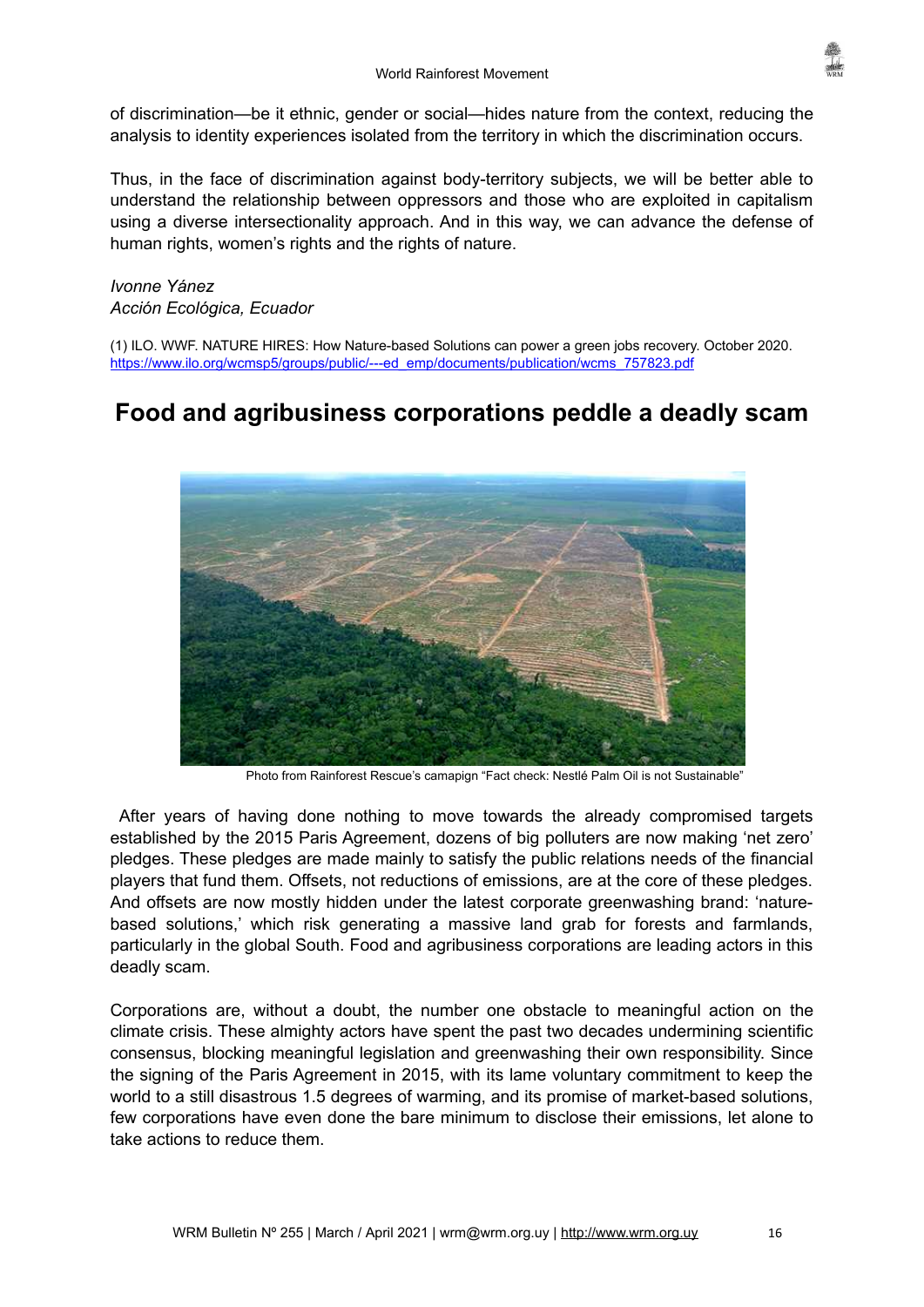Food and agriculture companies are among the worst performers. The latest IPCC report estimates that the food system accounts for up to 37% of total global GHG emissions. This has not prevented these companies from receiving billions of dollars from global financial corporations, including those that claim to be committed to responsible investing.

Not a day goes by without the announcement of a corporate initiative or pledge to achieve 'net zero' emissions by 2050. These 'net zero' initiatives and pledges rely on offsets, which are now hidden behind the euphemistic term of 'nature-based solutions'. Many of these corporations are at the same time lobbying hard against government intervention into their financing of polluting companies, insisting that somehow they are best placed to decide how investment in climate solutions should be allocated. This corporate greenwashing, so deeply based on offsets, is shaping up to be even worse than the days of climate denial.

# *Nestlé's 'net zero' plan is all about offsets*

BlackRock is the world's largest and most influential shareholder of both fossil fuel and agribusiness corporations. Despite its deep integration with the world's worst climate villains, BlackRock has recast itself as a leader for climate action and "expects companies to articulate how they are aligned to a scenario in which global warming is limited to well below 2°C, consistent with a global aspiration to reach net zero greenhouse gas (GHG) emissions by 2050". Corporations are now collectively referring to the offsets under the 'net zero' pledges as 'nature-based solutions'.

One of the corporations that BlackRock is heavily invested in is Nestlé, the world's largest food company and one of the worst corporate GHG emitters outside of the energy sector. **BlackRock is Nestlé's largest shareholder** and, despite Nestlés massive climate footprint, the company is an easy fit with the actions BlackRock 'expects' from the companies it invests in. In December 2020, Nestlé launched its "Net Zero Roadmap", committing to reduce its emissions by 50% by 2030 and to 'net zero' by 2050. The majority of these emissions occur in the sourcing of dairy, meat and commodity crops (coffee, palm oil, sugar, soybeans, etc). Nestlé's annual emissions in these sourcing activities are roughly double the total emissions of its home country, Switzerland.

Nestlé's climate plan does not involve a reduction in its sales of foods based on dairy, meat and other highly-emitting agricultural commodities. To the contrary, **its climate plan is based on a projected growth of 68% for both its sourcing of dairy and livestock products and of commodity crops between 2020 and 2030**.

Part of Nestlé's plan to achieve this is a commitment to invest US\$1.2 billion over the next ten years in "regenerative agriculture practices". To put this into perspective: Nestlé paid out a dividend of around US\$8 billion to BlackRock and its other shareholders in 2020. From adding feed additives to cutting the methane produced by animals to introducing agroforestry practices and soil management in crop plantations, these plans remain unclear on how suppliers will implement these practices, on what they exactly mean and on who will pay for that to happen.

In the absence of any serious plan to reduce its emissions, Nestlé is banking on offsets to salvage its 'net zero' ambitions. "We see enormous potential for the removal of GHG emissions from the atmosphere as a way to counterbalance those emissions that we cannot reduce directly," says Nestlé in its Roadmap.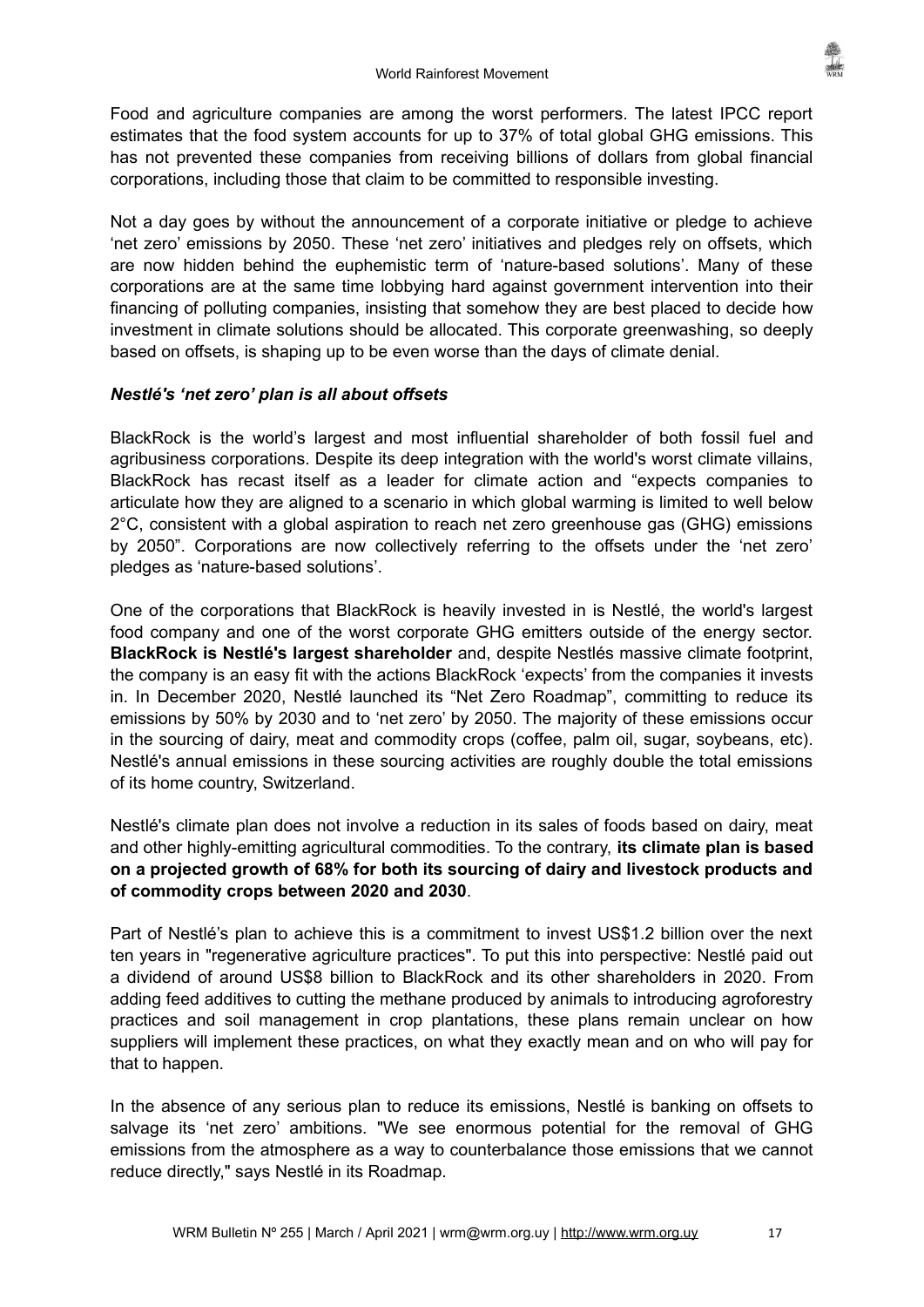The precursor to today's 'nature-based solutions' is the UN's Reducing Emissions from Deforestation and Forest Degradation (REDD+) programme, which not only failed to reduce deforestation or emissions over the past twelve years, but also badly affected local communities, especially by cutting off their access to agricultural lands and forests and contributing to land conflicts.

**One of the early promoters of REDD+ was a Swiss company, South Pole Group, which is now working for Nestlé on its offset plan**. South Pole led the huge Kariba REDD+ project, covering 784,987 hectares in northwestern Zimbabwe. That project, which was structured to channel money through several companies registered in tax havens, failed to bring material benefits to peasant communities and worse, prevented them from accessing the lands they depend on for food production, hunting and gathering. It did succeed, however, in providing the French energy giant Total with offsets to make its liquid natural gas shipments to China 'carbon neutral'.

Nestlé, an offset buyer, paid South Pole to develop a model for it "to calculate the GHG mitigation potential of agricultural land." At the same time, South Pole contracts with potential offset sellers, like the UK's Miro Forestry, which hired South Pole to certify the carbon absorption of its massive tree plantations in West Africa and help it sell offsets. South Pole, described as "one of the largest traders in carbon credits", gets paid making the calculations for companies on both sides of the ledger and then, if all goes well, arranging the trades.

Nestlé estimates it will need to offset 13 million tonnes of CO2e per year by 2030, an amount roughly the size of the total annual GHG emissions for a country like El Salvador. But this number could be even higher if the 'regenerative agriculture' plans do not materialise. Although Nestlé does not detail its offset plans, it has already launched projects based on planting trees in locations where Nestlé sources its ingredients - such as planting three million trees in Malaysia, three million trees in key sourcing locations in the Americas, and a protected area in Ivory Coast. By saying that it intends to remove GHGs from the atmosphere "using natural solutions", its annual projected offsets would require the equivalent of zoning off or planting trees on at least 4.4 million hectares of lands every year.

If the rapidly growing number of corporate net zero plans move to implementation, even only partially, it will result in a massive grab of lands, forests and territories of Indigenous Peoples and rural communities in the global South. As stated in a recent report by La Via Campesina and a coalition of NGOs and social movements, the corporate net zero plans that are coming fast and furiously make it crystal clear that "*there is no desire or ambition on the part of the largest and richest in the world to actually reduce emissions. 'Greenwashing' hardly suffices as a term to describe these efforts to obscure continued growth in fossil emissions – 'ecocide' and 'genocide' more accurately capture the impacts the world will face.*"

# *FOLU: Yara and Unilever's new clothes*

One of today's most sophisticated and covert lobbies for the food and agribusiness corporations is the Food and Land Use Coalition (FOLU). It was initiated by the Norwegian fertiliser company Yara and the Anglo-Dutch processed-food giant Unilever-- two of the worst climate polluters within the food and agriculture sector. With backing from the Norwegian government, also one of the world's worst climate polluters, they brought together a coalition of the usual suspects of corporate-funded NGOs and business associations. Today FOLU,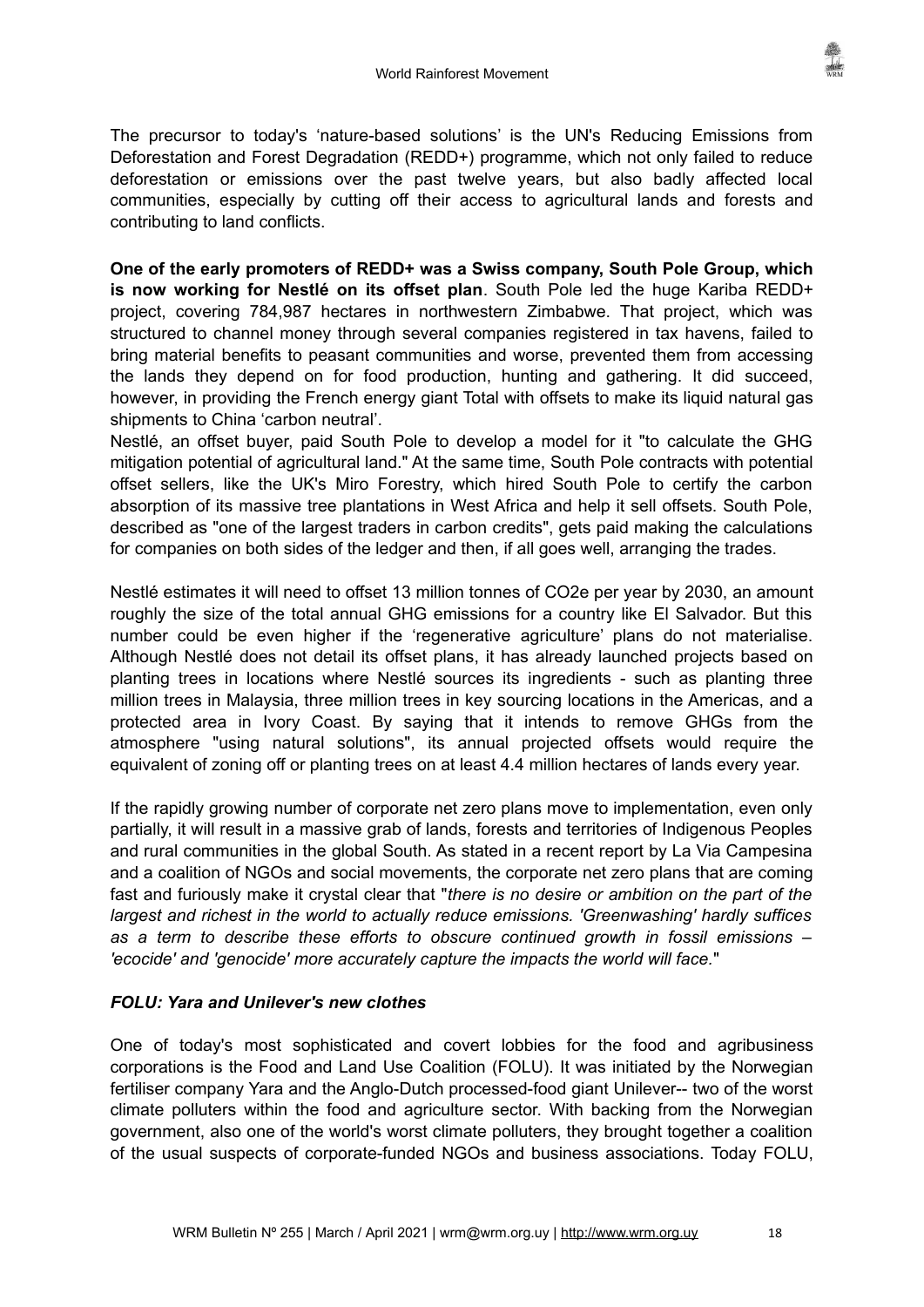

and the individuals and groups that inhabit it, are ubiquitous in international fora dealing with climate and food.

FOLU's agenda is firmly anchored in the interests of its two founding corporations. Unilever, the world's largest buyer of palm oil, has for years been promoting certification schemes, notably the Roundtable on Sustainable Palm Oil, to provide itself a "sustainable" source for a fundamentally unsustainable agricultural commodity. Yara, as the world's largest producer of nitrogen fertiliser, a product that alone accounts for one in every 50 tonnes of global GHG emissions produced by humans per year, has led a campaign to recast its fertilisers as climate saviours. Yara says its fertilisers have enabled people to produce more food on less land, thereby saving forests and cooling the planet.

Not surprisingly, then, FOLU calls for voluntary certification schemes and more efficient, fossil-fuel-based agricultural production as the main solutions to the food sector's climate emissions. It also puts the focus on reducing tropical deforestation, not eliminating fossil fuels from the food system, and expects this to be paid for by corporations in need of offsets for their net zero commitments, described by FOLU as "making the business case for a naturebased net-zero future".

Both Yara and Unilever have long been united in their desire to maintain and expand the industrial production of agricultural commodities. Prior to FOLU, they initiated the Global Alliance for Climate Smart Agriculture-- launched in 2014. That alliance, which had a similar membership to FOLU, was a failure in terms of climate action, but that was never its intention. The alliance was conceived to block efforts to push real solutions like agroecology and food sovereignty in the international fora dealing with food, agriculture and climate.

# *The climate revolution will not be financed*

Corporations are simply not going to take actions that impede their profits, and they will fight against any actors, be they governments or frontline communities, that stand in their way. They will only change when forced to. Corporations will not and cannot be part of the solution.

This is particularly important to keep in mind with the financial industry. Financial corporations like BlackRock and even the corporations that manage pension funds are built to finance corporations. If money is left in their hands, it will always flow to corporations. Corporations may have to make net zero pledges that will enclose massive areas of land as 'nature-based offsets' to access that money, but this is not going to drive down emissions and will take a huge toll on communities that have done nothing to contribute to the climate crisis. There is no victory for people or the climate if a financial company is shamed into shifting its holdings from Exxon to Nestlé.

Solutions must be developed and defined by people, not corporations. When it comes to food and agriculture, peasants and other small-scale food producers have already articulated a vision for food sovereignty and solutions to the climate crisis that excludes these huge corporations altogether. There is no place in this vision for Nestlé's Roadmap or BlackRock's empty environmental promises. The big challenge is to take back control over the funds, resources and governments that are currently captured by corporations in order to stop the real causes of the climate problem.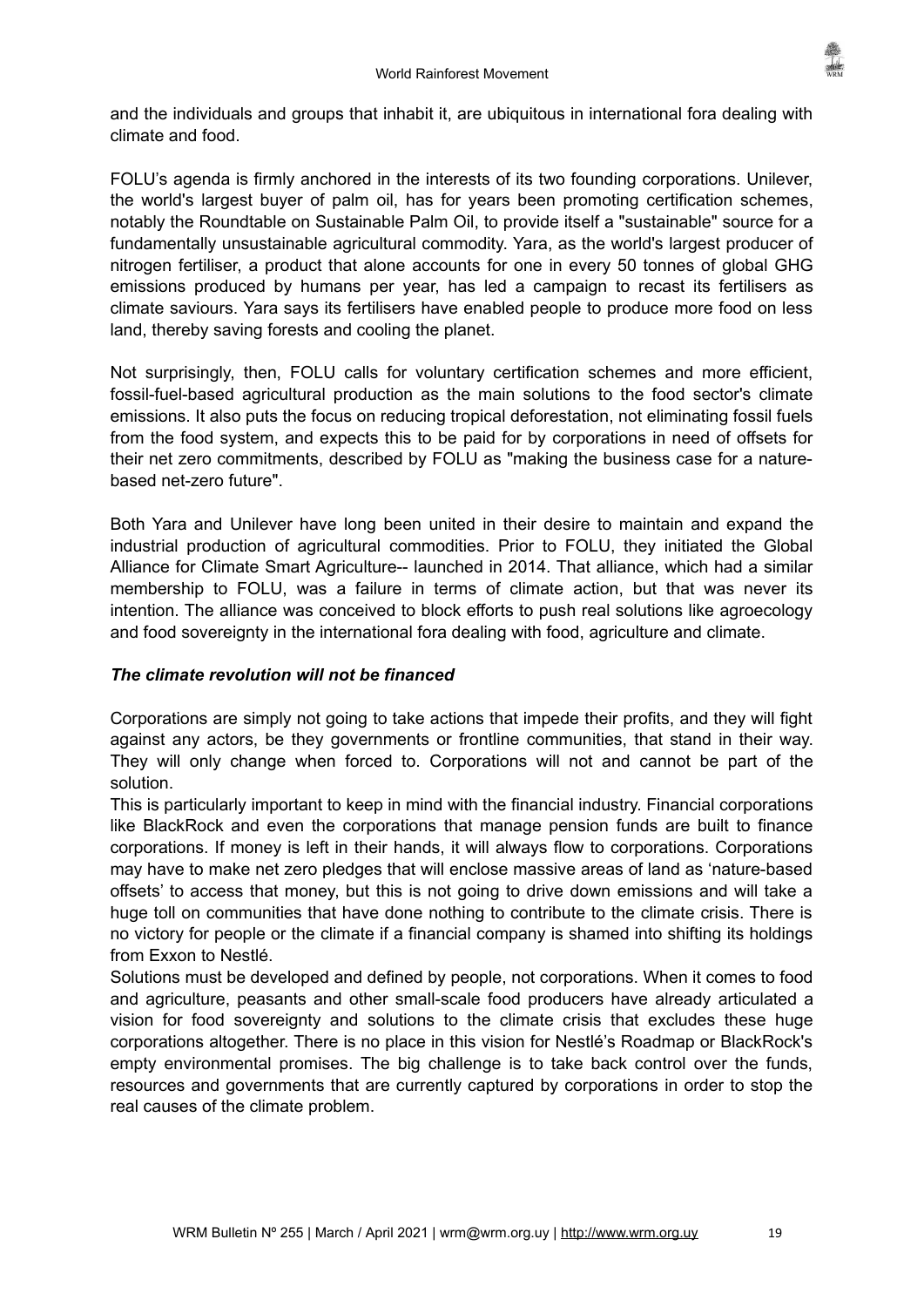

We have to confront the rising tsunami of corporate, greenwashed solutions with clarity and solidarity. Offsets must be rejected full-stop, as must any scheme that makes allowance for them, such as "nature-based solutions".

# *GRAIN [www.grain.org](http://www.grain.org/)*

*Read further on this topic on GRAIN's publication ["Corporate greenwashing: "net zero" and "nature-based solutions" are a deadly fraud](https://grain.org/en/article/6634-corporate-greenwashing-net-zero-and-nature-based-solutions-are-a-deadly-fraud)"*

# <span id="page-19-0"></span>**Corporate enthusiasm for forest protection and tree planting driven by determination to protect profits from fossil fuel extraction**



Illustration: DesmogUK

Over the years, oil, coal and gas companies have destroyed large swaths of forests and polluted many more. Yet all of a sudden, they proclaim to have discovered a love for forests. Moreover, they are putting them at the heart of the new climate strategies they are promoting after spending decades and billions of dollars casting doubt on any link between fossil fuels and global warming. (1)

Why the big change? Several factors probably play a role. First, governments are increasingly leaning toward legislation to rein in greenhouse gas emissions from fossil fuel burning. Second, more and more lawsuits are being filed against oil and coal companies for their role both in climate change and in denying that climate change is happening. And extreme climate events are happening much more frequently and in a way that is harder to ignore.

Accordingly, the oil industry has started to amend its climate denial strategy. Their new line is that climate change is real but that forests will take care of much of the problem. No need to be in such a rush to phase out burning oil or gas, they say. Why not just prevent forests from releasing carbon instead? Or plant new trees to soak up some of the carbon dioxide that is accumulating in the atmosphere?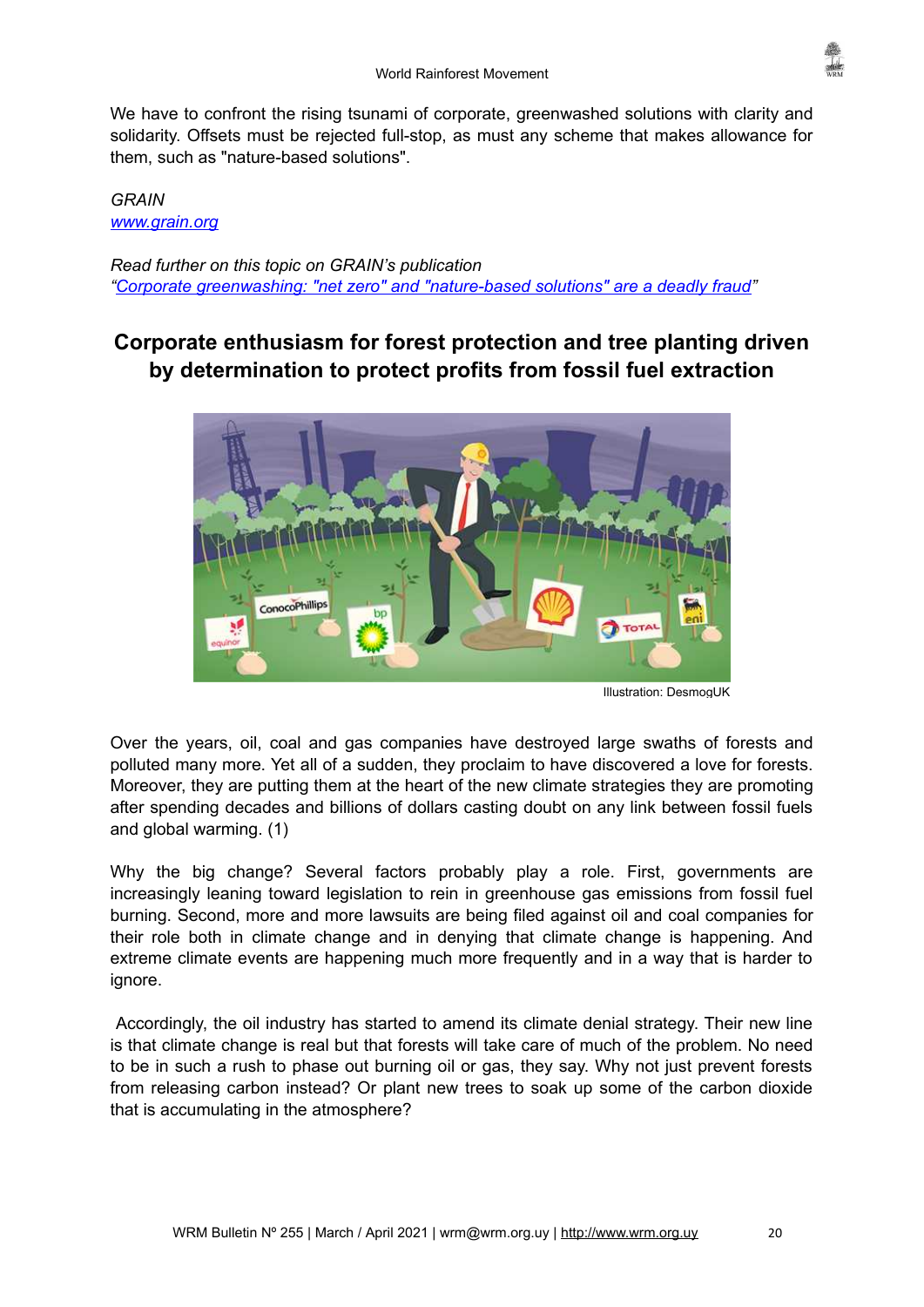

### *Talking about nature protection while pocketing profits from destroying nature*

Take the Italian oil and gas company Eni. Its website now includes a large section outlining the company's "commitment to protecting forests", showcasing glossy images of lush forests, and urgent calls to take action on deforestation. Meanwhile, Eni's long-term strategy projects that 90 percent of its energy production by 2050 will come from burning fossil gas.

The Anglo-Dutch oil company Shell is also proclaiming its enthusiasm for nature, and forests in particular. "Nature-Based Solutions and Shell" is the title of a video on Shell's webpage of the same name. It talks about how "Shell is harnessing nature", "supporting reforestation projects" and "protecting forests under threat". These activities, the video claims, are "making it easier for our customers to tackle their emissions." A world map presents the projects that have received funding from Shell or its customers who are paying a little extra to fill up with "climate-neutral fuel". The company says its oil-based energy production has already peaked but like Eni, Shell plans to increase its fossil gas business. Over half of its energy sales by 2030 will be from fossil gas.

Total, the French oil company wants to extract near and transport oil and gas through a World Heritage Site in the Albertine Rift in eastern Africa and destroy carbon-rich peat forests (along with the fossil carbon in oil and gas deposits underneath these forests) in the Republic of Congo's Cuvette region. (2) It set up "Total Nature Based Solutions" in 2019. With a budget of US\$ 100 million (in 2019, Total spent US\$ 1.55 billion on fossil fuel exploration), the new unit "is tasked with funding, developing and managing projects in carbon sequestration and greenhouse gas emissions reduction." And the Total Foundation "has made forest preservation and restoration a key focus of its program" while the corporation Total plans to generate 85 percent of its energy sales by 2030 from either fossil oil or fossil gas.

Documents obtained by the UK-based organisation Culture Unstained show that Norway's oil and gas company Equinor (formerly Statoil) has been offering to fund tree planting and forest protection projects, if that opens the door to sponsorship of the next UN climate conference in Scotland, planned for November 2021. (3) In 2018, Equinor wrote that it would be ready to invest in forest carbon projects "when there is more clarity on the market development." That clarity, it seems, the UK government is preparing to deliver. Notes from a May 2020 meeting between UK government officials and Equinor representatives confirm that the UK government wants to use its position as host of the UN climate meeting to push through a decision to set up "robust carbon markets which unlock private finance for mitigation, including through nature-based solutions."

The documents obtained by Culture Unstained show that UK government officials also met with representatives from BP and Shell. (3) And BP has been preparing for such a carbon market to emerge: its subsidiary BP Ventures bought a majority stake in the largest USbased forest carbon offset development company, Finite Carbon, in December 2020. (4)

#### *Corporate non-solution will cause massive land grab and fuel more climate chaos*

Because oil companies have no intention to drastically shrink extraction of fossil carbon in the near future, their nature-based non-solutions - if implemented - will require huge areas of forest and land planted with trees as corporate carbon storage facility. Total's Nature Based Solutions unit will be looking for projects to store at least five million tonnes of the company's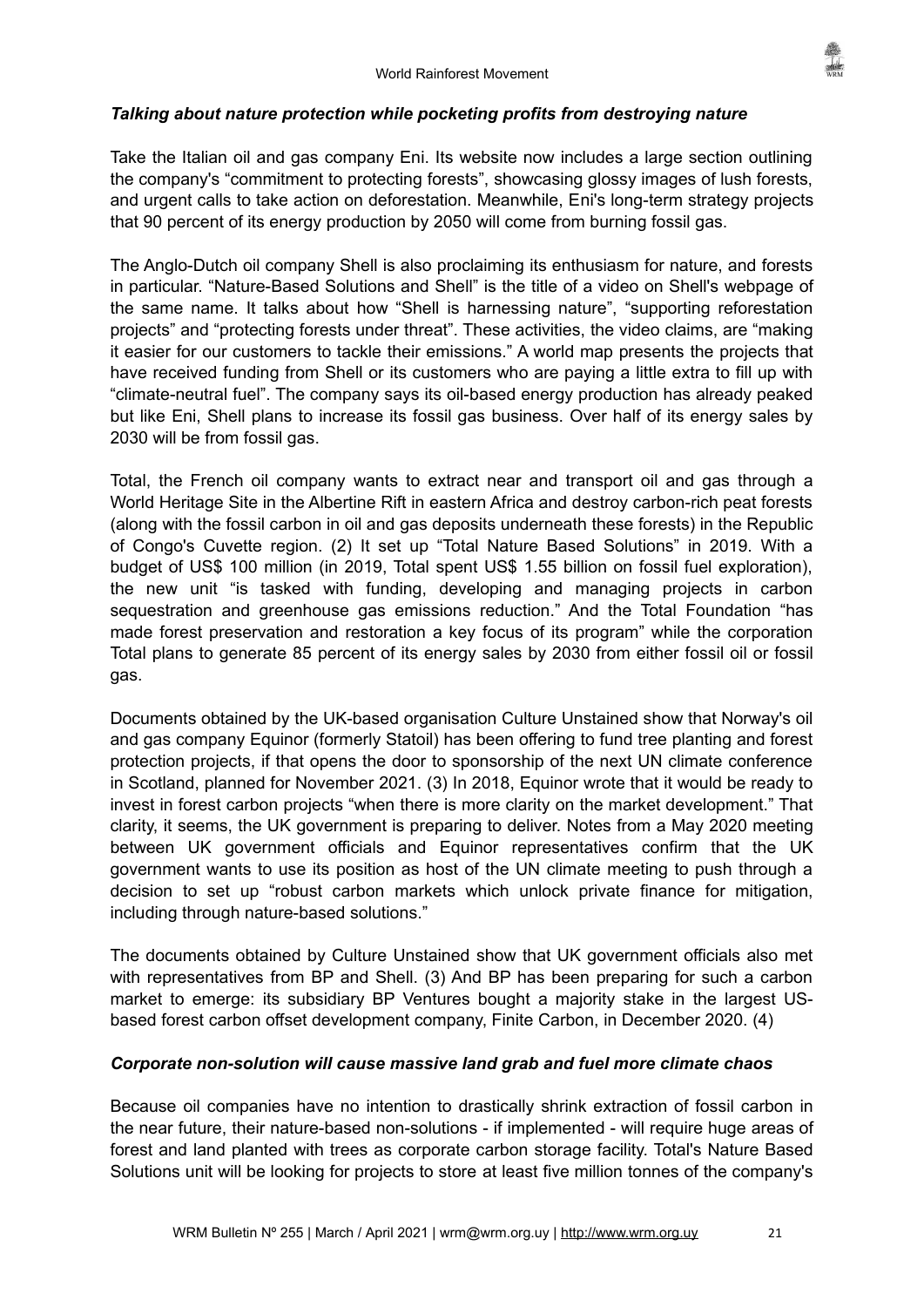CO<sub>2</sub> emissions **annually** from 2030. Shell announced ramping up the purchase of carbon offsets, including from tree planting and forest conservation projects, to 120 million tonnes *a year* by 2030; Eni is counting on forests to store 40 million tonnes of its carbon dioxide emissions *annually* from 2050 (and six million tonnes *annually* from 2024). And that is just the demand for land from just a handful of oil companies to use as carbon offset. Over 1,500 large corporations have in the meantime made pledges to become carbon neutral, and corporations like Nestlé and Unilever or tech companies like Microsoft and Google and other corporate polluters such as the aviation industry are also demanding land for above-ground carbon storage.

The numbers thus suggest that this corporate nature-grabbing non-solution will turn into a major threat to food sovereignty and community control over their territories in the global South because it will enclose forests and land for tree planting on a massive scale.

# *Conservation industry presents nature as solution to corporate polluters*

Corporations have had a lot of help from large conservation groups in designing this latest corporate non-solution to climate change. Back in 2009, conservation groups including The Nature Conservancy, Conservation International and IUCN were discussing ways to turn the carbon stored in protected forest areas under their management into money for their organisations. From these discussions grew the "nature-based solutions" idea (see article in this bulletin issue).

Their proposal involves enclosing forests and land planted with trees, declaring them as above-ground corporate carbon storage facility and trading the carbon stored in them as compensation for digging up more fossil carbon from underground oil, gas and coal deposits.

So, let's recall the bogus reasoning behind the idea of offsetting which starts from believing that damage caused by pollution or destruction in one place can be undone by preventing pollution or destruction that was going to take place elsewhere.

Take the example of forest carbon projects, which are also often called REDD offsets.

A for-profit conservation company based in an industrialized country such as Wildlife Works Carbon or a conservation group such as The Nature Conservancy claims that without their intervention, a forest would have been destroyed. It is worth noting that no REDD project site includes a forest actually threatened by destruction for, say, expansion of oil palm or soy plantations or industrial logging. Nor are REDD projects located where a fossil fuel company was planning to extract oil, coal or gas from underground carbon deposits. Almost without exception, offset project owners identify peasant farming, 'population pressure' and shifting cultivation as alleged drivers of deforestation. The identified deforestation threat then must be prevented by the REDD project. In reality, this has meant undermining and controlling peasant farming practises and bad-mouthing and restricting shifting cultivation. (6)

The story from which an offset project calculates its emission savings (the alleged deforestation threat that was prevented) is always hypothetical, because it is not possible to know what would have happened to the forest without the offset project. Studies suggest that many, if not most REDD and tree planting offset projects exaggerate the emissions they allegedly prevented. (7)

The oil company emissions, by contrast, are real. This is a risky combination for the climate.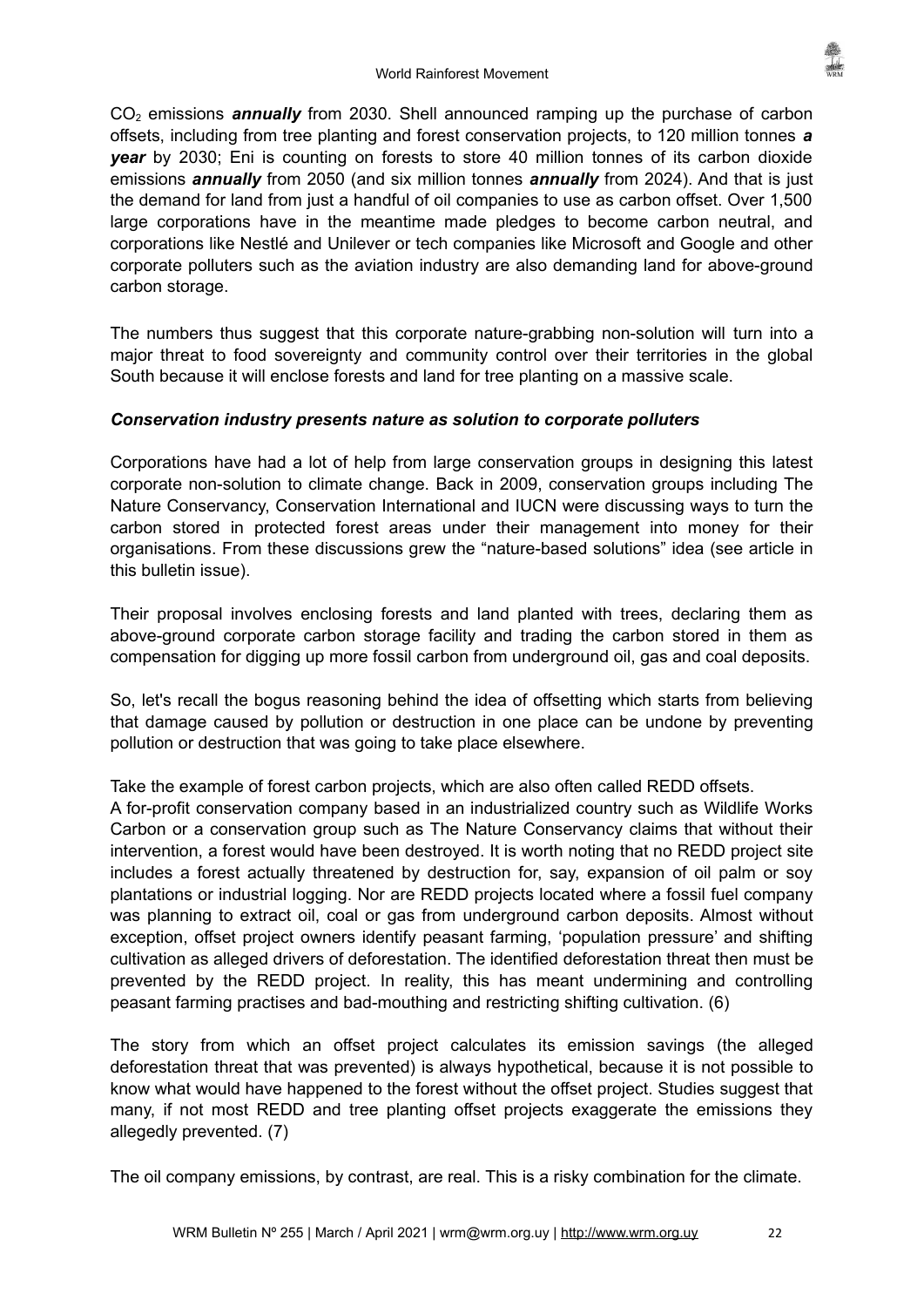

The result is that emissions from burning fossil fuels keep accumulating, heating up the planet. Yet, their customers and governments pushed by oil industry lobbyists are led to believe that the climate damage of these emissions has been dealt with.

# *Carbon cycle chaos*

Offsets involving forest conservation and tree planting also confuse two carbon cycles that have very different impacts on the climate. The carbon in the tree is part of a much fastermoving cycle than the carbon stored in underground oil, gas or coal deposits. These underground carbon stores are made up of fossil carbon, carbon that has been locked up in these deposits for millions of years. By contrast, even old forests store carbon only for a few hundred to thousand years before it is released again into the atmosphere when trees decompose. In industrial tree plantations, the trees are often cut after as little as seven years.

From a climate perspective, underground carbon and above-ground carbon are therefore not the same. One (fossil carbon) is safely locked away for millennia - unless companies drill oil wells and dig up coal mines. The other (carbon in vegetation) has always been part of the cycle that is shaping the climate, but never to an extent that will cause climate chaos like adding more fossil carbon does.

# *REDD as precursor*

It was at the UN climate conference in 2019 that Shell, BP and others joined the carbon markets lobby and the conservation industry to launch a market for what they then called 'nature climate solutions' (today's 'nature-based solutions'). (5)

Whatever the words used, however ("net-zero decarbonization", "climate neutral," "carbon neutral" are other popular terms used in relation with nature-based corporate solutions), such company initiatives have one thing in common: the oil industry's resolve to keep destroying underground carbon deposits for decades to come.

Their long-term extraction plans show that for Shell, Eni, Equinor, Total, Exxon, BP and their industry, 'decarbonization' means they will continue to extract and burn fossil carbon to produce energy and release more carbon dioxide into the atmosphere – which is causing the climate to rapidly change. Nature-based enclosures merely provide a dangerous cover for this destruction ([Bulletin 247](https://wrm.org.uy/articles-from-the-wrm-bulletin/section1/new-name-for-old-distraction-nature-based-solutions-is-the-new-redd/%20)).

Like enclosing forests as above-ground corporate carbon storage facility through REDD, this latest greenwashing of fossil carbon extraction also risks depriving countless peasant farming communities and forest peoples of their livelihoods. (6) Although REDD stands for Reducing Emissions from Deforestation and forest Degradation, REDD projects and programmes never even tried to reduce corporate-led large-scale deforestation - which has continued largely unhindered by REDD initiatives. Instead, REDD led to stifling restrictions on peasant farming practises, and shifting cultivation in particular.

What started as REDD 15 years ago has now been expanded into corporate nature-based non-solutions that stand to enclose not just forests but also mangroves, grasslands and soils as corporate above-ground carbon storage facilities. For the time being, the oil companies claiming to be supporting this latest idea are mainly financing existing REDD projects: Shell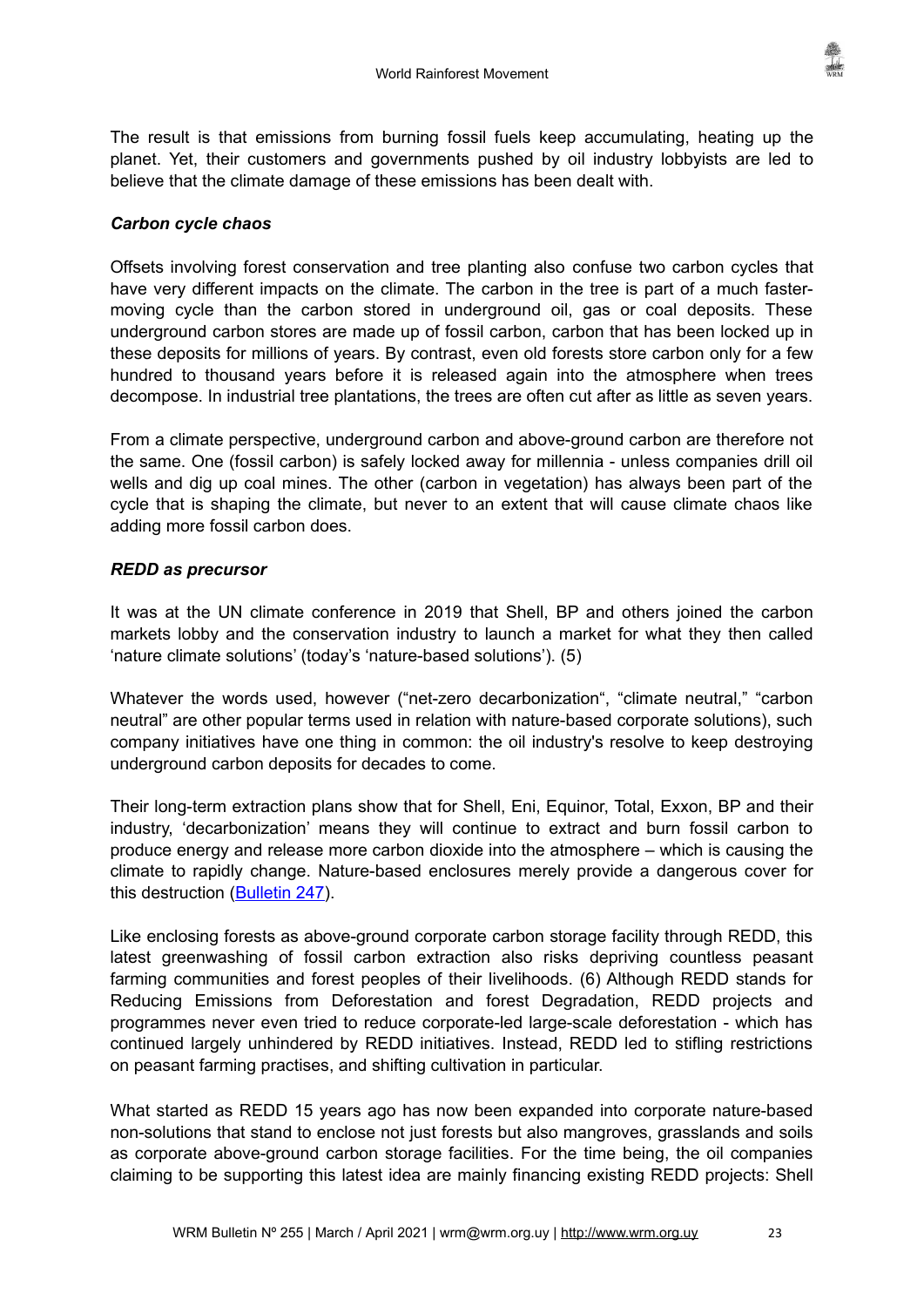is buying carbon credits among others from the Katingan REDD project in Indonesia, and three REDD projects in Peru; Eni is involved in the Luangwa REDD project in Zambia; Total has bought carbon credits from the Kariba REDD Forest Protection project in Zimbabwe for its first 'carbon-neutral' liquid fossil gas shipment in 2020. BP has focused on forest carbon projects managed by the US-based carbon offset company Finite Carbon which it recently acquired. During its first venture into forest carbon offsets, BP invested in the Noel Kempff forest carbon conservation project in Bolivia which has been managed by The Nature Conservancy.

These carbon offset projects have been shown to either exaggerate the emission savings they are selling as carbon credits or to cause conflict and restrict peasant farming practises and community use of the forest  $-$  or both. (8) By supporting REDD projects like these, conservationist groups helped put the spotlight of the deforestation discourse on peasant farming - and away from the forest destruction driven by the corporations that so generously donate to their organisations. (9) Through their support for corporate 'nature-based solution' offsets, these same groups are now siding with the oil industry in delaying the winding-down of fossil fuel burning.

In short, these corporate nature-based non-solutions are a PR coup par excellence for oil corporations with limited intention to forego profits from fossil carbon extractivism at the scale and with the speed needed to reduce the risk of climate chaos. Let's not be fooled by the oil and conservation industry's latest deception. They will inevitably support some genuinely community-run forest conservation initiatives. There will be the same tireless promise as there was with REDD: that any 'problems' can be resolved through better oversight, certification standards, stricter monitoring of safeguard policies and more community participation. Such efforts mistake the root of the problem: The danger of nature-based corporate solutions does not arise from bad implementation (though that will happen, too); the danger lies in this non-solution triggering a massive land grab and distracting from the urgent need to end corporate destruction of underground oil, gas and coal deposits.

#### *Jutta Kill*

#### *Member of the WRM Secretariat*

(1) In the past five years alone, Exxon Mobil, Shell, BP, Total, and Chevron are believed to have spent more than US\$1 billion on lobbying against climate legislation that would endanger their profits from fossil fuel burning. The website of the US-based group Climate Investigation Center contains a large collection of documents showing the history of oil company funding of climate denial:<https://climateinvestigations.org/category/climate-deniers/> . See also *The Problem with Big Oil's Forest Fever*, by Phoebe Cooke. [https://www.desmog.co.uk/2020/07/06/big-oil](https://www.desmog.co.uk/2020/07/06/big-oil-forest-fever)[forest-fever](https://www.desmog.co.uk/2020/07/06/big-oil-forest-fever) and InfluenceMap report 2019: *How the oil majors have spent \$1Bn since Paris on narrative capture and lobbying on climate*. [https://influencemap.org/report/How-Big-Oil-Continues-to-Oppose-the-Paris-Agreement-](https://influencemap.org/report/How-Big-Oil-Continues-to-Oppose-the-Paris-Agreement-38212275958aa21196dae3b76220bddc)[38212275958aa21196dae3b76220bddc](https://influencemap.org/report/How-Big-Oil-Continues-to-Oppose-the-Paris-Agreement-38212275958aa21196dae3b76220bddc)

(2) *Anatomy of a 'Nature-Based Solution': Total oil, 40,000 hectares of disappearing African savannah, Emmanuel Macron, Norwegian and French 'aid' to an election-rigging dictator, trees to burn, secret contacts, and dumbstruck conservationists*, by Simon Counsell. April 2021. [https://redd-monitor.org/2021/04/16/anatomy-of-a-nature-based](https://redd-monitor.org/2021/04/16/anatomy-of-a-nature-based-solution-total-oil-40000-hectares-of-disappearing-african-savannah-emmanuel-macron-norwegian-and-french-aid-to-an-election-rigging-dictator-trees/)[solution-total-oil-40000-hectares-of-disappearing-african-savannah-emmanuel-macron-norwegian-and-french-aid](https://redd-monitor.org/2021/04/16/anatomy-of-a-nature-based-solution-total-oil-40000-hectares-of-disappearing-african-savannah-emmanuel-macron-norwegian-and-french-aid-to-an-election-rigging-dictator-trees/)[to-an-election-rigging-dictator-trees/](https://redd-monitor.org/2021/04/16/anatomy-of-a-nature-based-solution-total-oil-40000-hectares-of-disappearing-african-savannah-emmanuel-macron-norwegian-and-french-aid-to-an-election-rigging-dictator-trees/)

(3) *Docs Show Equinor Pushing 'False Solutions' to Climate Change While Lobbying UK Government on COP26*, by Phoebe Cooke, DESMOG UK. October 2020. [https://www.desmog.co.uk/2020/10/01/docs-show-equinor](https://www.desmog.co.uk/2020/10/01/docs-show-equinor-pushing-false-solutions-climate-change-while-lobbying-uk-government-cop26)[pushing-false-solutions-climate-change-while-lobbying-uk-government-cop26](https://www.desmog.co.uk/2020/10/01/docs-show-equinor-pushing-false-solutions-climate-change-while-lobbying-uk-government-cop26) . Documents obtained through Freedom of Information requests filed by the organisation Culture Unstained are available at <https://cultureunstained.org/bigoilpushtosponsorcop/> .

(4) The company statements can be found at: Eni: [https://www.eni.com/en-IT/low-carbon/forest-protection](https://www.eni.com/en-IT/low-carbon/forest-protection-conservation.html)[conservation.html](https://www.eni.com/en-IT/low-carbon/forest-protection-conservation.html) ; Shell: <https://www.shell.com/energy-and-innovation/new-energies/nature-based-solutions.html> ; Total: <https://www.total.com/group/commitment/climate-change/carbon-neutrality> ; Equinor: <https://www.equinor.com/en/news/conf.html>; BP:

[https://www.bp.com/en/global/corporate/news-and-insights/press-releases/bp-acquires-majority-stake-in-largest-](https://www.bp.com/en/global/corporate/news-and-insights/press-releases/bp-acquires-majority-stake-in-largest-us-forest-carbon-offset-developer-finite-carbon.html)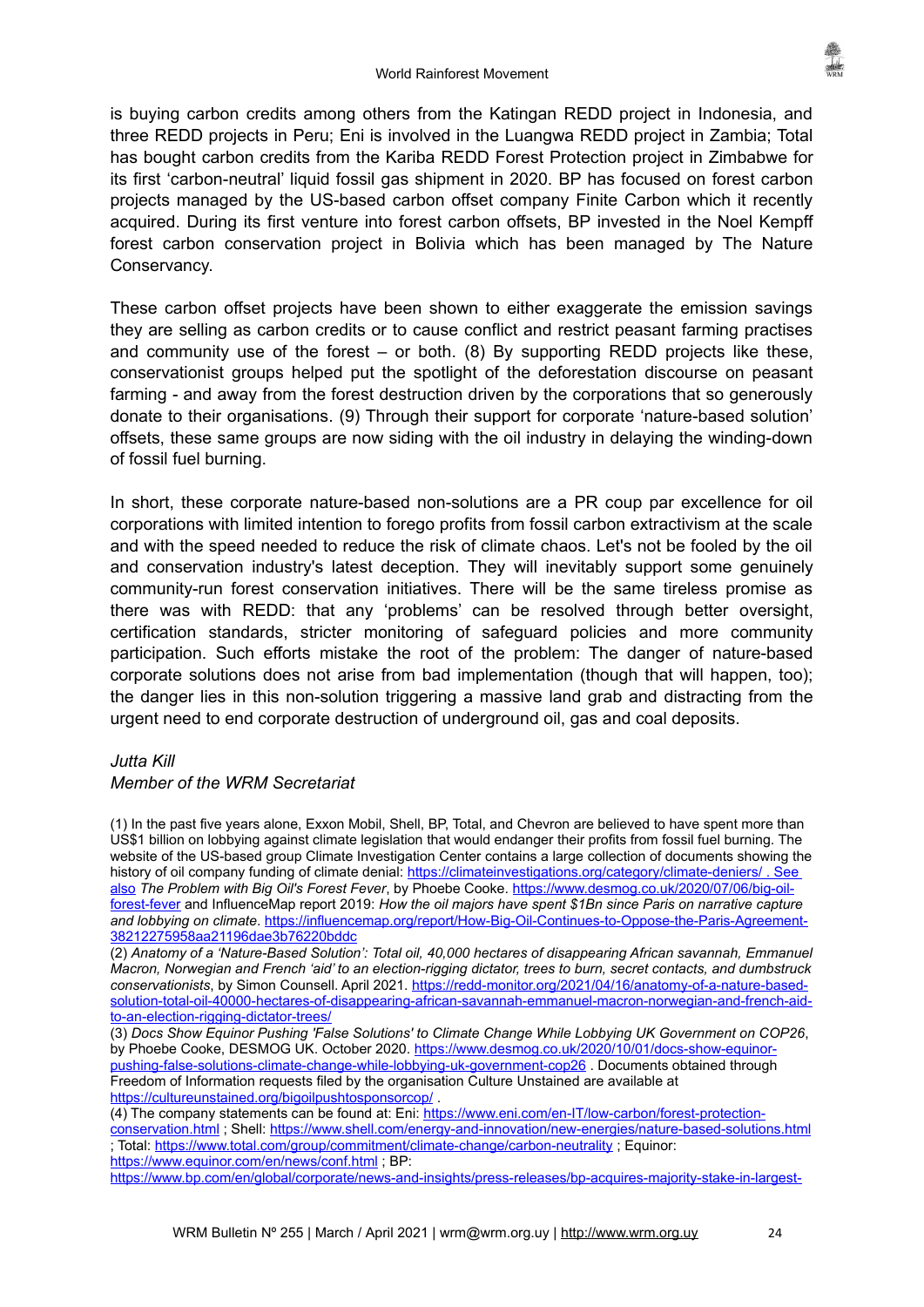

[us-forest-carbon-offset-developer-finite-carbon.html](https://www.bp.com/en/global/corporate/news-and-insights/press-releases/bp-acquires-majority-stake-in-largest-us-forest-carbon-offset-developer-finite-carbon.html) ; the NGO Client Earth has collected misleading energy company advertising at [www.greenwashingfiles.com](http://www.greenwashingfiles.com/).

(5) Launched at COP25, IETA's Markets for Natural Climate Solutions is greenwash for the oil industry. REDDMonitor, 11 December 2019. [https://redd-monitor.org/2019/12/11/launched-at-cop25-ietas-markets-for-natural](https://redd-monitor.org/2019/12/11/launched-at-cop25-ietas-markets-for-natural-climate-solutions-is-greenwash-for-the-oil-industry/)[climate-solutions-is-greenwash-for-the-oil-industry/](https://redd-monitor.org/2019/12/11/launched-at-cop25-ietas-markets-for-natural-climate-solutions-is-greenwash-for-the-oil-industry/)

(6) To read more: *10 Things Communities Should Know About REDD*. [http://wrm.org.uy/books-and-briefings/10](http://wrm.org.uy/books-and-briefings/10-things-communities-should-know-about-redd/) [things-communities-should-know-about-redd/](http://wrm.org.uy/books-and-briefings/10-things-communities-should-know-about-redd/) ; *REDD: A Collection of Conflicts, Contradictions and Lies*. [http://](http://wrm.org.uy/wp-content/uploads/2014/12/REDD-A-Collection-of-Conflict_Contradictions_Lies_expanded.pdf) [wrm.org.uy/wp-content/uploads/2014/12/REDD-A-Collection-of-Conflict\\_Contradictions\\_Lies\\_expanded.pdf](http://wrm.org.uy/wp-content/uploads/2014/12/REDD-A-Collection-of-Conflict_Contradictions_Lies_expanded.pdf) ; *[How](https://wrm.org.uy/books-and-briefings/how-redd-projects-undermine-peasant-farming-and-real-solutions-to-climate-change/) [REDD+ projects undermine peasant farming and real solutions to climate change](https://wrm.org.uy/books-and-briefings/how-redd-projects-undermine-peasant-farming-and-real-solutions-to-climate-change/)* http://wrm.org.uy/other-relevant-information/how-redd-projects-undermine-peasant-farming-and-real-solutions-to-climate-change/ (7) See for example: West, T. et al. 2020. *Overstated carbon emission reductions from voluntary REDD+ projects in the Brazilian Amazon*. [https://www.pnas.org/content/117/39/24188 ;](https://www.pnas.org/content/117/39/24188)Scott, D.F.et al. 2016. *The virtual economy of REDD+ projects: does private certification of REDD+ projects ensure their environmental integrity?*  [International Forestry Review, 18\(2\) :](https://bioone.org/journals/international-forestry-review/volume-18/issue-2)261-263; SSNC 2013. *REDD Plus or REDD 'Light'? Biodiversity, communities and forest carbon certification*. [http://redd-monitor.org/wp-content/uploads/2013/02/RED D-plus-or-](http://redd-monitor.org/wp-content/uploads/2013/02/REDD-plus-or-REDD-light130121.pdf)  [REDD-light130121.pdf](http://redd-monitor.org/wp-content/uploads/2013/02/REDD-plus-or-REDD-light130121.pdf) . See also ReCommon 2016: *The Kasigau Corridor REDD Project in Kenya. A Crash Dive for Althelia Climate Fund*. [https://counter-balance.org/uploads/files/Reports/Flagship-Reports-Files/2017-The-](https://counter-balance.org/uploads/files/Reports/Flagship-Reports-Files/2017-The-Kasigau-Corridor-REDD-Kenya.pdf)[Kasigau-Corridor-REDD-Kenya.pdf](https://counter-balance.org/uploads/files/Reports/Flagship-Reports-Files/2017-The-Kasigau-Corridor-REDD-Kenya.pdf) and [https://projects.worldbank.org/en/projects-operations/project-detail/](https://projects.worldbank.org/en/projects-operations/project-detail/P160320?lang=en&tab=overview)  [P160320?lang=en&tab=overview;](https://projects.worldbank.org/en/projects-operations/project-detail/P160320?lang=en&tab=overview)

(8) See redd-monitor.org for reports on these REDD projects.

(9) See, for example: *How big donors and corporations shape conservation goals*, by Jeremy Hance. Mongabay 03 May 2016. <https://news.mongabay.com/2016/05/big-donors-corporations-shape-conservation-goals/>and *A Challenge to Conservationists*, by M. Chapin. [https://redd-monitor.org/wp-content/uploads/2019/03/WorldWatch-](https://redd-monitor.org/wp-content/uploads/2019/03/WorldWatch-Chapin.pdf)[Chapin.pdf](https://redd-monitor.org/wp-content/uploads/2019/03/WorldWatch-Chapin.pdf)

# <span id="page-24-0"></span>**'Nature-based Solutions' and Corporate Territorial Control: A Fabricated Consensus**



It is nothing new that States and the business sector misappropriate environmental issues; this has led to the creation of seemingly good concepts that claim to have the best intentions, but whose purpose is to serve corporate interests and justify interventions in, and control of, territories in the Global South. Dominant knowledge, developed by 'experts' from Northern countries, promotes a certain way of perceiving nature. This knowledge, which is aligned with political and corporate interests from the North and South, is considered to be both neutral and unanimously accepted when it comes to environmental issues. It establishes what the problem is, what must be done to solve it, and who is responsible. Narratives of an alien, untameable or out-of-control nature—requiring specialists' knowledge in order to be controlled—have led to the development of policies based on market logic and the idea that it is possible to "offset" emissions and destruction.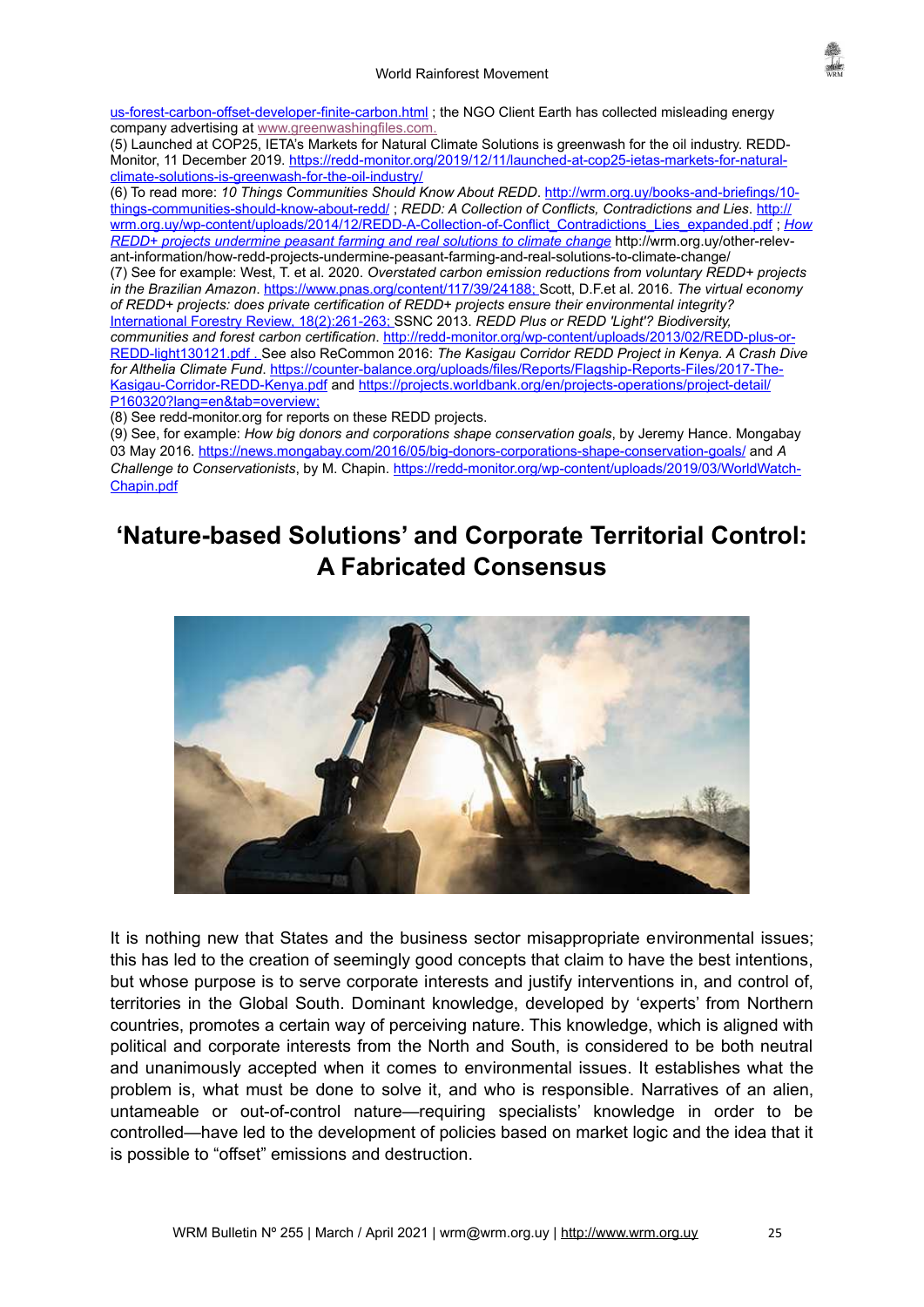There is currently a lack of commitment around halting the expansion of extractive industries, which historically have been shown not only to generate CO2 emissions, but also to cause environmental crimes and human rights violations. It is within this context that the idea of 'nature-based solutions' has emerged (NBS). Large oil companies, such as Shell, Chevron, BP and Petrobras, as well as large mining companies like BHP Billiton, Rio Tinto, Glencore and Vale, are most vested in this idea. They also have the legislative, financial and ideological support of States.

The conservationist organization, IUCN (International Union for Conservation of Nature), introduced the idea of Nature-based Solutions (NBS) into the 'environmental vocabulary' in 2016. Different actors use this concept frequently with different meanings, including in proposals that range from REDD+ mechanisms (Reducing Emissions from Deforestation and Forest Degradation), to carbon capture and sequestration technology and other geoengineering techniques (1). The idea progressed until it was incorporated into the language of various United Nations organizations and conventions. For example, the 2015 Paris Agreement, which does not define a particular emissions reduction target for the energy and transport sectors, establishes the possibility of achieving "a balance between anthropogenic emissions by source and removals by sinks" in the second half of the century (2). This language has given rise to the concept of 'net zero emissions,' by claiming that carbon sequestration will be able to offset the emissions generated by burning fossil fuels.

In 2012, the International Finance Corporation (IFC)—the private arm of the World Bank introduced the use of offsets to argue that there would be no net loss in biodiversity in the projects it financed. Since then, the institution has promoted biodiversity offsets, which "not only can, but must, lead to a net positive impact." To this end, it contends that biodiversity offsets—that is, quantifiable conservation outcomes deriving from actions designed to offset a project's significant adverse impacts on biodiversity—must follow the 'like-for-like or better' principle. Offsets must conserve the same biodiversity values that are being impacted by the project (3). As if this were possible...

# *Corporate appropriation: The case of mining*

One sector that deserves to be highlighted in this discussion, along with oil companies, is the mining sector. Using a discourse of sustainability, the mining sector seeks to legitimize its activities and expand its frontiers of accumulation and territorial control. We have seen this industry increase its investments in so-called nature-based solutions in order to offset its ongoing extraction of 'natural resources.' For example, Vale—the second largest mining company in the world after BHP Billiton, and leading iron ore producer—has committed to investing at least USD 2 billion to reduce its carbon emissions by 33% by 2030, as part of its commitment to become 'carbon neutral' by 2050, and to achieve no net loss in biodiversity in the long term (4). To be 'carbon neutral' means to calculate the total emissions of a project and use offset projects to counterbalance the emissions that cannot be reduced.

These actions are an essential part of Vale's legitimation strategy; it uses them to claim that it offsets the negative impacts of mining extraction, exploitation and transportation. "We protect, and help protect, an area approximately six times greater than the area occupied by our operations," says the mining giant. It also contends that "Vale has been protecting the Amazon rainforest for decades, while operating the largest iron ore mine in the world." The company maintains that while almost the entire area around its operations in the Carajás mine in Pará, Brazil was deforested in the last 30 years, only the area that Vale "helps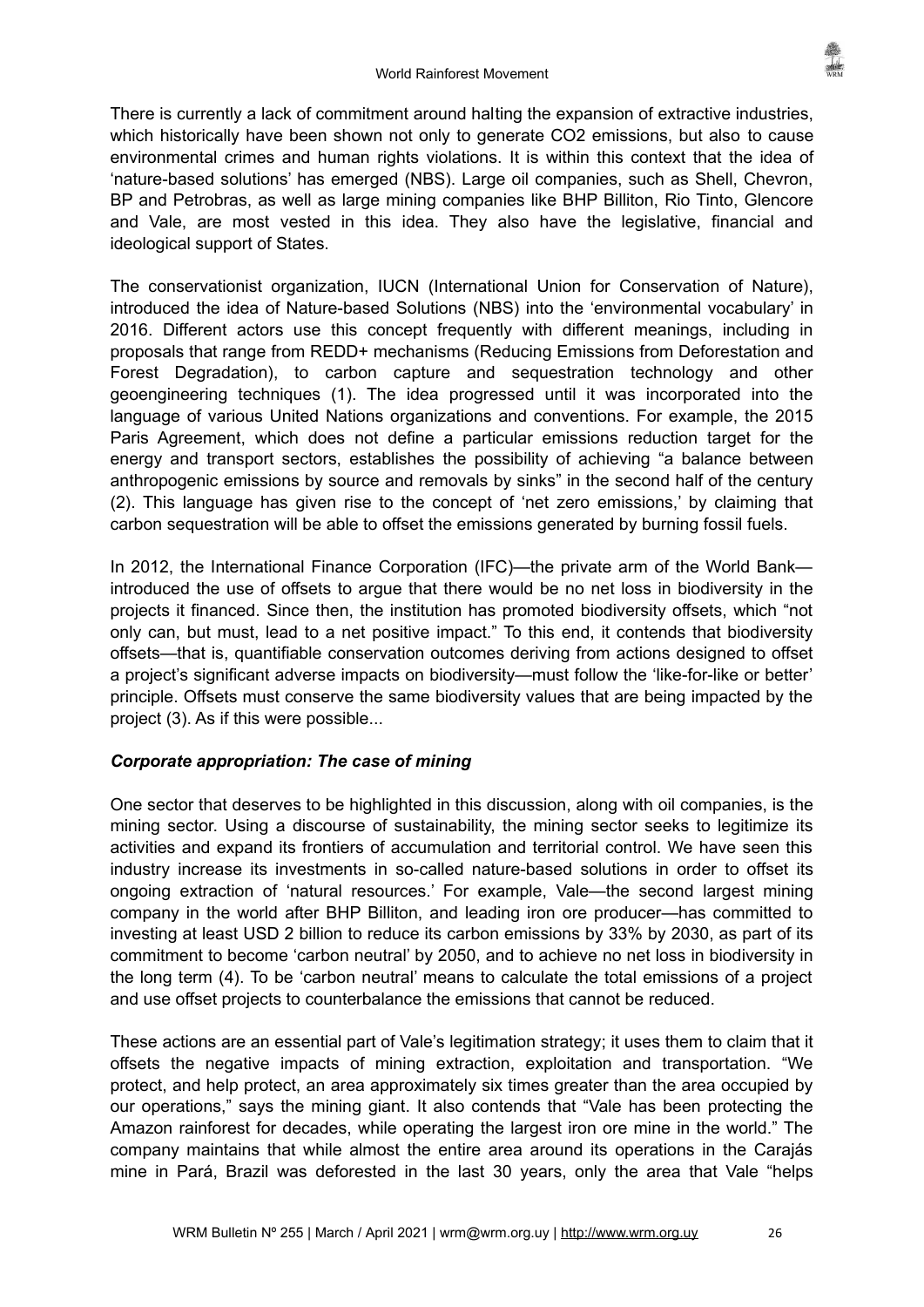protect" remained intact. This same company has been denounced for engendering conflicts in various countries, such as Malaysia, Mozambique, Papua New Guinea, Argentina, Colombia, Peru and Canada (5). In Brazil, in addition to conflictive projects like the Grande Carajás Program in the states of Pará and Maranhão (the Amazon forest that Vale claims to protect), the company is responsible for the collapse of the Mina do Feijão dam in Brumadinho. This occurred three years after the collapse of the Fundão dam in Brazil, which destroyed an area the size of Portugal.

The Fundão dam belongs to the Samarco mining company, which is owned by Vale in partnership with BHP Billiton. Five years after the disaster, none of the repairs planned for the group of affected people—which includes farmers, washerwomen, artisans, fishermen, fisherwomen and small merchants—have been completed, nor has the environment been restored. The disaster killed 19 people and destroyed the sources of livelihood of almost two million people living along the Doce River basin, whom the 43.8 million cubic meters of iron ore waste reached in 39 affected municipalities in Minas Gerais and Espírito Santo. Serious environmental racism also characterized this crime, as it disproportionately affected the black population of the region: For example, in the district of Bento Rodrigues, which was the area most affected by the waste, 84.3% of the population is black. The perpetrators of this murder have not been prosecuted and remain free. To make matters worse, BHP was not found guilty in its country of origin, England; this was in response to the collective lawsuit that included almost 200,000 individuals, as well as prefectures, small businesses and the Krenak indigenous community. The judge determined that the lawsuit was 'abusive,' and that England had no jurisdiction over the case (6).

Yet, what is abusive is that BHP has also profited from the creation of the NBS market. Since 2016, this company has generated products by incorporating so-called environmental justifications. In alliance with Conservation International, it developed forest bonds to finance REDD projects—bonds which the IFC newly issued at a value of USD 152 million (7). Also, in 2008, BHP supported a REDD project managed by Conservation International (CI) in Peru. The Alto Mayo project, which involves communities of more than 5,000 people, was accused of 'carbon colonialism,' because it delegitimized and violated the traditional ways of life of communities that depend on the territory where the 'standing forest' is located. This forest, 'intact,' generates carbon and lucrative offset possibilities (8). More recently, CI and BHP created the "Finance for Forests" initiative (F4f) to expand these kinds of investments. The initiative involves the most predatory and polluting industries: oil, gas, mining and aviation.

BHP also participates in the "Markets for Natural Climate Solutions" initiative (NCS). This initiative is spearheaded by the "International Emissions Trade Association" (IETA), which includes Chevron, BP, Shell, and others. For these corporations, nature-based solutions are "one of the most economical ways to manage CO2" and to meet the Paris Agreement targets. However, they are also one more way to expand the power and reach of the already problematic carbon markets.

# *NBS: Solutions so that nothing really has to change*

These initiatives enable companies to convey the notion that their activities protect and create biodiversity, rather than destroy it. They make sure that extractive capitalism is seen not as a cause of environmental problems, but as the solution. Companies use these initiatives to encroach upon communities' territories, claiming that it is possible—using dangerous and costly technologies and practices—to offset the unprecedented damage they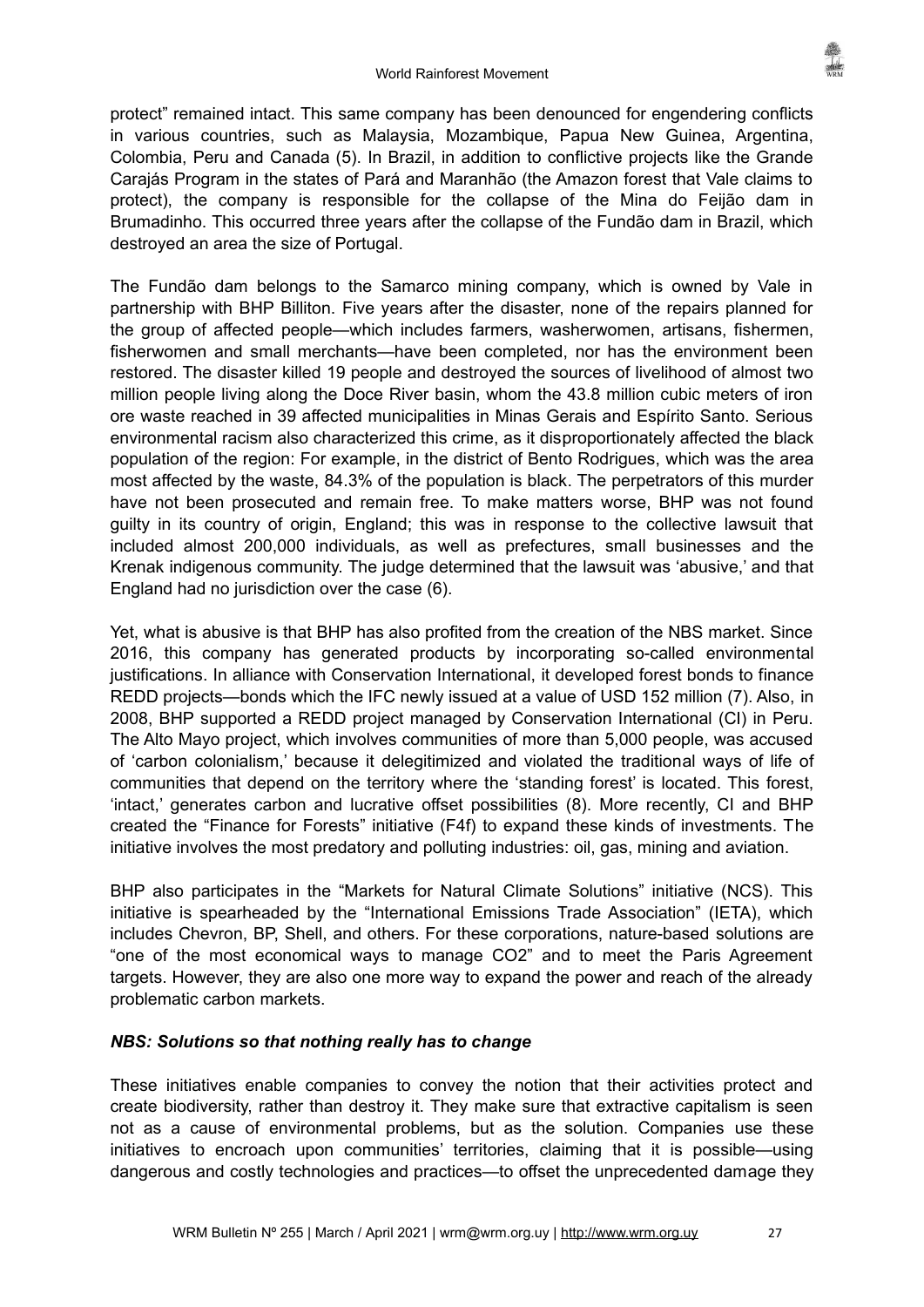cause. Thus, in addition to hiding the root of the problems, conflicts, crimes and human rights violations suffered by communities, these initiatives increase the already strong economic, political and cultural presence of companies, granting them legitimacy in society. This means expanding and intensifying the usurpation and private appropriation of lands and territories, and the violation of the food security and sovereignty of communities and peoples who live and survive thanks to their relationship with their territories.

Nature-based solutions presume consensus on the idea that we are all responsible for the environmental crisis. And therefore, because 'everybody' is responsible, in fact nobody is. The "techno-managerial eco-consensus maintains that we need radical change, but within the framework of the current situation [...] so that nothing really has to change" in the capitalist system (9). Problems are not solved, but rather moved to another place. Sustainability discourse around the use of natural resources is once again used to promote the image of a corporate sector that is concerned and committed to fighting climate change and poverty. The exclusive focus of environmental policies on offset-based concepts, such as 'carbon neutral' or 'zero emissions or net impact'—which have now been redesigned based on the idea that "nature holds the solution,"—represents a reductionist and depoliticized perception of the environmental problem. For whom is the solution, and what does it solve? And what nature are we talking about?

Focused on measurement and quantification, as well as technological adjustments as a goal, these processes provide capitalism with one more opportunity to appropriate discourse that is critical of the system—in this case discourse about environmental destruction—and thus generate new sources of accumulation and legitimation. These processes are developed and implemented using a power structure that involves scientific groups, the corporate sector, governments, big conservation organizations, multilateral financial institutions and UN agencies, such as the Convention on Climate Change and Biodiversity. The strategy now is not to deny the harmful nature of industrial extraction, but to recognize it and claim that it is possible to offset—in order to get ahead in the race for 'environmental resources.'

However, it is clearly impossible to offset the negative effects of extractive capitalism. And even if it were possible, there is not enough land on the planet for the number of projects that are being proposed. That land, that territory, is already occupied. It is not possible to expand fossil fuel production and mining, or to increase agribusiness productivity, while utilizing these same sectors to combat climate change or guarantee environmental protection. In practice, we have seen that constantly prioritizing the extractivist model, the logic of extractionexportation of goods, colonialism and neocolonialism, and racism and patriarchy leads to the expropriation of bodies-territories and traditional, indigenous and peasant communities especially in the Global South. It is a process that creates new territorial configurations which allow for the intervention in, and appropriation and use of, territories.

It is therefore necessary to reflect on the following questions: What are the concrete effects of these processes on territories, ways of life, and the ways in which we perceive and relate to the environment? What problems are we actually trying to solve when we talk about 'nature-based solutions?' Are we talking about the environment for communities, for people who actually protect it and show us that another, non-capitalist, way of life is possible? Or are we talking about the environment for business, death and destruction? The current coronavirus pandemic is one more element that can help us answer this...

# *Fabrina Furtado*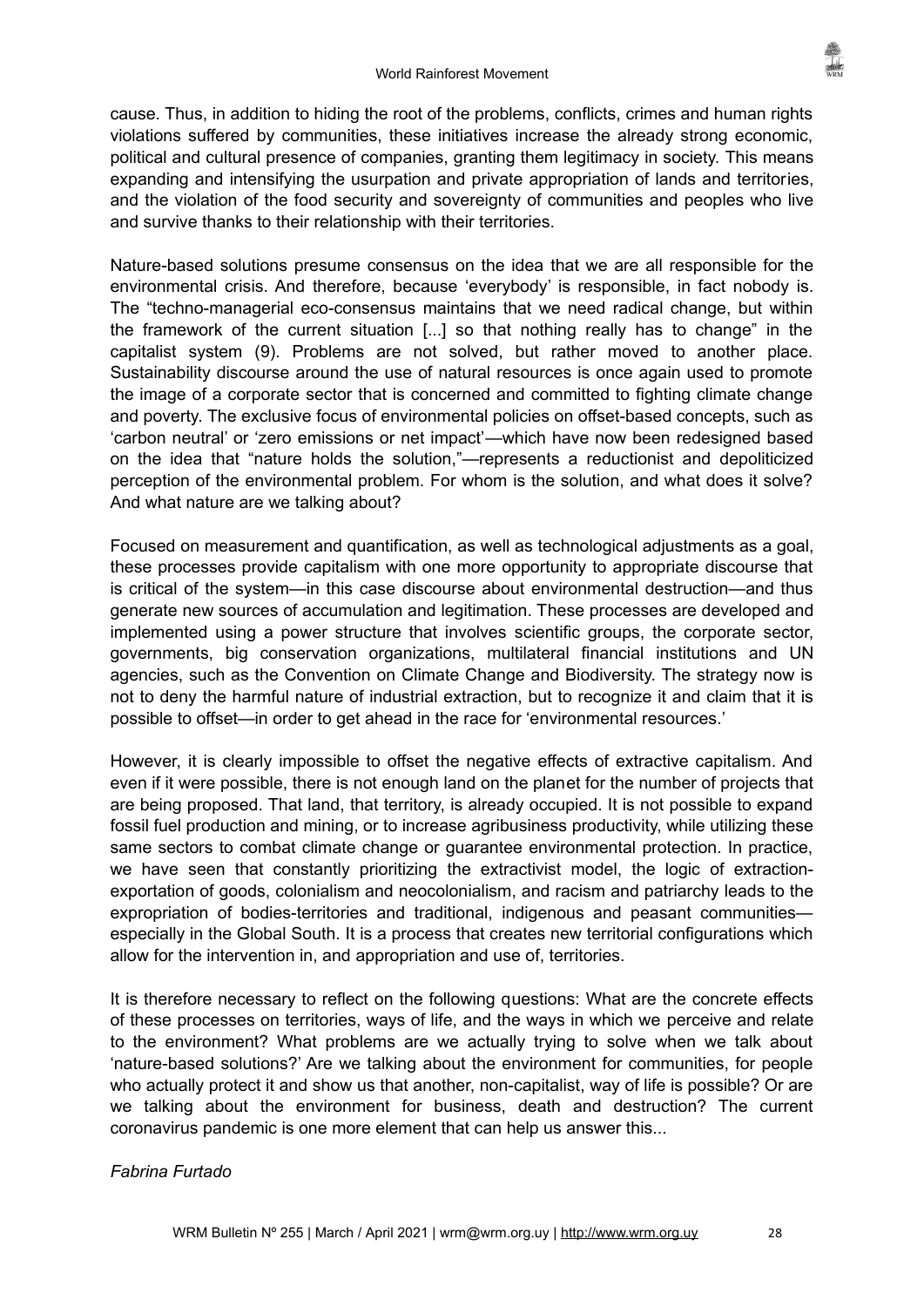

*Professor in the Department of Development, Agriculture and Society (DDAS, by its Portuguese acronym) and the Graduate Program in Social Sciences in Development, Agriculture, and Society (CPDA, by its Portuguese acronym) of the Federal Rural University of Rio de Janeiro (UFRRJ, by its Portuguese acronym).* 

(1) See here for more information.<https://www.geoengineeringmonitor.org/technologies/> (2) UNFCCC. Paris Agreement. 2015. Available at: [https://unfccc.int/sites/default/files/spanish\\_paris\\_agreement.pdf](https://unfccc.int/sites/default/files/spanish_paris_agreement.pdf), p. 4. Accessed December 2020. (3) IFC, International Finance Corporation, Guidance Note 6: Biodiversity conservation and sustainable management of living natural resources. 2019. Available at: [https://www.ifc.org/wps/wcm/connect/64fa3982-ba2d-](https://www.ifc.org/wps/wcm/connect/64fa3982-ba2d-4c06-b8a0-75ef82db092c/GN_Spanish_2012_Full-Document.pdf?MOD=AJPERES&CVID=n69So90)[4c06-b8a0-75ef82db092c/GN\\_Spanish\\_2012\\_Full-Document.pdf?MOD=AJPERES&CVID=n69So90.](https://www.ifc.org/wps/wcm/connect/64fa3982-ba2d-4c06-b8a0-75ef82db092c/GN_Spanish_2012_Full-Document.pdf?MOD=AJPERES&CVID=n69So90) (4) VALE. Sustainability. Carbon Neutral. 2020. Available at: [http://www.vale.com/brasil/PT/sustainability/Paginas/](http://www.vale.com/brasil/PT/sustainability/Paginas/carbono-neutro.aspx) [carbono-neutro.aspx.](http://www.vale.com/brasil/PT/sustainability/Paginas/carbono-neutro.aspx) Accessed November 2020. (5) International articulation of those affected by Vale. Unsustainability Report. 2015. Available at: [https://atingidosvale.com/relatorios/insustentabilidade-da-vale-2015/](https://atingidosvale.com/relatorios/insustentabilidade-da-vale-2015/#_blank). Accessed March 2021. (6) For more information, see the Movement of Dam Affected People. <https://mab.org.br/tag/samarco/> (7) CI. Conservation International – BP Alliance. 2021. Available at: [https://www.conservation.org/corporate](https://www.conservation.org/corporate-engagements/bhp-billiton)[engagements/bhp-billiton.](https://www.conservation.org/corporate-engagements/bhp-billiton) Accessed March 2021. (8) For more information, see REDD-Monitor, Carbon colonialism in the Alto Mayo REDD project in Peru. An interview with Lauren Gifford on Earth Watch, [https://redd-monitor.org/2020/07/03/carbon-colonialism-in-the-alto](https://redd-monitor.org/2020/07/03/carbon-colonialism-in-the-alto-mayo-redd-project-in-peru-an-interview-with-lauren-gifford-on-earth-watch/)[mayo-redd-project-in-peru-an-interview-with-lauren-gifford-on-earth-watch/](https://redd-monitor.org/2020/07/03/carbon-colonialism-in-the-alto-mayo-redd-project-in-peru-an-interview-with-lauren-gifford-on-earth-watch/) (9) SWYNGEDOUW, Erik. Apocalypse Forever? Post-political Populism and the Spectre of Climate Change. Theory, Culture & Society. SAGE, Los Angeles, London, New Delhi and Singapore. Vol. 27, n. 2-3, 2010. p. 213- 232, p. 3.

# <span id="page-28-0"></span>**Brazil: The Impacts of Nature-based Exclusions on Women's Bodies-Territories**



The new so-called 'Nature-based Solutions' has the same logic of the old false solutions based on the market and the Green Economy. In this text we seek to share reflections that emerged from our discussions with women impacted by Green Economy projects in the Ribeira River Valley (in the southeast region of Brazil, between the states of São Paulo and Paraná) and in Acre (a state in the northern region of the country). In order to understand these women's forms of struggle, one must first recognize their knowledge and ways of relating to nature. It is through this recognition that we departure ourselves from analysis to practice, and build our alternatives and routes out of the maze.

The experiences of indigenous women from Acre, where there have been consolidated REDD+ projects since 2012 (1), demonstrate very well the contradictions and tensions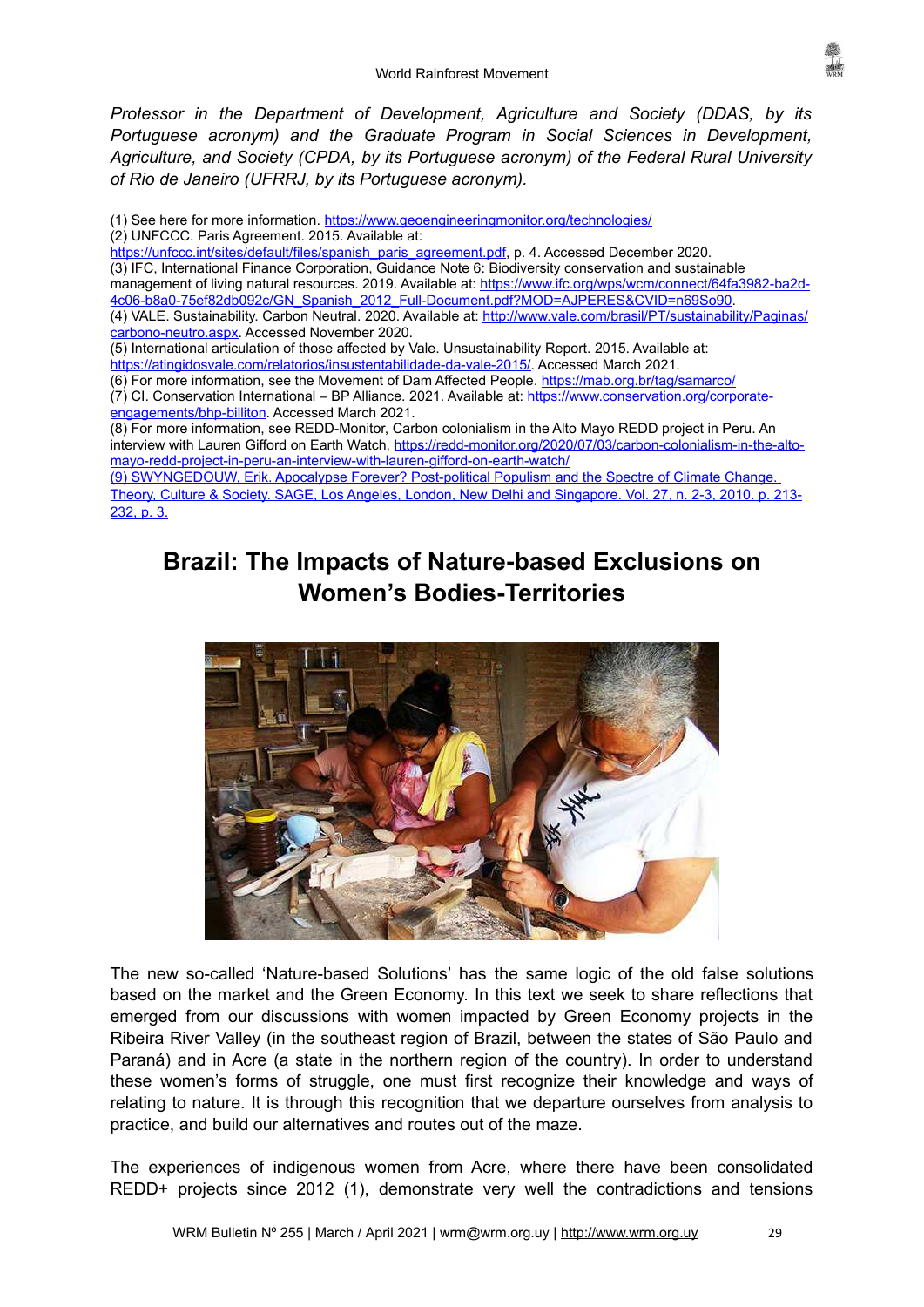brought upon the territory by the arrival of the Green Economy. They are not informed about the terms of the programs that arrive in their territories – with difficult terminology and contracts often written in English – and have no place at the bargaining table, since the large-scale organizations that bring these projects only discuss the matter with the men. In the rare occasions when the women take part, they need to make twice the effort and take their children along to meetings, and when they get there they are not heard or taken into consideration. As well as not having a voice in these processes, the women also demonstrate that the logic of their relation with nature is incompatible with conservation projects. During an exchange about this question organized by the WRM in partnership with the Indigenist Missionary Council (Conselho Indigenista Missionário – CIMI) and Sempreviva Feminist Organization (Sempreviva Organização Feminista – SOF) in 2019, they demonstrated a very good understanding of the logic behind these projects, by observing how they got to their communities.

One of the participants explained that the matching measures offered by the projects are actions with no relation with the communities' way of life, and that often serve only to insert them in the capitalist market circuit and to concentrate income, thus disrespecting traditional ways of living. She gave as an example a project that offered the construction of small dams to create fish farms in the community. In criticizing the proposal, she alluded to the importance of keeping alive in the community the idea that life depends on the river that runs through their land, if for no other reason so that people continue to protect it and not to allow the entry of megaprojects that privatize water in the region.

Upon returning to their community, the small-scale female farmers of the Ribeira River Valley who participated in this meeting explained what they had learned, i.e., the logic of compensation. "It is as if they were funding a person here, for things to be beautiful here, for them to be able to destroy everything over there," concluded one of the *quilombolas*. "We have to think about where our money comes from, how this limits our way of working, and whether this is causing harm somewhere else."

The women who take care of the forests are either invisibilized or considered service providers within the same logic of what happens with nature. Their very bodies become appropriated nature. As reported by thinker Ana Isla (2), during the 1990s, while Costa Rica constituted itself as a paradise of conservation and ecotourism, more and more land was being fenced off, communities expelled, and women and girls sexually exploited. Their commitment to care is instrumentalized in the form of services that start to be supported because they potentialize nature's services.

More recently, the large-scale organizations that promote this kind of project have been introducing this new term 'Nature-based Solutions' to encompass the old compensation projects. The Nature Conservancy (TNC) is an example, among others. Strictly speaking, this organization is an NGO, but it is similar to major transnational corporations in the way in which it exploits communities in various parts of the world. It is important to highlight the fact that in Brazil we witness both the advance of the brown economy (represented by mining, agribusiness and megaprojects) and of the Green Economy, promoted by organizations like TNC. Our reading is that the two are no different in nature. Rather, they are two sides of the same coin: the more destruction advances, the greater the field opened up to compensation initiatives. The more nature becomes scarce, the higher the value of the green bonds that trade it according to the law of supply and demand. In this equation, communities' territories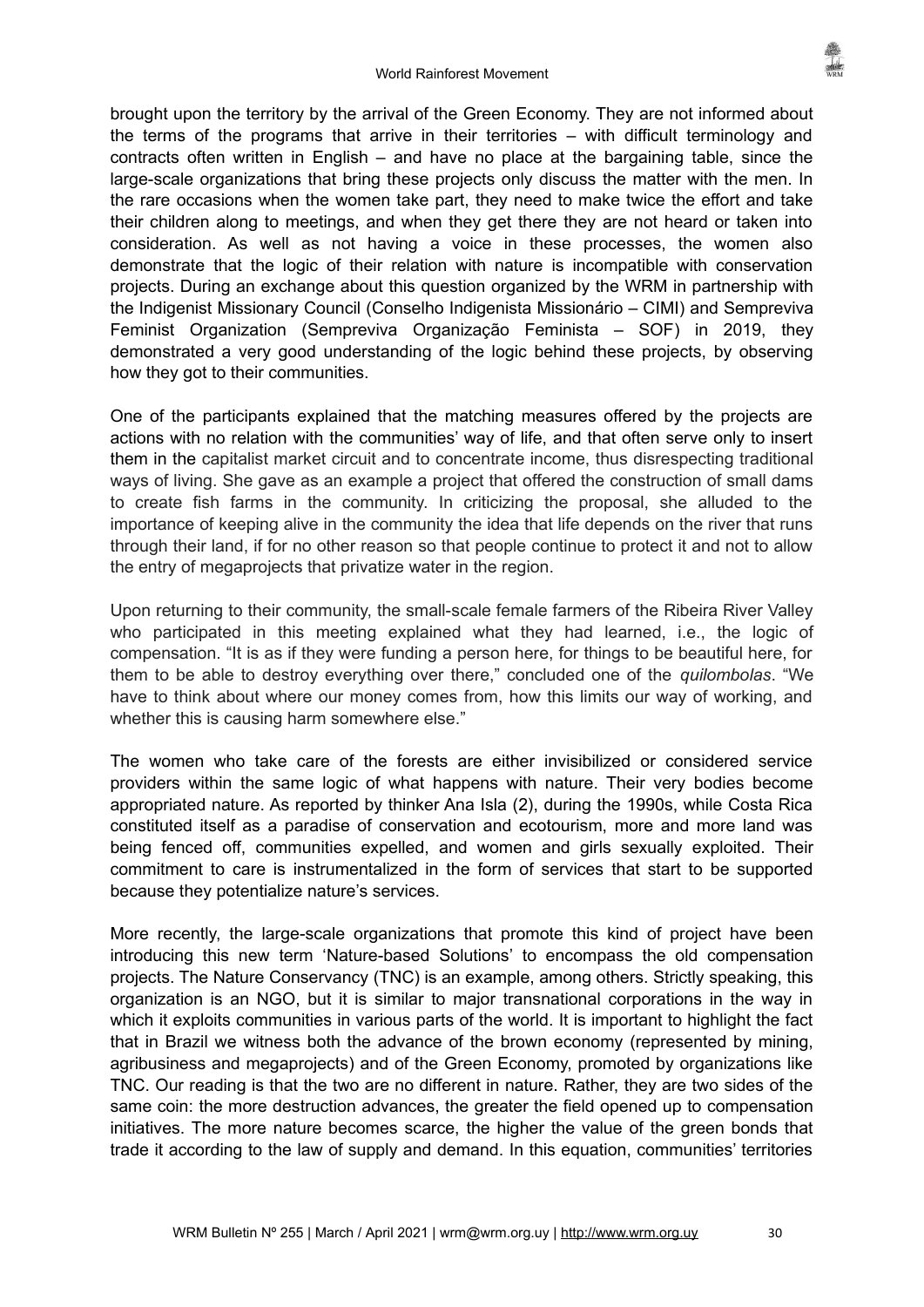

and common goods enter the financial markets as collateral for these bonds, and become mere assets.

We draw special attention to TNC's actions in Brazil vis-à-vis the dissemination and control of the Rural Environmental Registry (Cadastro Ambiental Rural – CAR). The New Forest Law of 2012 instituted the CAR as one of its mechanisms. Since then, by law the country's rural territories need to be geo-referenced and registered in the National System of the Rural Environmental Registry (Sistema Nacional do Cadastro Ambiental Rural – SiCAR). The new legislation also instituted the Environmental Regularization Program (Programa de Regularização Ambiental – PRA) and the Environmental Reserve Quota (Cota de Reserva Ambiental – CRA). These actions feed into a single process: permitting environmental compensation and placing conserved areas on the market.

Through projects that take place mainly in the states of Pará (Amazon biome) and Mato Grosso (Cerrado biome), TNC has sought to accelerate farmers' registration at all costs. It has even gone so far as to make available its own system, called CARGEO, for states that wish to use it to gather information and register it on SiCAR. By means of partnerships with governments, it offers services like geo-referencing by sweeping rural properties and production of geo-referenced municipal digital databases (3). This represents the power of this organization over data belonging to communities and public bodies. It also contributes to the insertion of more and more protected areas into the compensation market.

# *Purplewashing*

At the same time, TNC carries out actions that we call purplewashing. Based on the reports of women from communities affected by conservation projects, we have seen that in practice they bring neither justice nor autonomy. Despite this, the gender agenda is present in several of TNC's actions and statements. In an attempt to display a supposed social responsibility, women are placed at the center of projects, as the main beneficiaries. Training courses are organized and women's groups are formed in the communities. However, the main actions of the organization continue to be the promotion of models of relations with nature that in and of themselves are patriarchal and excluding. A paradigmatic example of this is the training cycle on mining that TNC developed mainly for women on the Salomon Islands (4). The starting point is that the problem is a lack of information among women, rather than extractivism itself – as if having information about destruction were enough to stop it. The organization's policy toward women is all about placing them within market-based solutions (5), and not about withdrawing the market from the center of one's life.

The women farmers, *quilombolas* and *caiçaras* with whom we interact in the Ribeira River Valley are constantly managing the forests where they live. Each time they walk among their plants, even if this is not the initial intention, they pull out dead leaves, bring stalks closer to the soil to generate roots, bury seeds and plant seedlings, combining them with enormous diversity. They know every square meter of their land – and an attentive observer does not fail to notice their interventions/interactions in each one. In areas near their homes, the management of organic matter is common to many farmers, who produce rich and structured soils.

Their relation with nature, their painstaking work, is opposed to conservation and restoration practices centered on a single species and on economies of scale, for these follow the same rationale of industrial agriculture (single species value chain, scale and absence of people).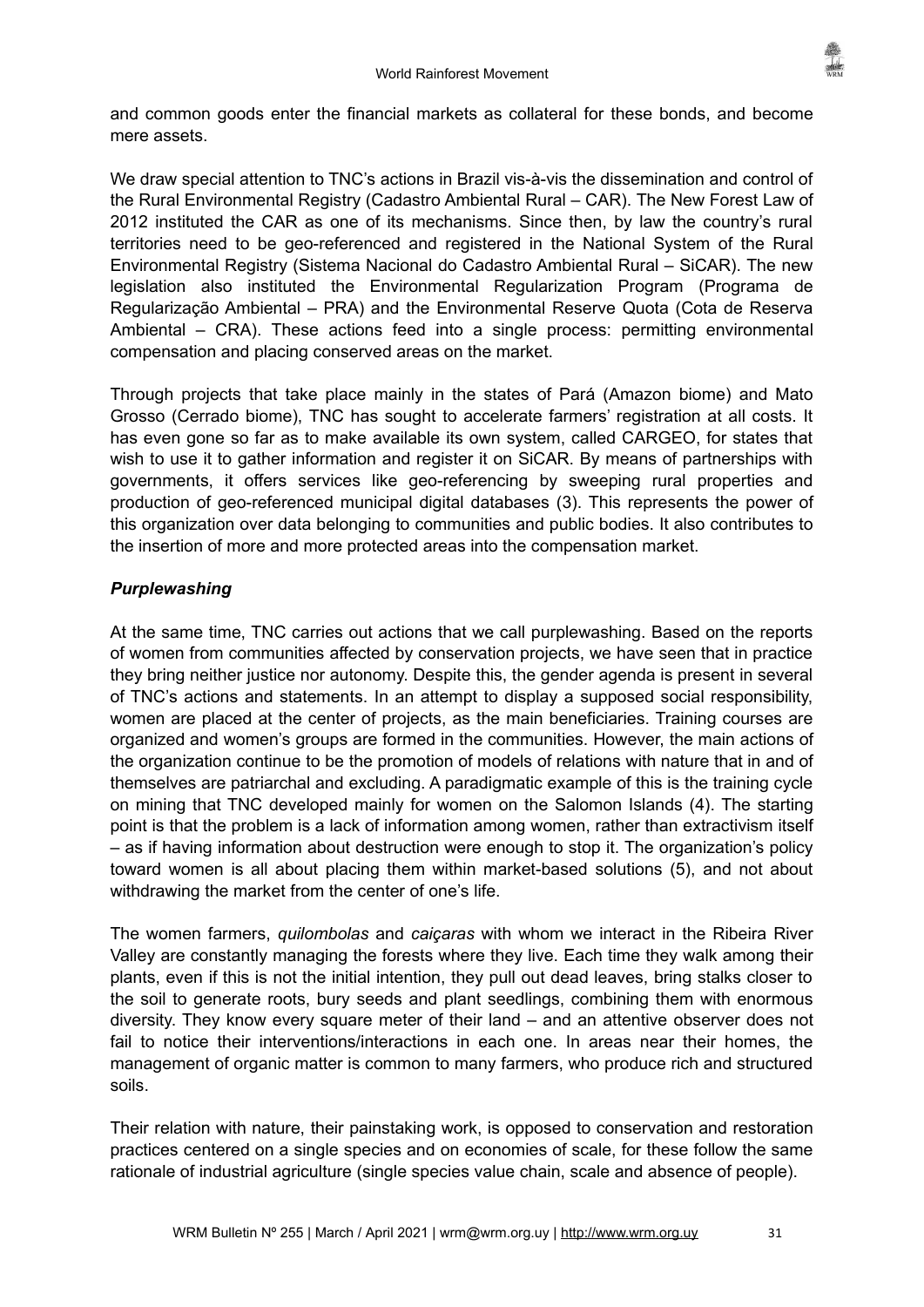One example is a tree known in Brazil as *Caixeta* (*Tabebuia cassinoides*), which grows in flood-prone areas along the coastal strip of the Atlantic Forest. Its seeds are wind-dispersed, and it develops sprouts from its roots. Its wood is used by *caiçara* communities in the production of crafts and musical instruments, like the *viola* (a ten-string guitar-like instrument) and a traditional type of violin known as *rabeca do fandango*. The *fandango* is a tradition among these communities of the Ribeira River Valley: dancing and music originally practiced after collective work tasks were concluded. But this kind of wood also had intensive industrial use to produce pencils and toothpicks. Together with this intensive use came the destruction of its ecosystem due to the silting up of rivers, to alterations in the water regime owing to dam construction and to increased construction of luxury condos along the shore. *Caixeta* extraction was banned in 1989, but pressure from *caiçara* communities led the São Paulo state government to establish in 1992 that its exploration would depend on permission from the state Department of the Environment. In the mid-2000s, a group of women came together in the Juréia Young People's Association to produce crafts in *Caixeta* wood with designs of flowers, plants and animals of the Atlantic Forest. These were well received wherever they were offered. However, the initiative had to be suspended because the state Department of the Environment did not authorize the craftswomen to extract *Caixeta* wood. The delay and even the lack of authorization are very likely to relate to the persecution of the Rio Verde community. This is a community that insists on and renews its presence in its territory, through the building of homes for its young people. The territory is understood by the state government as an 'Ecological Station', an area of very restricted use that implies the expulsion and permanent persecution of its community (6).

It is also worth highlighting the case of *Juçara* (*Euterpe edulis*). This medium-sized palm tree grows in the Atlantic Forest in humid and shaded places, and ends up standing out above the canopy of other trees. It does not reproduce by sprouting, just via seeds that are mostly dispersed over a small distance. *Juçara* is under threat owing to the destruction of the Atlantic Forest. It is also estimated that climate change and the extinction of the birds that disperse its seeds will affect the genetic variability and existence of the species. However, the major concern of environmental agencies centers on its illegal extraction for consumption of the *Juçara* palm heart. The extraction of the *Juçara* palm heart is an environmental crime, the penalty for which may reach one year of incarceration. This has been a focus of tension in the relation between public bodies, including the environmental police, and communities. Even though managed extraction by traditional communities is allowed, the process is very bureaucratic and 'misunderstandings' are always a risk. Gradually, *palmiteiro* (palm heart extractor) has become a specialized occupation and, because it is a criminal one, has become associated to the dynamic of other criminal businesses (drug trafficking, child prostitution) and to police corruption.

Recently, the Forestry Foundation, an agency of the state Infrastructure and Environment Department, dropped *Juçara* seeds from a helicopter on a *quilombola* territory, considered a reservation by the state. The program in question (7) talks about tons of seeds, thousands of hectares, and hopes to replace the helicopter with drones. It is as if the good intention of repopulating the area with *Juçara* justified that each square meter painstakingly cared for by the *quilombolas* should be 'rained on' with something like a blessing provided by technicians who hold more knowledge and power than them. The drones further deepen the sense of technology without people; the 'rain' further deepens the sense of a territory without a community, a reservation.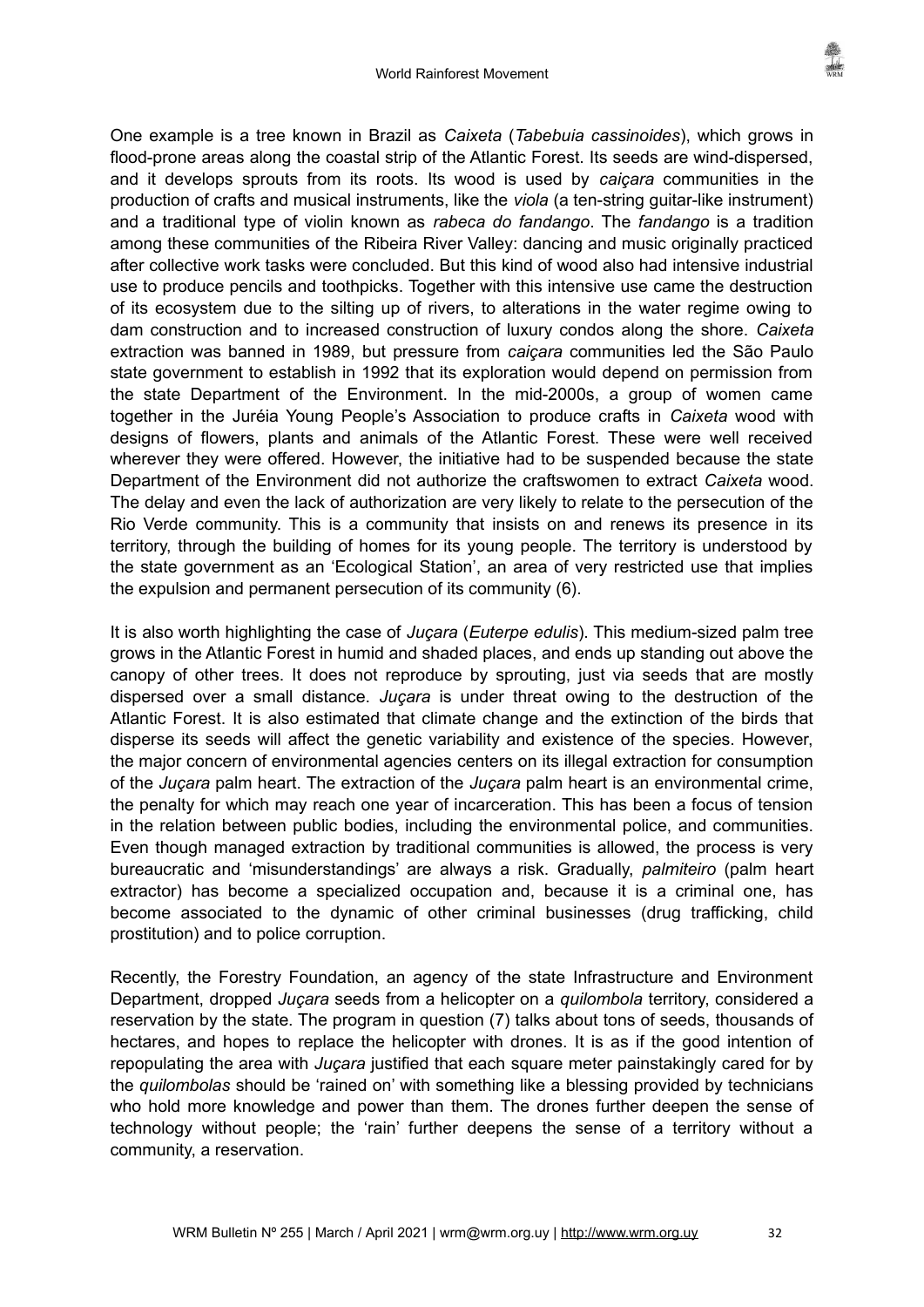It is based on these examples that the term 'Nature-based Solutions' should actually be 'Nature-based *Exclusions'* in order to represent this form of dealing with nature. Women and all of their knowledge, traditional communities, ways of relating to nature not governed by profit and exploitation, all the different ways of inhabiting the earth, of understanding it, of symbolizing it – all of this is excluded. We are left with extractivism, the advance of capital over the commons, and the mentality that nature  $-$  like women  $-$  is a being that serves only to carry out services that sustain exploitation.

# *Miriam Nobre and Natália Lobo*

*SOF, Brazil*

(1) WRM Bulletin, Deforestation in the Amazon, and the REDD+ Money that Keeps Coming to Brazil, 2020. [https://wrm.org.uy/pt/artigos-do-boletim-do-wrm/secao1/o-desmatamento-na-amazonia-e-o-dinheiro-do-redd-que](https://wrm.org.uy/pt/artigos-do-boletim-do-wrm/secao1/o-desmatamento-na-amazonia-e-o-dinheiro-do-redd-que-continua-chegando-no-brasil/)[continua-chegando-no-brasil/](https://wrm.org.uy/pt/artigos-do-boletim-do-wrm/secao1/o-desmatamento-na-amazonia-e-o-dinheiro-do-redd-que-continua-chegando-no-brasil/)

(2) Economia feminista e ecológica: resistências e retomadas de corpos e territórios. Ana Isla, Miriam Nobre, Renata Moreno, Sheyla Saori Iyusuka, Yayo Herrero. São Paulo: SOF Sempreviva Organização Feminista, 2020. [https://www.sof.org.br/wp-content/uploads/2020/06/Economia-Feminista-e-Ecologica\\_SOFweb-1.pdf](https://www.sof.org.br/wp-content/uploads/2020/06/Economia-Feminista-e-Ecologica_SOFweb-1.pdf)

(3) The Nature Conservancy, CADASTRO AMBIENTAL RURAL - CAR. Nasce a Identidade do Imóvel Rural. 2015.

<https://www.tnc.org.br/content/dam/tnc/nature/en/documents/brasil/cadastro-ambiental-rural.pdf> (4) The Nature Conservancy, Mining and Gender Inclusion.

[https://www.nature.org/en-us/about-us/where-we-work/asia-pacific/asia-and-the-pacific-women-in-conservation/](https://www.nature.org/en-us/about-us/where-we-work/asia-pacific/asia-and-the-pacific-women-in-conservation/mining-and-gender-inclusion/) [mining-and-gender-inclusion/](https://www.nature.org/en-us/about-us/where-we-work/asia-pacific/asia-and-the-pacific-women-in-conservation/mining-and-gender-inclusion/)

(5) The Nature Conservancy, Women in Conservation.

[https://www.nature.org/en-us/about-us/where-we-work/asia-pacific/asia-and-the-pacific-women-in-conservation/](https://www.nature.org/en-us/about-us/where-we-work/asia-pacific/asia-and-the-pacific-women-in-conservation/gender-and-conservation/) [gender-and-conservation/](https://www.nature.org/en-us/about-us/where-we-work/asia-pacific/asia-and-the-pacific-women-in-conservation/gender-and-conservation/)

(6) For more information about the conflict that threatens the Rio Verde *caiçara* community, see: [https://www.sof.org.br/escola-de-formacao-em-agroecologia-e-feminismo-e-tambem-solidariedade-com-as](https://www.sof.org.br/escola-de-formacao-em-agroecologia-e-feminismo-e-tambem-solidariedade-com-as-caicaras/)[caicaras/](https://www.sof.org.br/escola-de-formacao-em-agroecologia-e-feminismo-e-tambem-solidariedade-com-as-caicaras/)

(7) CicloVivo, Uma tonelada de sementes é lançada em reserva, 2020.

*<https://ciclovivo.com.br/planeta/meio-ambiente/uma-tonelada-de-sementes-e-lancada-em-reserva/>*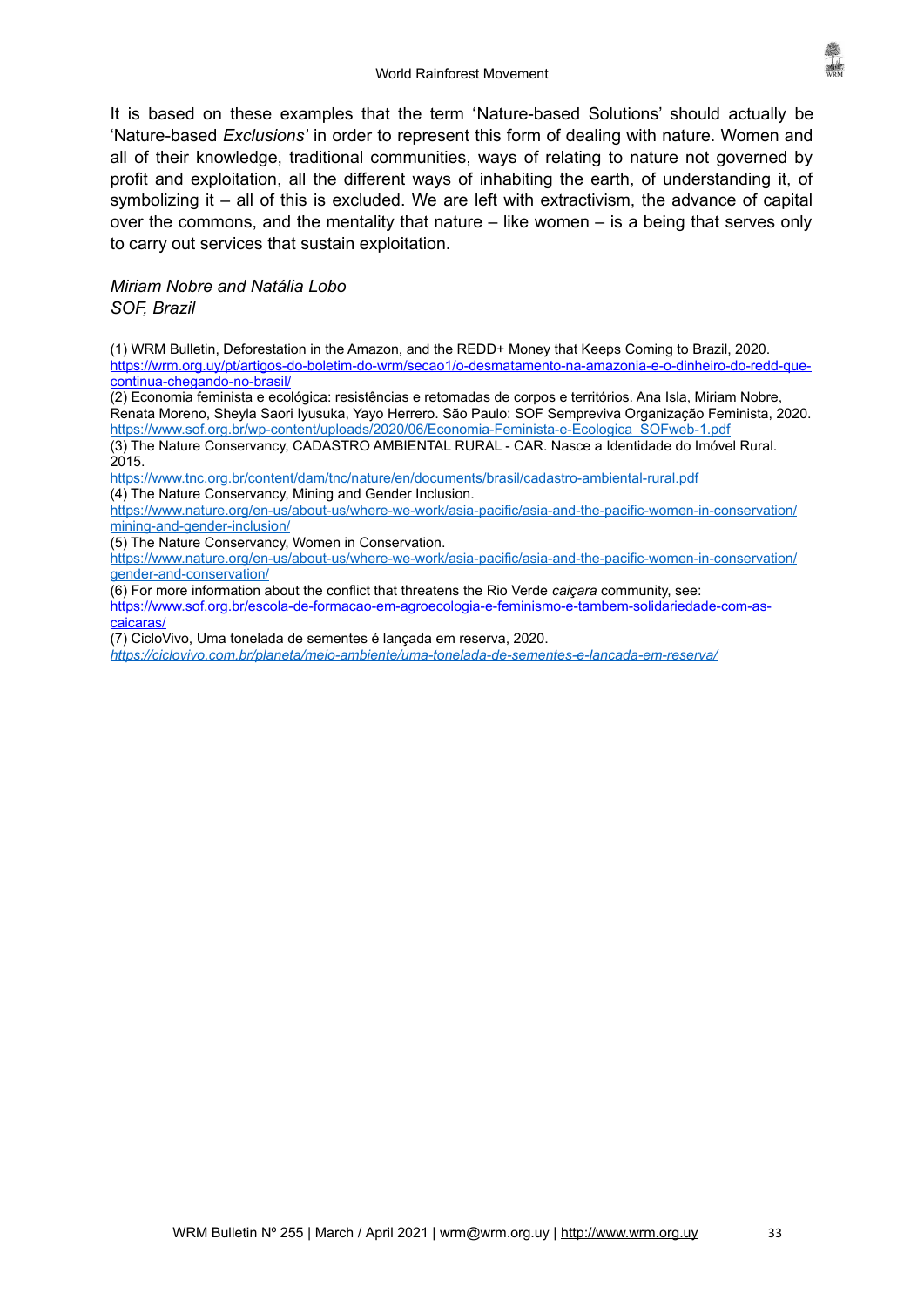# <span id="page-33-0"></span>**Attack of the Space Cadets. Offworld Colonies, Racist Repression and 'Nature-Based Solutions'**



For the world's richest and most powerful men, the global environmental crisis has finally arrived. But what it means for them is not what it means for most people.

Take the examples of Jeff Bezos (Executive Chair of e-commerce giant Amazon), Elon Musk (CEO of electric vehicle manufacturer Tesla), Larry Fink (CEO of the world's largest asset manager BlackRock), Mark Carney (former governor of the Bank of England and Bank of Canada) and Bill Gates (co-founder of technology giant Microsoft).

For these men, ecological crisis doesn't mean a planet warming so fast it is threatening their own civilization. It doesn't mean the worldwide decline of insect life that is now undermining human subsistence. It doesn't mean dangerous pandemics emerging out of industrial agriculture, deforestation and globalization. (1) It doesn't even mean the deteriorating vitality of ordinary workers, who have seen so much of their wages, benefits and living conditions stolen by the rich over the past 50 years.

What ecological crisis means to these men, as capitalists, is the effect it has on investment. Ecological crisis means popular rebellion, as livelihoods are ruined and workers get fed up. Rebellion means pressure on governments to regulate and repress. To do either has a cost. Worse, to do either can result in further reductions in the living work that living things can be induced to donate to corporations to ensure profits. Fewer handouts to corporations mean fewer destinations for profitable investment.

# *A Science-Fiction Solution*

Bezos and Musk (the two richest men in the world) have one colourful solution to the difficulty. If environmental catastrophe and the popular movements that result from it have become a problem for capital accumulation, then we must move to outer space. We must mine the moon and the asteroids, devastate Mars, or put the earth's inhabitants in colonies in orbit. Both Bezos and Musk are investing billions in such schemes. Bezos calls it "going to space to save the earth." (2)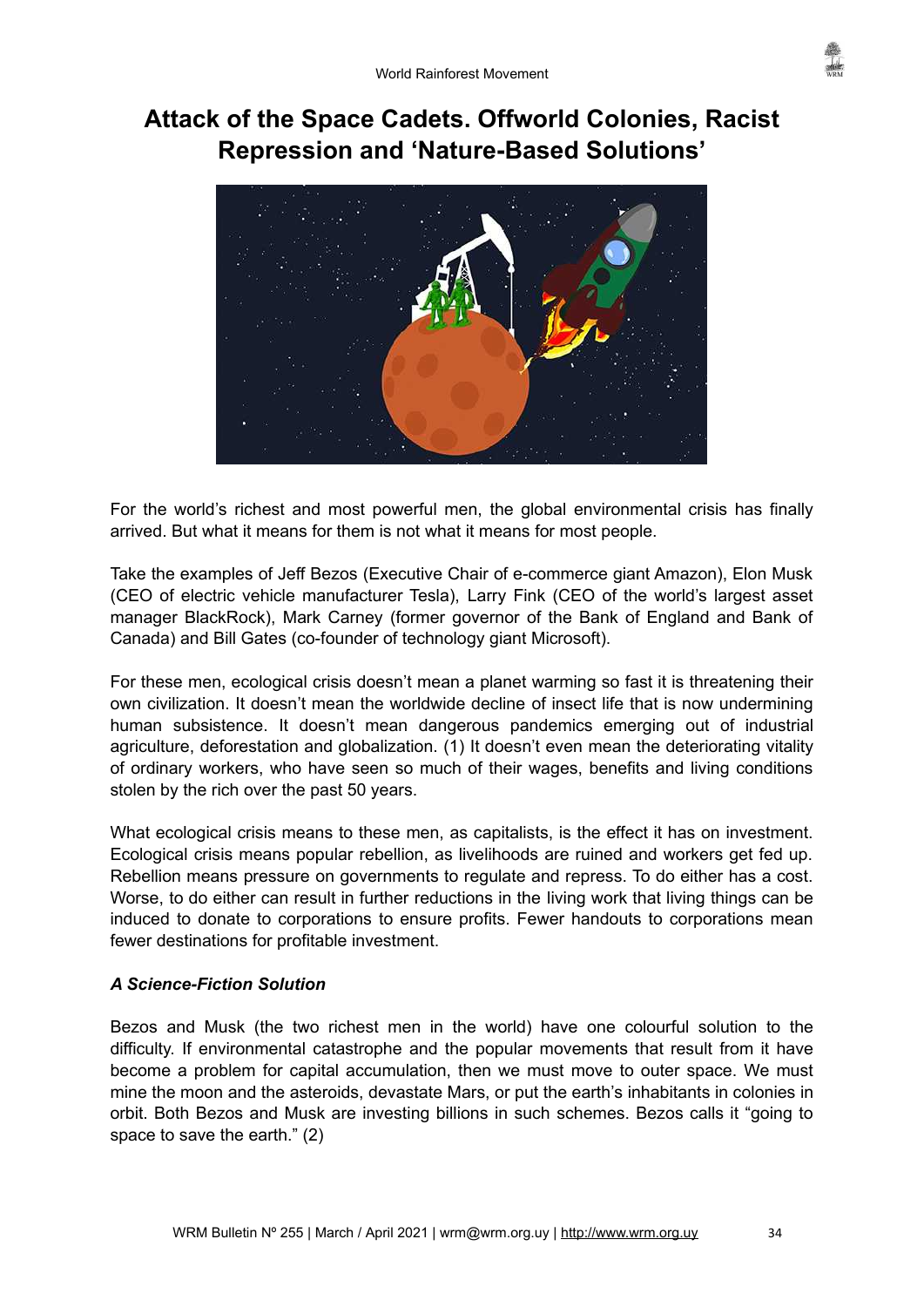To normal people, this might seem like what logicians call a *reductio ad absurdum* (an argument whose impossible conclusion demonstrates the absurdity of one of its premises). If capitalist assumptions ultimately require shifting the earth's people into space to exploit nature there, there must be something wrong with the assumptions.

But as capitalists, Bezos and Musk have no other option but to affirm those assumptions. For Bezos, the sole choice is between "dynamism and growth" and the horrors of "stasis and rationing." (3)

So for them, climbing into rockets is only logical. And they are right. Their interplanetary fantasies are not an eccentric or amusing hobby like dressing up in Star Trek outfits. They are a deeply reasonable outcome of their capitalist commitments.

# *Back on Earth*

Fink, Carney and Gates – who occupies the No. 3 spot on the world rich list – lack the imaginative flair of Bezos and Musk. They would prefer not to be seen as 'space cadets' (US slang for people out of touch with reality).

But their own favoured approach, though seemingly more mundane, is basically no different. For them, the challenge is what Fink calls "capital reallocation" here on earth. Where can the rich invest their money on an increasingly debilitated and uninsurable planet full of potentially crippling environmental lawsuits, unruly affected communities, restive green consumers, and troublesome carbon regulation, so that profits can continue accumulating in their hands?

Fink, Carney and Gates figure that one answer might be green technology. (Musk does too; for all his interplanetary enthusiasms, his real claim to fame is still earthbound electric cars.) To all these men, the current crisis of the old 'brown' technology signals one of those bouts of "creative destruction" (4) that periodically spur capitalism into reinventing itself. They know that rewards will go to those who pick the right commercial gambles for a new age of ecological disasters.

The trouble is that the gamble these privileged men have chosen – green tech – is fundamentally no different from the old brown variety. Green tech extends racist frontiers of extraction just as brutally as brown tech did, demanding basically the same old unsustainable sacrifices from nature and workers. More and more cobalt, nickel and copper must be mined in the DRC, Indonesia and Chile for 'low-carbon' digital devices and infrastructure. Wind farms are projected to take over 50 million hectares of land in the US alone by 2050, (5) and even more in China, with modern wind turbines requiring many tonnes of balsa wood each, mostly from Ecuador. Electric cars need lithium from Bolivia and elsewhere, to get which, as Musk has forthrightly declared, "we will coup whoever we want." (6) And all this mainly just to supplement – not supplant – oil, coal and gas. Alexander Dunlap, a US expert on green tech, puts it bluntly: "industrial-scale renewable energy is fossil fuel+." (7)

What can all that mean in the end but yet more exhausted frontiers, accumulated waste, rebellious communities, extinction events, meddling regulators, police payrolls and desperate attempts to locate even more untapped resources in even more out-of-the-way places? It's enough to make any capitalist into a space cadet.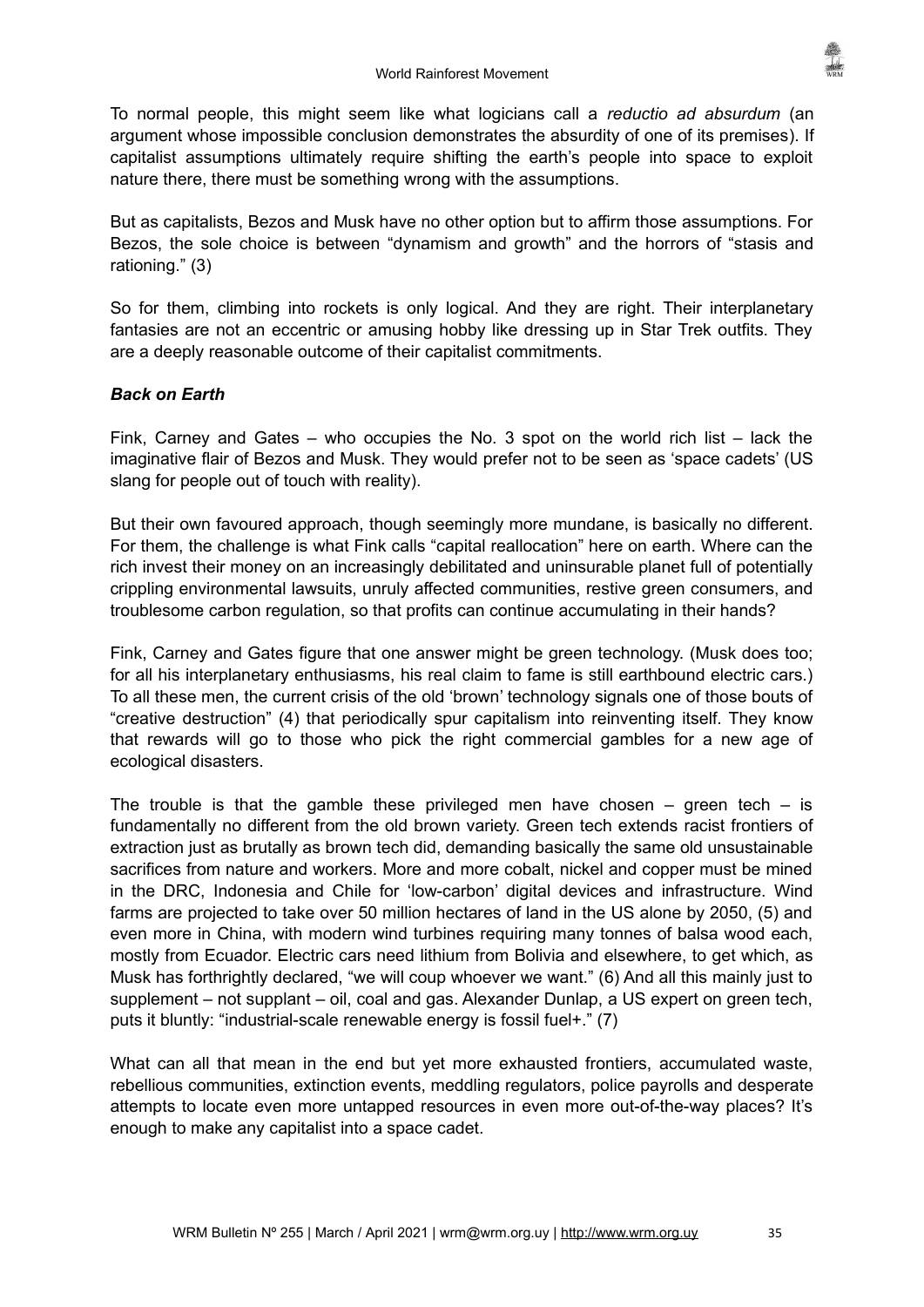

#### *Outer Space Here on Earth*

Luckily, there are still other ways to try to colour the old brown tech green. One is to extend the earthbound plantation frontier and dig deeper into the 'ecosystem services' of forests, oceans or underground caverns. The idea is not to escape the earthly devastation clogging up industrial capitalism by rocketing off to other planets. Nor is it to halt the destruction itself. Instead, you just grab, manage, retool and exploit the living things that haven't yet been destroyed here on earth in order to try to 'compensate' for those that have. The oil company BP, for example, wants its customers to invest in wind turbines in China and forest conservation in Mexico to help make up for its participation in six billion tonnes of additional crude oil production in the Russian state-subsidized Rosneft development project in the Arctic. (8)

Welcome to the world of 'carbon neutrality,' 'biodiversity offsets,' 'net-zero emissions,' 'circular economies' and now 'nature-based solutions.' Mark Carney wants to multiply voluntary carbon offsetting 15-fold in the next nine years to help make the world safe for industrial investment a bit longer. (9) Using forests, electric vans and the like to 'compensate' for its greenhouse gas pollution, Jeff Bezos' Amazon pledges to be 'net zero' by 2040. (10) Larry Fink claims that BlackRock already is. (11) Floating similar gambits, Microsoft is even promising to be 'carbon negative' within a decade. (12) In the last two years, these businesses have been joined not only by hundreds of other large banks and corporations, but also by 127 nations worldwide now busily preparing to become 'carbon neutral' instead of stopping fossil fuels coming out of the ground.

All this amounts to a kind of Ponzi scheme. In a Ponzi scheme, you string along naive investors by assuring them that they are backing some (fictional) commercial enterprise while paying them fake 'dividends' consisting solely of cash swindled from new investors. In an offset or 'nature-based solutions' scheme, you tell naive economists that investments in unsustainable, waste-multiplying extraction are being made 'sustainable' by what in fact turns out to be … yet more unsustainable, waste-multiplying extraction.

Bill Gates takes the idea still further. Not only does he urge corporations to seize land and underground geological formations, transform them into sponges to soak up carbon, and then sell the result to others in the form of permits to pollute more. He also says that the proceeds from this expropriation can be used to scale up industrial production of imaginary 'green steel,' 'green cement' and 'green airplanes,' making them commercially competitive with the old 'brown' varieties. (13)

Of course, you can't expect any Ponzi scheme to last forever. Tree plantations designed to clean carbon from fossil fuel burning out of the atmosphere – like biofuel plantations or solar farms that supposedly 'replace' those fuels – leave behind waves of devastation and exhaustion among humans and nonhumans that are just as unsustainable as anything else in industrial capitalism. Biodiversity offsets, too, used mainly by the mining industry, just add a new layer to the old extractivism. Indeed, as Ivonne Yanez of Acciόn Ecologica in Ecuador has long argued, offsets may be even worse than mining, in the sense that they threaten to take away vital sustenance from communities for even longer than mining concessions do. No wonder so many opponents of extractivism, like Acciόn, are also standing in the front lines against 'nature-based solutions.'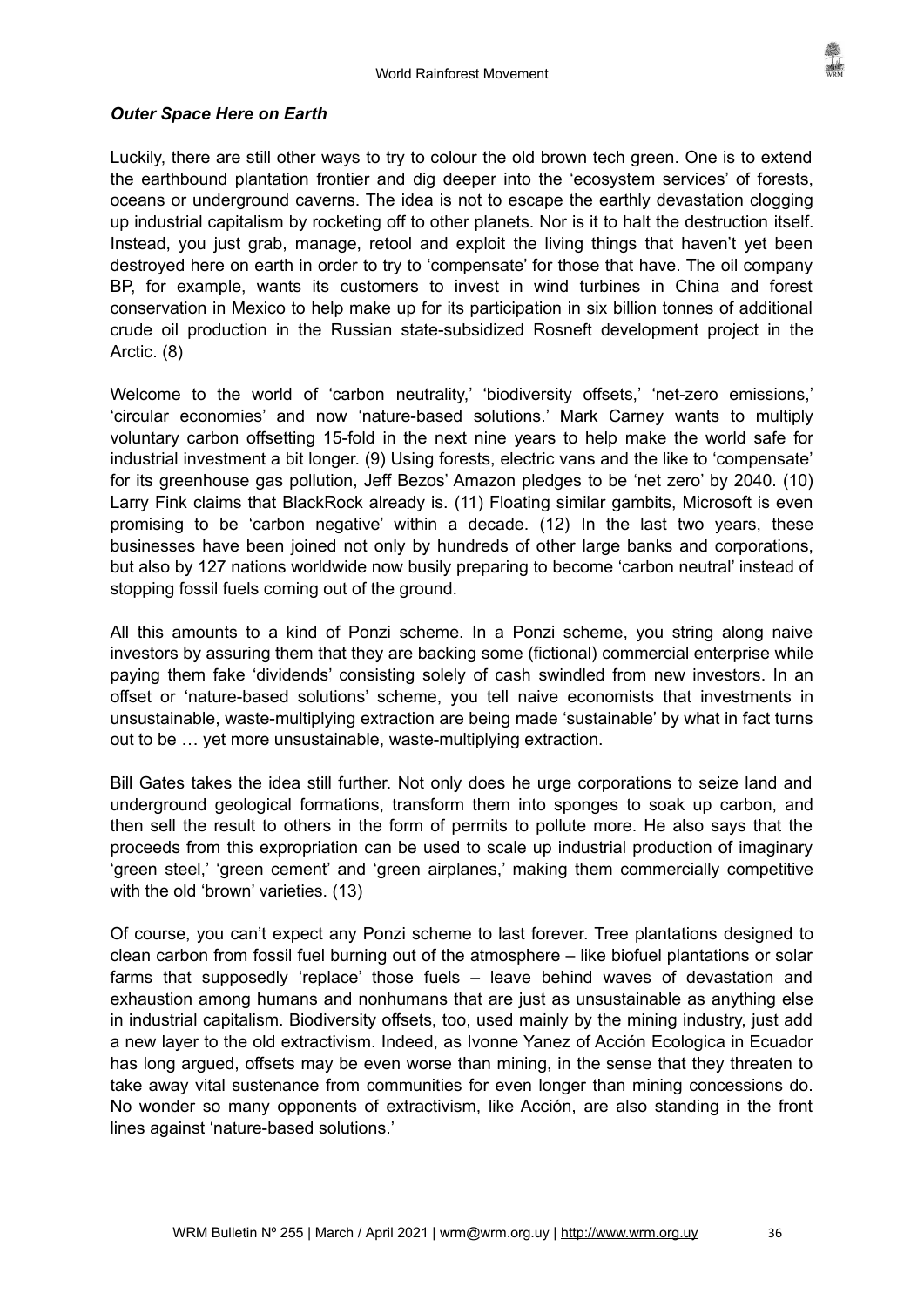But then again, Ponzi schemes aren't *supposed* to last forever. At best, they fill the pockets of clever fraudsters for a few years until they can make a getaway, are thrown into prison, or kill themselves. Similarly, 'net zero' policies and 'nature-based solutions' aren't designed to sustain the earth and its inhabitants. Their job is just to allow fossil-fuelled business as usual to spin out a few more years, relatively safe from lawsuits and still insurable, while the public is asked to look the other way as ecological collapse accelerates.

# *Back to the Future*

The 'nature-based solutions' concept isn't new. It goes way back to the beginning of the neoliberal era in the 1970s US. Then, as today, business was moaning about environmental regulation potentially becoming a 'growth ban' (read: ban on capitalism). Then, as today, there were no other planets available to flee to.

Business' solution was never to stop governments from regulating. Capitalists have always needed and craved state regulation, in order to keep control over workers, guarantee private property rights, tax the poor, help business exploit nature for profit, and dress the whole thing up with plausible, mutually-agreed fake numbers. Instead, the strategy was to get out in front of any temptation the state might have to overreach and put really serious checks on industry's drive to rob the earth from end to end. After all, subsidies from nature (including human nature) have always been the source of all capitalist profit – and, indirectly, of much state revenue as well.

That's why business-support organizations such as the US's American Legislative Exchange Council have never opposed state regulation as such. They just want to write it themselves. Hence the last half-century's flood of national and international environmental laws that permit and encourage offsets for devastated wetlands, depleted biodiversity, degraded water and land, extinct species, nitrous oxide, sulfur hexafluoride and carbon dioxide, all the way down to the Kyoto Protocol and the Paris Agreement. Much of the detailed technical planning for offsets and 'nature-based solutions' legislation comes from corporate-friendly Washington-based NGOs including Environmental Defense Fund, the Nature Conservancy, Natural Resources Defense Council, WWF, World Resources Institute; universities throughout the world; and United Nations and other international bodies such as the World Bank and IUCN.

Naturally, this approach is controversial even among capitalists. Right-wing despots like Donald Trump, Jair Bolsonaro and Narendra Modi take a somewhat different view. Their own instinctive formula for capitalist renewal is to turbocharge racial and patriarchal repression while ditching as much regulation as possible. Their dream is that this will make labour and resource extraction just as cheap as it was in the old days. Neither offsets nor green consumption nor green accounting nor even green tech, Trumpistas suggest, are options for 'real men.' Instead of fleeing into outer space, Trump and his global followers propose escaping into a different fantasyland – one of perpetual, unquestioned ethnic and male dominion over humans and nonhumans alike. For them, it doesn't matter that their particular fantasyland's ecological lifespan would be even shorter than that of a Disney World of 'nature-based solutions' or daily Mars shuttles. As with Gates and Carney, all they are hoping for is some way of holding an imploding capitalism together for a few more years.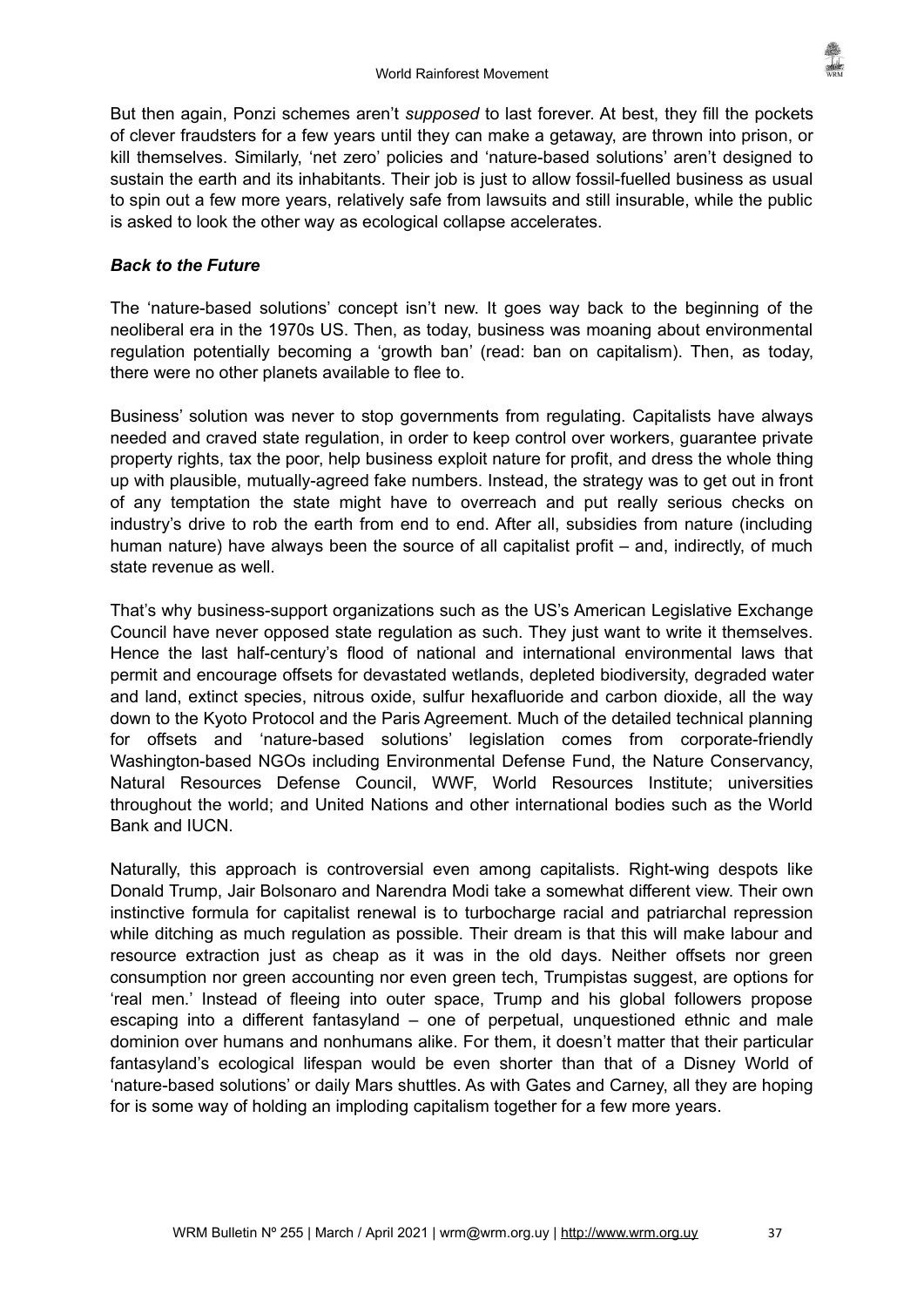

#### *Institutions, not just Individuals*

Of course, these squabbles rage not only among powerful individuals like Bezos, Carney, Bolsonaro or Modi. They reflect a debate over ecological strategy that is convulsing every institution of capital around the globe.

Bezos and Musk, for example, are not isolated space cadets, but well-regarded industry leaders in the suppression of labour rights. (14) Green-tech advocate Larry Fink is not just a fabulously rich Wall Street executive but the "fourth branch of government" in the US, his investment firm BlackRock holding major stakes in more than 90 per cent of the 500 biggest publicly-traded companies there. Mark Carney, similarly, is not just a retired Goldman Sachs banker but also an ideologue appointed by the United Nations to further the interests of the whole financial sector. And Bolsonaro and Modi are riding a huge global wave of racist and patriarchal reaction that may still be a long way from peaking. Whatever their differences, the diverse factions that these elite figures represent are strongly united in their collective search for innovative ways for capital to continue to plunder an earth that is almost plundered out. Figures like Modi and Bolsonaro, for example, while promoting racial and gender violence as one capitalist approach, are also very happy to be used by commercial interests behind green tech and 'nature-based solutions.'

Where will undecided middle-class environmentalists and conservationists place themselves in this intra-capitalist dispute? Will they refuse Trumpist racism only to welcome 'naturebased solutions'? Will they reject offsets only to embrace a Green New Deal dependent on resource colonialism? Will they throw in their lot with the explicitly outer-space politics of Musk or Bezos?

Or will they instead join the thousands of grassroots movements who are already confronting directly the root of the crisis: the old capitalist imperative of finding ever new ways of getting something for nothing while leaving the earth and its inhabitants in ruins?

#### *Larry Lohmann The Corner House*

(9) Taskforce on Scaling Voluntary Carbon Markets, January 2021

<sup>(1)</sup> Monthly review, COVID-19 and Circuits of Capital, May 2020

<https://monthlyreview.org/2020/05/01/covid-19-and-circuits-of-capital>

<sup>(2)</sup> Musk's space ventures are also already posing a severe threat to West Papuan peoples and their forests and seashores here on earth. Musk plans to contract with the Indonesian government to convert Biak island off the West Papuan coast into a 'space island' launching pad for 42,000 satellites. See an Internation Appeal to stop this here.

https://www.cellphonetaskforce.org/wp-content/uploads/2021/04/Spaceport-Genocide.pdf.

<sup>(3)</sup> Going to Space to Benefit Earth, Blue Origin movie, May 2019. [https://www.youtube.com/watch?](https://www.youtube.com/watch?v=GQ98hGUe6FM)  [v=GQ98hGUe6FM](https://www.youtube.com/watch?v=GQ98hGUe6FM).

<sup>(4)</sup> Joseph Schumpeter, *Capitalism, Socialism and Democracy*, New York: Harper & Row, 1942.

<sup>(5)</sup> Net-Zero America, Potential Pathways, Infrastructure and Impacts, December 2020

[https://lpdd.org/wp-content/uploads/2020/12/Princeton\\_NZA\\_Interim\\_Report\\_15\\_Dec\\_2020\\_FINAL.pdf](https://lpdd.org/wp-content/uploads/2020/12/Princeton_NZA_Interim_Report_15_Dec_2020_FINAL.pdf) (6) Elon Musk Tweeter

<https://twitter.com/panoparker/status/1318157559266762752/photo/1>

<sup>(7)</sup> Verso, End the 'green' delusions: Industrial scale renewable energy is fossil fuel+, May 2018.

<https://www.versobooks.com/blogs/3797-end-the-green-delusions-industrial-scale-renewable-energy-is-fossil-fuel> (8) Financial Times, Rosneft's massive Arctic oil push undermines BP's green turn.

<https://www.ft.com/content/1834bfad-3f98-468a-80cb-455404f04f79> ; BP, Energy with Purpose, 2019.

[https://www.bp.com/content/dam/bp/business-sites/en/global/corporate/pdfs/investors/bp-annual-report-and-form-](https://www.bp.com/content/dam/bp/business-sites/en/global/corporate/pdfs/investors/bp-annual-report-and-form-20f-2019.pdf)[20f-2019.pdf](https://www.bp.com/content/dam/bp/business-sites/en/global/corporate/pdfs/investors/bp-annual-report-and-form-20f-2019.pdf)

[https://www.iif.com/Portals/1/Files/TSVCM\\_Report.pdf](https://www.iif.com/Portals/1/Files/TSVCM_Report.pdf)

<sup>(10)</sup> CNBC, Jeff Bezos unveils sweeping plan to tackle climate change, 2019.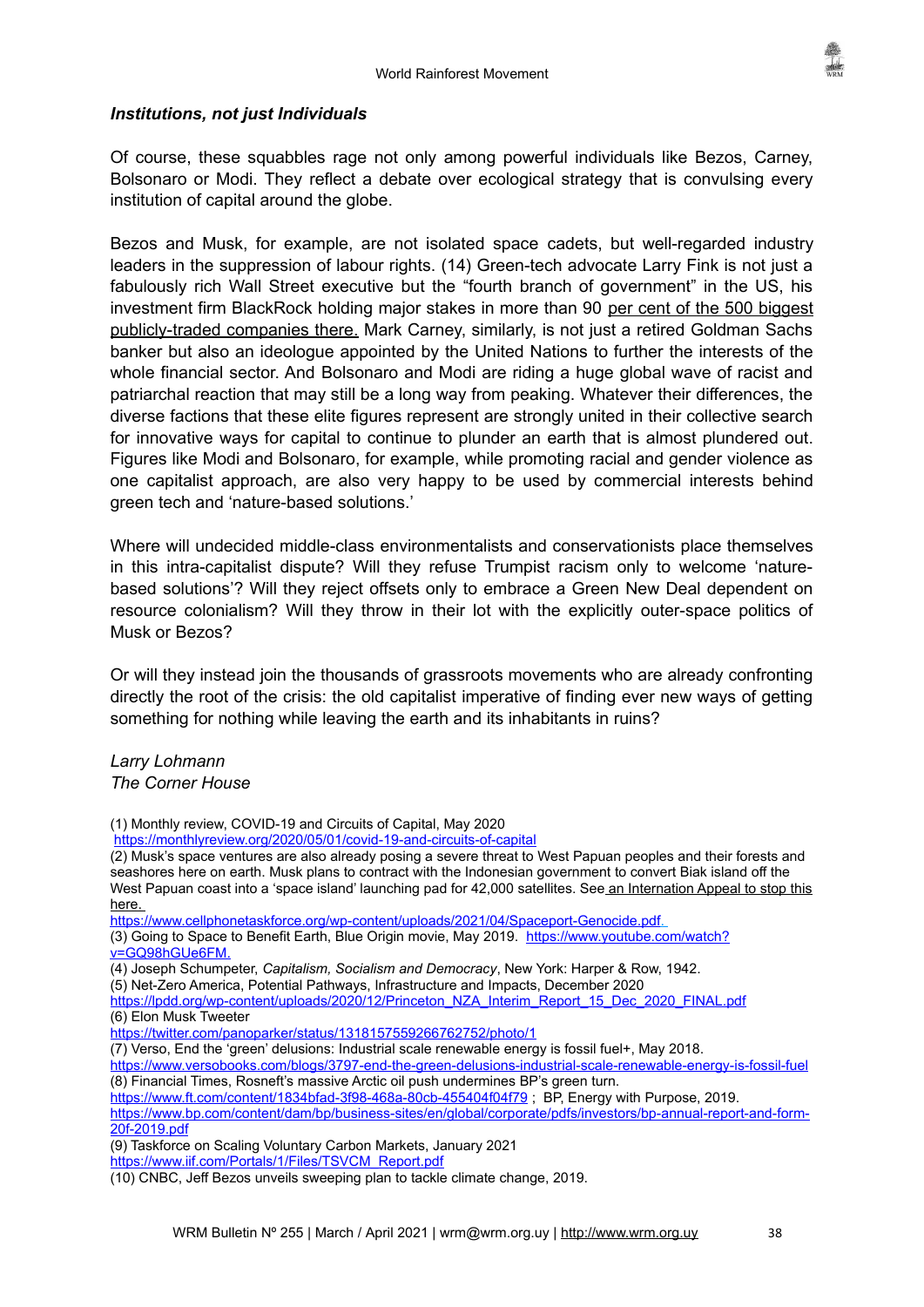

<https://www.cnbc.com/2019/09/19/jeff-bezos-speaks-about-amazon-sustainability-in-washington-dc.html> Bezos is also pouring hundreds of millions of dollars into pro-capitalist, Washington-based environmental organizations that promote offsets and large-scale green energy, and has hired Andrew Steer, a notorious hack from the British 'overseas aid' world, as president of his new \$US10 billion Earth Fund. See CNBC, Jeff Bezos names first recipients of his \$10 billion Earth Fund for combating climate change, 2020.

<https://www.cnbc.com/2020/11/16/jeff-bezos-names-first-recipients-of-his-10-billion-earth-fund.html>. (11) BlackRock, BlackRock's 2020 Carbon Footprint.

[https://www.blackrock.com/corporate/literature/continuous-disclosure-and-important-information/blk-carbon](https://www.blackrock.com/corporate/literature/continuous-disclosure-and-important-information/blk-carbon-footprint.pdf)[footprint.pdf](https://www.blackrock.com/corporate/literature/continuous-disclosure-and-important-information/blk-carbon-footprint.pdf)

(12) Microsoft, Microsoft will be carbon negative by 2030, 2020.

<https://blogs.microsoft.com/blog/2020/01/16/microsoft-will-be-carbon-negative-by-2030/>

(13) World Economic Forum, Carbon Markets: A Conversation with Bill Gates, Mark Carney, Annette Nazareth and Bill Winters, 2021.

[https://youtu.be/iP\\_3NrV8CtU](https://youtu.be/iP_3NrV8CtU)

(14) The Intercept, Amazon Workers are Organizing a Global Struggle, 2020.

[https://theintercept.com/2020/12/03/amazon-workers-union-international-strike](https://theintercept.com/2020/12/03/amazon-workers-union-international-strike/) ; The Guardian, Tesla workers speak out: 'Anything pro-union is shut down really fast', 2018.

*<https://www.theguardian.com/technology/2018/sep/10/tesla-workers-union-elon-musk>*

# <span id="page-38-2"></span>**RECOMMENDED**

# <span id="page-38-1"></span>**"Attacks on Forest-Dependent Communities in Indonesia and Resistance Stories" A Compilation of Bulletin Articles.**

The WRM has compiled articles in Bahasa Indonesian and in English in order to expose the many processes of corporate control that are threatening forests and people's territories across the islands. The compilation also highlights the strong and persevering resistances against the many attempts to destroy and grab land and territories from forest populations. Access the compilation in Bahasa Indonesian and in English here:

Bahasa: [https://wrm.org.uy/wp-content/uploads/2021/04/Ancaman-terhadap-Komunitas-](https://wrm.org.uy/wp-content/uploads/2021/04/Ancaman-terhadap-Komunitas-Yang-Bergantung-Pada-Hutan-di-Indonesia-dan-Kisah-Kisah-Perlawanannya.pdf)[Yang-Bergantung-Pada-Hutan-di-Indonesia-dan-Kisah-Kisah-Perlawanannya.pdf](https://wrm.org.uy/wp-content/uploads/2021/04/Ancaman-terhadap-Komunitas-Yang-Bergantung-Pada-Hutan-di-Indonesia-dan-Kisah-Kisah-Perlawanannya.pdf) EN: [https://wrm.org.uy/wp-content/uploads/2021/04/Attacks-on-Forest-Dependent-](https://wrm.org.uy/wp-content/uploads/2021/04/Attacks-on-Forest-Dependent-Communities-in-Indonesia-and-Resistance-Stories-WRM-bulletin-compilation.pdf)[Communities-in-Indonesia-and-Resistance-Stories-WRM-bulletin-compilation.pdf](https://wrm.org.uy/wp-content/uploads/2021/04/Attacks-on-Forest-Dependent-Communities-in-Indonesia-and-Resistance-Stories-WRM-bulletin-compilation.pdf)

# <span id="page-38-0"></span>**European development banks shamefully indifferent to violence and killings at industrial oil palm plantations in the DRC they have been financing for years**

Another two young men have been killed at the industrial oil palm plantations of Plantations et Huileries du Congo (PHC). European development banks have been financing PHC for years, and agreed to hand over the plantations to an obscure private equity fund after the previous owner, Feronia Inc. went bankrupt in 2020 – after having received more than USD 100 million in development funding. Witness statements indicate that PHC's security was responsible for the killings of Joel Imbangola Lunea, Blaise Mokwe and Efolafola Nisoni Manu and a recent spate of violence at the Lokutu plantations, including accounts of rape and sexual abuse of women. Yet, the European development banks remain shamefully indifferent to the violence and killings, their silence condoning impunity for those responsible for these atrocities.

See the statement of Efolafola Nisoni Manu's mother on the circumstances of his death and the struggle to hold those responsible for this heinous killing to account:

[https://www.farmlandgrab.org/post/view/30275-rdc-entretien-avec-mme-augin-nolofana-la](https://www.farmlandgrab.org/post/view/30275-rdc-entretien-avec-mme-augin-nolofana-la-maman-d-un-jeune-villageois-de-mwingi-qui-aurait-ete-tue-par-les-agents-de-la-societe-phc-kkm)[maman-d-un-jeune-villageois-de-mwingi-qui-aurait-ete-tue-par-les-agents-de-la-societe-phc](https://www.farmlandgrab.org/post/view/30275-rdc-entretien-avec-mme-augin-nolofana-la-maman-d-un-jeune-villageois-de-mwingi-qui-aurait-ete-tue-par-les-agents-de-la-societe-phc-kkm)[kkm](https://www.farmlandgrab.org/post/view/30275-rdc-entretien-avec-mme-augin-nolofana-la-maman-d-un-jeune-villageois-de-mwingi-qui-aurait-ete-tue-par-les-agents-de-la-societe-phc-kkm) (in FR only).